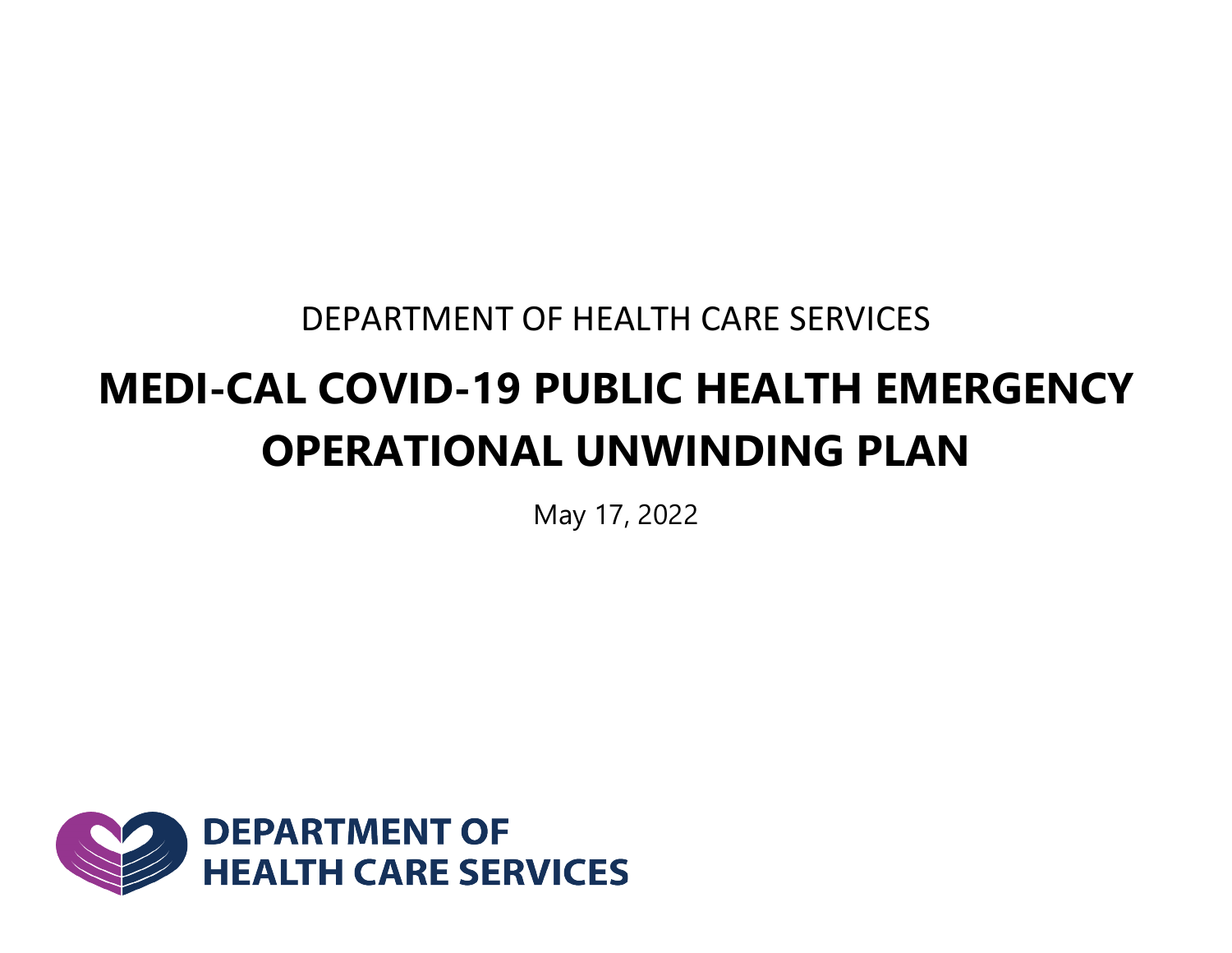## **Table of Contents**

| DHCS Guiding Principle: Maximizing Continuity of Coverage for Medi-Cal Beneficiaries 17 |  |
|-----------------------------------------------------------------------------------------|--|
|                                                                                         |  |
|                                                                                         |  |
|                                                                                         |  |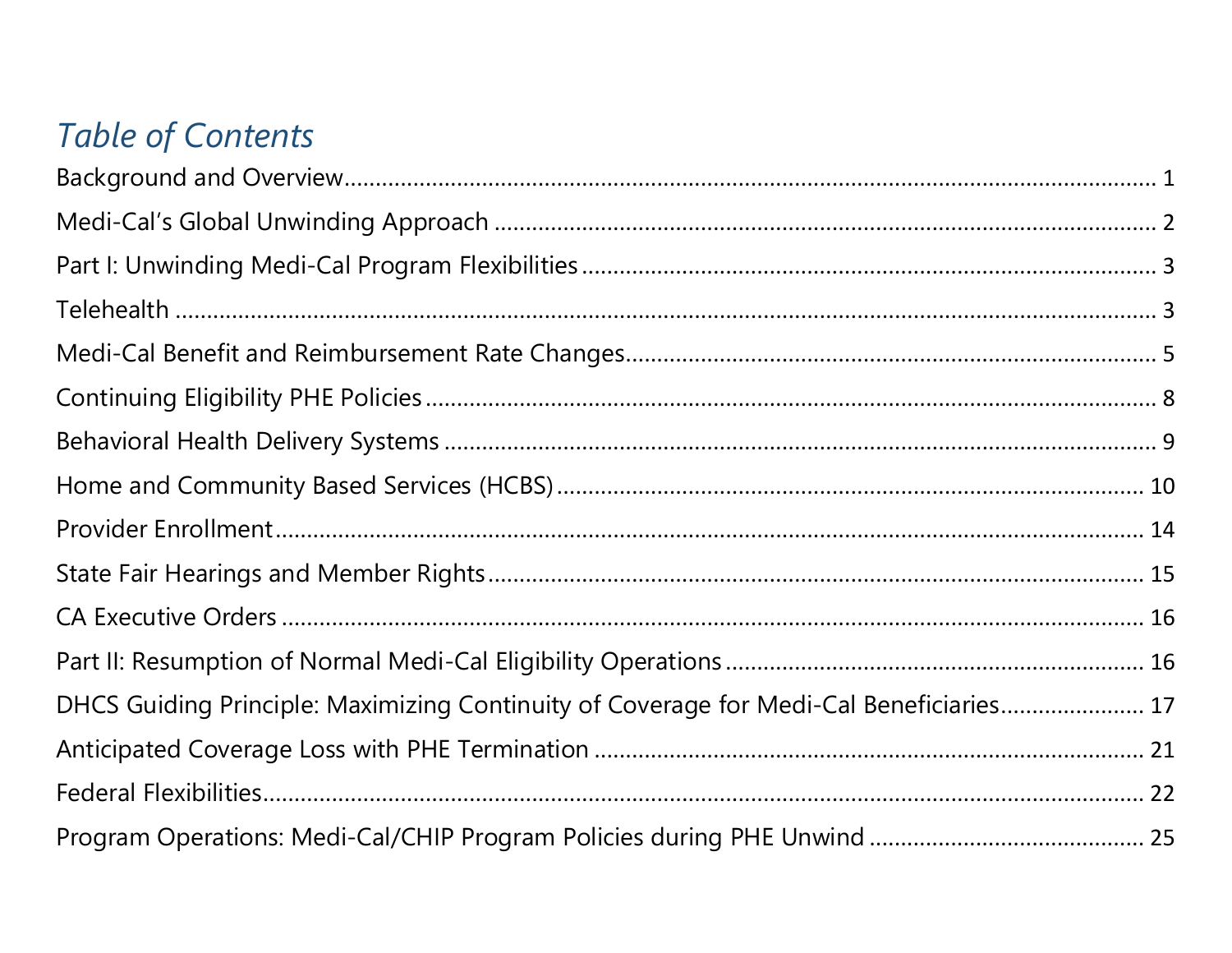| PHE Unwind Communication and Outreach Campaign: Become a DHCS Coverage Ambassador!  27 |  |
|----------------------------------------------------------------------------------------|--|
|                                                                                        |  |
|                                                                                        |  |
|                                                                                        |  |
|                                                                                        |  |
| Tracking Medi-Cal/CHIP Coverage Trends during PHE Unwinding Period and Beyond 35       |  |
|                                                                                        |  |
|                                                                                        |  |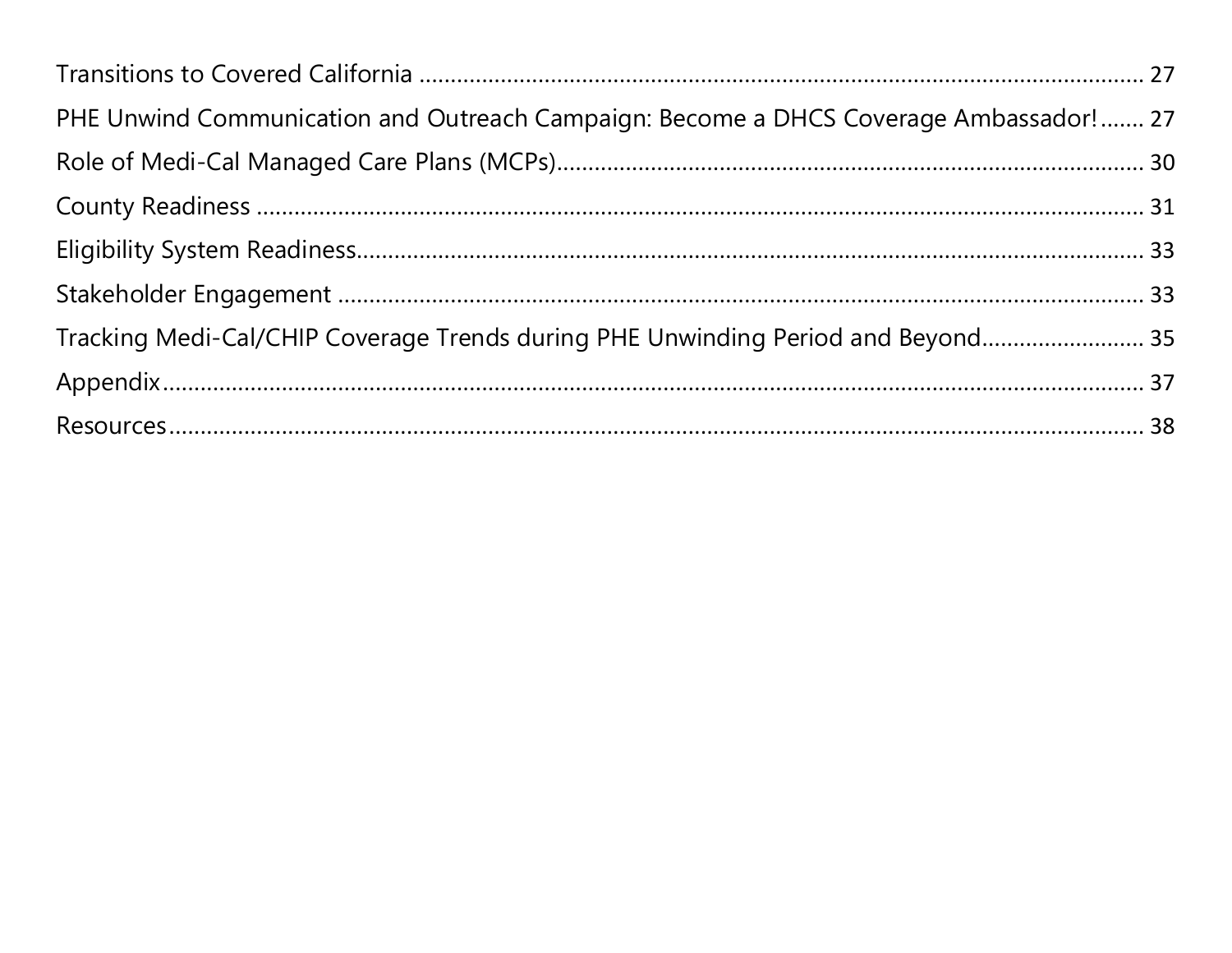### <span id="page-3-0"></span>**Background and Overview**

Since the initiation of the of the federal declaration of the COVID-19 Public Health Emergency (PHE), the Department of Health Care Services (DHCS) implemented over 100 programmatic flexibilities to help minimize the strain to the Medicaid (Medi-Cal in California) program and its beneficiaries, and California's (CA) health care providers and systems. These changes were implemented under a variety of federal and State authorities, and impact almost all aspects of Medi-Cal's delivery systems. While many of these programmatic flexibilities will terminate on or around the end of the PHE, some will continue due to the positive impact they have left on the Medi-Cal program. In preparation for the end of the federal PHE declaration, DHCS has developed this Unwinding Operational Plan to help inform Medi-Cal beneficiaries, providers, managed care plans, counties, and other valued stakeholders, of the changes to expect. The PHE is currently set to expire on July 15, 2022, and the U.S. Department of Health and Human Services (HHS) has committed to providing at least a 60-day notice prior to the official end date. As HHS has not yet provided such notice, DHCS expects the PHE to be extended for at least one additional period.

Most of the flexibilities implemented in Medi-Cal during the PHE were authorized through federal pathways in partnership with the Centers for Medicare and Medicaid Services (CMS). Examples of these pathways include the Disaster Relief State Plan Amendment (DR SPA), Disaster 1135 Waiver Authority (1135), section 1115 demonstration authority, and the Appendix K process for 1915(c) Home and Community-Based Services (HCBS) waivers. Each federal authority differs in terms of the applicable policy, approval process, and unwinding requirements, resulting in important implications for DHCS' approach to unwinding. These differences influence the Department's ability and timeline to make permanent changes to the Medi-Cal program, or revert back to policies in place before the PHE. The requests for federal flexibilities submitted by DHCS, and approvals granted by CMS, are available on the DHCS website located [here.](https://www.dhcs.ca.gov/Pages/COVID-19-Waivers.aspx)

In addition to these federal authority pathways, significant changes to Medicaid programs were authorized through federal legislation. The Families First [Coronavirus Response Act](https://www.congress.gov/116/plaws/publ127/PLAW-116publ127.pdf) (FFCRA), for instance, authorized enhanced federal funding for Medicaid programs conditioned upon Maintenance of Eligibility (MOE) requirements that prohibit disenrollment in most circumstances. This requirement is commonly referred to and throughout this document as the continuous coverage requirements under the FFCRA. It also authorized Medicaid coverage for an optional Medicaid coverage group specific for the receipt of COVID-19 testing and testing-related services, known in California as the [COVID-19 Uninsured Group.](https://www.dhcs.ca.gov/services/medi-cal/eligibility/Pages/COVID-19-Presumptive-Eligibility-Program.aspx) Further, the [American Rescue Plan Act \(ARP\)](https://www.congress.gov/117/plaws/publ2/PLAW-117publ2.pdf) extended coverage of COVID-19 vaccines and treatment services to limited benefit populations at no cost to states, and also provided an enhanced funding opportunity for State Medicaid programs to spend on increasing access to HCBS. As with the flexibilities granted by CMS through the DR SPA and waiver pathways, the FFCRA and ARP also influenced DHCS' unwinding plan. One of the Department's top priorities is to maximize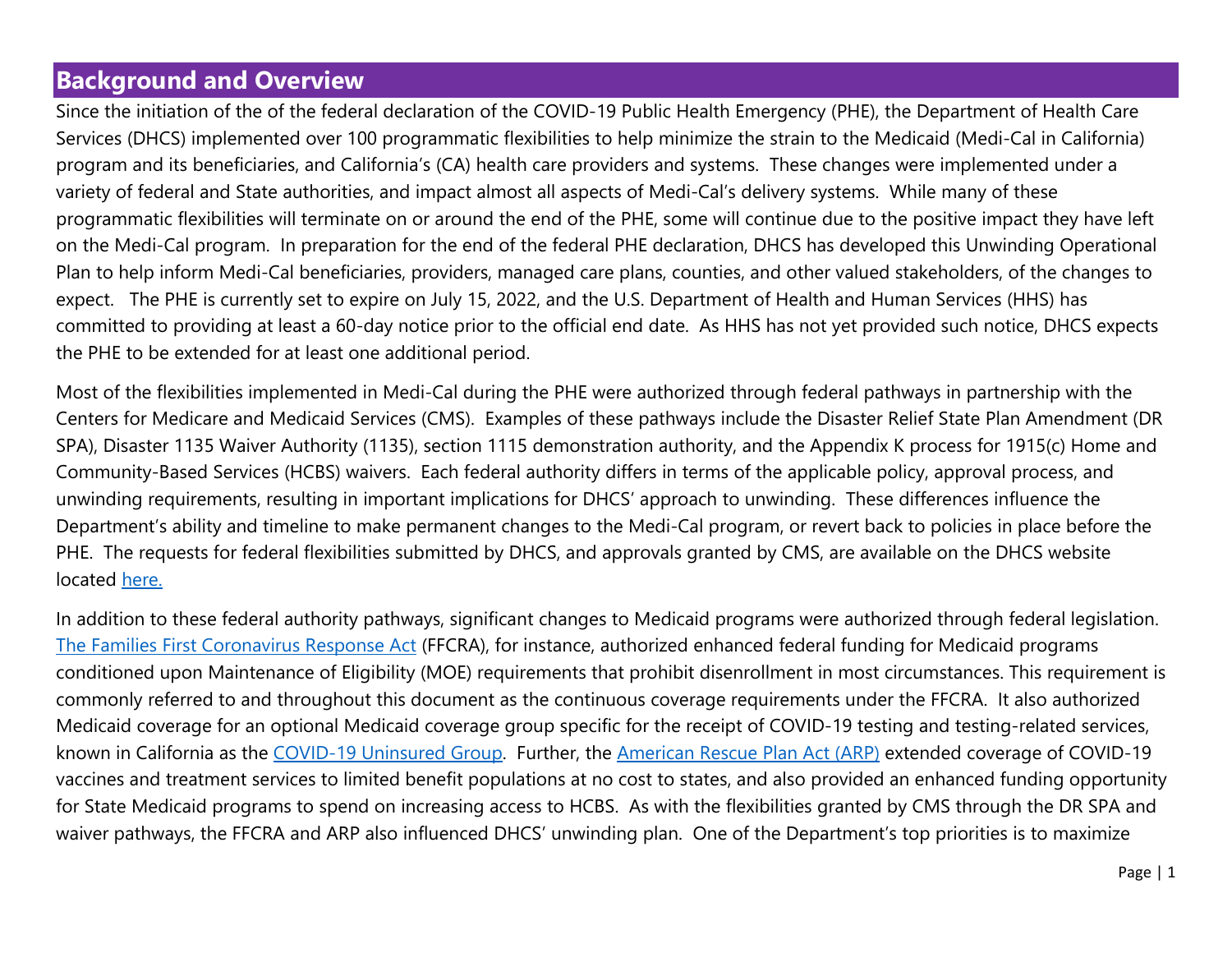<span id="page-4-0"></span>continuity of coverage for Medi-Cal beneficiaries throughout the unwinding of the FFCRA continuous coverage requirement. Due to the critical nature of these activities, the Department has developed a detailed PHE Unwinding Operational Plan, specific to the resumption of normal eligibility operations, described in greater detail in Part II of this document.

The following sections are intended to provide a comprehensive view of the Department's plan to unwind the flexibilities implemented over the course of the PHE, including programmatic changes in many of Medi-Cal's delivery systems (Part I), and the resumption of normal Medi-Cal eligibility operations (Part II). The topics covered in Part I include future changes to telehealth, Medi-Cal benefit and reimbursement rates, behavioral health delivery systems, Home and Community Based Services, provider enrollment, and state fair hearings. Part II of this document describes the Department's plan to resume normal eligibility operations, including, but not limited to, DHCS' guiding principles, anticipated losses in coverage, and federal flexibilities specific to eligibility processes.

#### **Medi-Cal's Global Unwinding Approach**

To support States through this challenging transition, CMS issued a robust set of guidance to Medicaid programs, providing details and requirements for unwinding each type of federal flexibility. CMS published three State Health Official (SHO) Letters specifically on the topic of unwinding federal flexibilities authorized during the PHE[—SHO# 20-004,](https://www.medicaid.gov/federal-policy-guidance/downloads/sho20004.pdf) [SHO# 21-002,](https://www.medicaid.gov/federal-policy-guidance/downloads/sho-21-002.pdf) and [SHO# 22-001—](https://www.medicaid.gov/federal-policy-guidance/downloads/sho22001.pdf)in addition to tool kits, presentation slide decks, and other materials. CMS also hosted numerous all-state webinars, and made themselves available for individual technical assistance calls. Because of the significant impact it will have on the Medi-Cal program, DHCS has taken every opportunity to partner with CMS on the unwinding efforts. The latest guidance for unwinding the PHE can be found on CMS' website located [here](https://www.medicaid.gov/resources-for-states/coronavirus-disease-2019-covid-19/unwinding-and-returning-regular-operations-after-covid-19/index.html) and in the Resources Section of this document.

SHO# 20-004, released on December 22, 2020, contains the majority of guidance related to unwinding Medicaid flexibilities through the Disaster Relief SPA, 1135, 1115, and Appendix K processes. The Department is following this guidance closely in order to ensure compliance with all applicable requirements. This SHO letter provides details regarding timeframes associated with each authority, and the requirements that must be followed when they expire, or if states choose to make eligible flexibilities permanent. Appendix B of SHO# 20-004 describes the specific circumstances in which the expiration of an 1135 flexibility requires advanced notice to affected beneficiaries. This letter also allows for streamlining beneficiary notices by issuing a combined notice for all changes that will occur at the end of the PHE. In addition to individual beneficiary notices, DHCS may leverage the Jackson vs. Rank (JvR) quarterly mailing process for the purposes of broad information sharing, as part of the unwinding process. These mailings are sent to each Medi-Cal beneficiary head of household reminding them of their rights and responsibilities. DHCS leverages these mailings to also include important information on major changes happening in the program and will similarly do as such for the unwinding activities, where appropriate. However, DHCS anticipates some beneficiary notices will need to be specifically targeted to only a subset of the Medi-Cal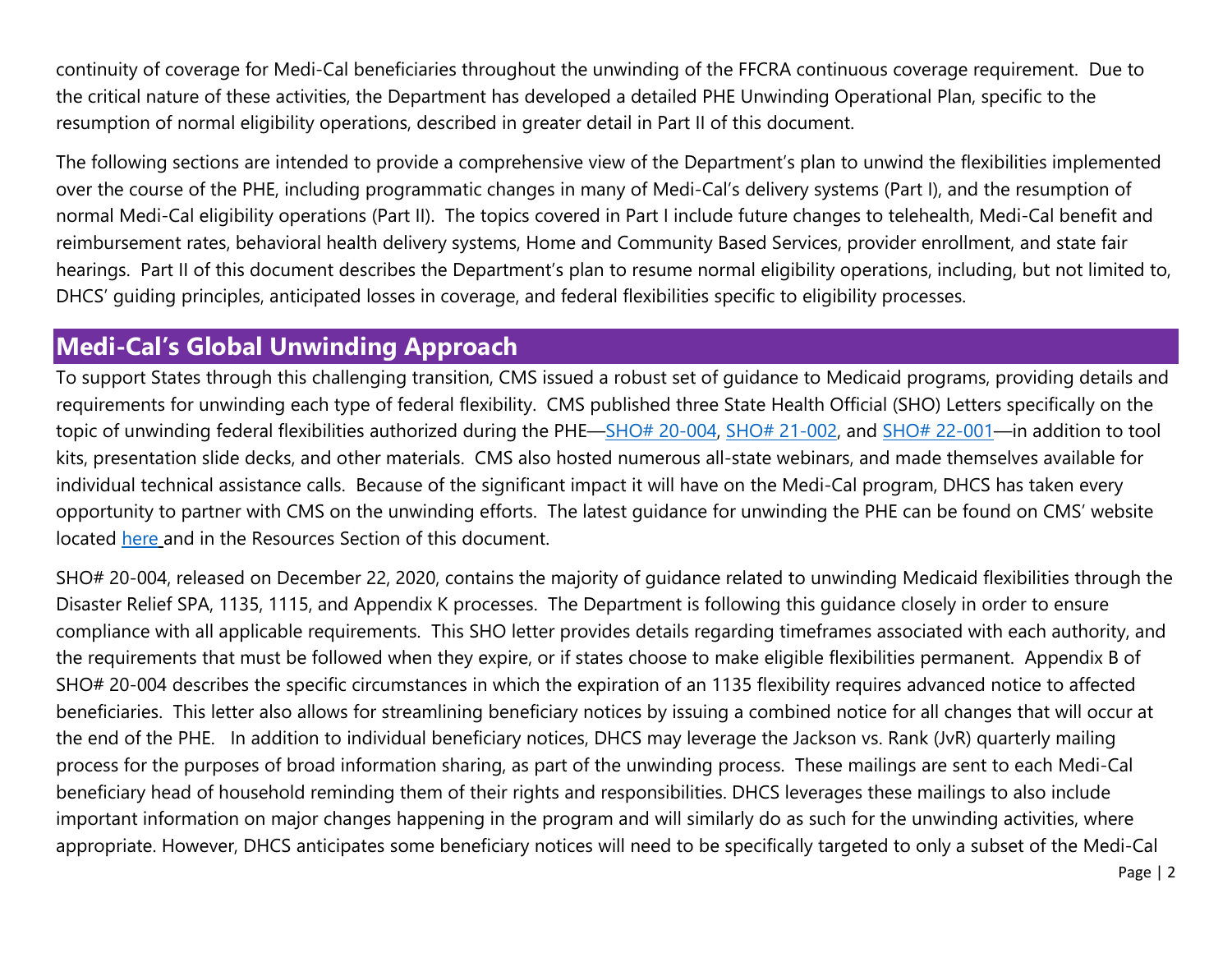<span id="page-5-0"></span>population and, therefore, will send "stand-alone" mailings to the extent warranted. Ultimately, the Department understands that excessive mailings can lose their effectiveness, and will work with stakeholders to find the right balance. The Department will ensure that JvR mailings, individual notices and any information included will be made accessible in the format or language that the beneficiary has selected.

It is important to keep in mind that, while Medi-Cal flexibilities were authorized in the form of DR SPAs and federal waiver approvals, DHCS often implemented these changes through policy letters, provider bulletins, and other forms of sub-regulatory guidance. As the Department unwinds the temporary flexibilities of the PHE, we will publish, revise, and/or rescind guidance to ensure that Medi-Cal beneficiaries, managed care plans (health, dental, and behavioral health), counties, providers, and stakeholders all understand the applicable Medi-Cal policies and procedures that are in effect, as appropriate. All DHCS policy guidance specific to the PHE can be found on the Department's [COVID-19 Response webpage.](https://www.dhcs.ca.gov/Pages/DHCS-COVID%E2%80%9119-Response.aspx) Further, the Department will utilize its existing stakeholder groups and forums to share unwinding information as it becomes available. As necessary, DHCS will also host new stakeholder events to discuss the unwinding process when existing forums are not sufficient.

## **Part I: Unwinding Medi-Cal Program Flexibilities**

In addition to the significant effort to prepare for resumption of normal eligibility operations described in Part II of this document, there are many programmatic flexibilities that DHCS, Medi-Cal managed care plans (MCPs), counties, providers, and other partners and stakeholders must now take action to unwind. This section provides further detail on these specific flexibilities, including those that DHCS has already made permanent, seeks to make permanent, or will let expire at the end of the PHE.

#### *Telehealth*

While Medi-Cal had an existing expansive telehealth policy given the changes implemented in 2019, as a result of the COVID-19 PHE, DHCS implemented additional broad flexibilities relative to telehealth modalities via blanket waivers and DR SPAs. This enabled Medi-Cal's health care delivery systems to meet the health care needs of our beneficiaries in an environment where in-person encounters were not recommended and, at times, not available. The broad temporary telehealth flexibilities implemented during the PHE impacted many of Medi-Cal's delivery systems including through the following policy changes:

- Expanding the ability for providers to render all applicable Medi-Cal services that can be appropriately provided via telehealth modalities including those historically not identified or regularly provided via telehealth, such as home and community-based services, Local Education Agency Billing Option Program (LEA BOP) and the Targeted Case Management Program (TCM) services.
- Allowing most telehealth modalities to be provided for new and established patients.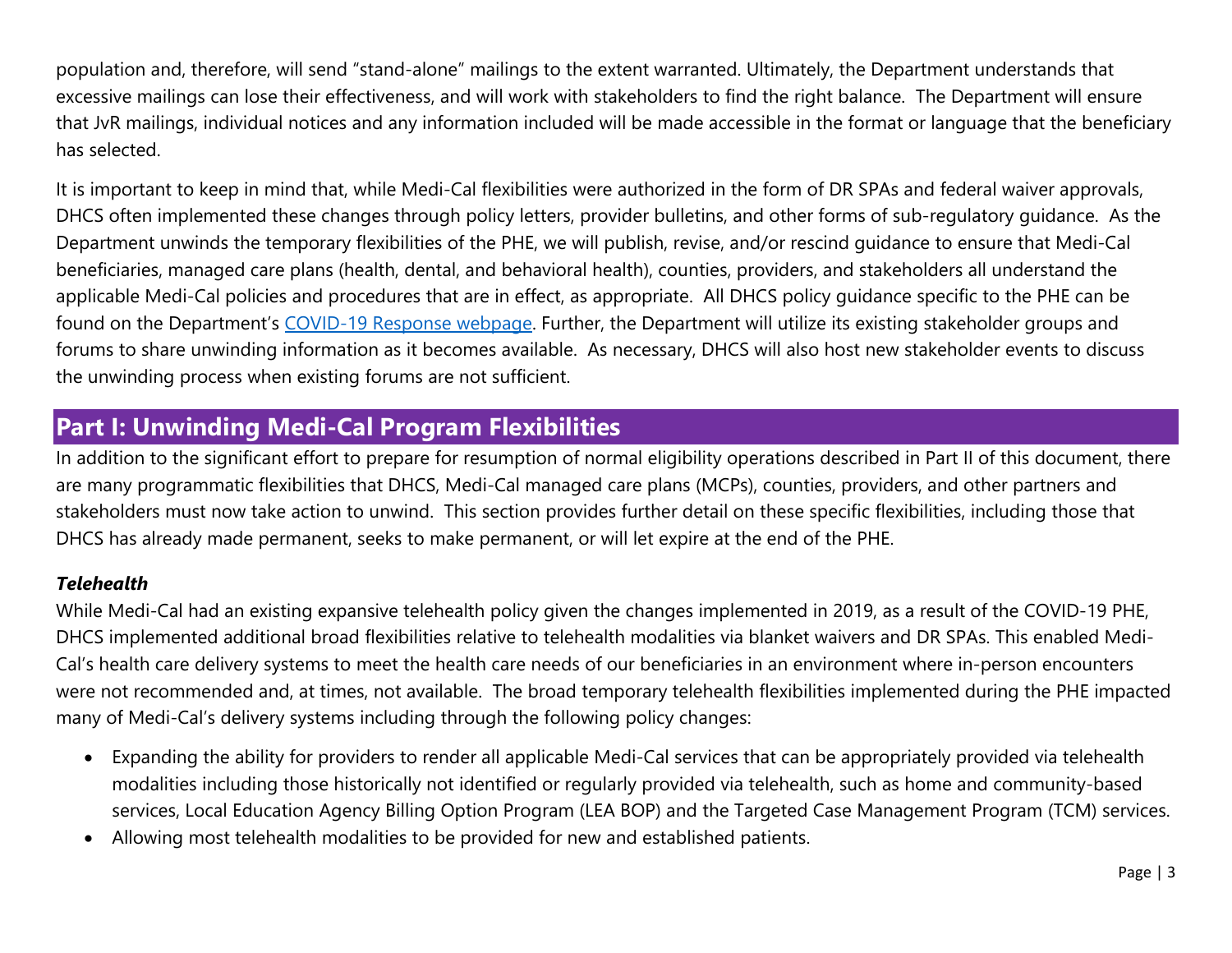- Allowing many covered services to be provided via audio-only for the first time.
- Allowing payment parity between services provided in-person face-to-face, by video, and by audio-only when the services met the requirements of the billing codes by various provider types, including Federally Qualified Health Centers (FQHCs)/Rural Health Centers (RHCs), Tribal FQHCs, and Indian Health Services-Memorandum of Agreement providers in both fee-for-service (FFS) and managed care; and also Drug Medi-Cal, Drug Medi-Cal Organized Delivery System, and Specialty Mental Health Services providers consistent with *[guidance](https://www.dhcs.ca.gov/Documents/BHIN-21-047-Telehealth-Guidance-for-SMHS-and-SUD-Medi-Cal.pdf)* describing the use of billing code modifiers for services delivered via telehealth modalities.
- Waiving site limitations for both providers and patients for FQHC/RHCs, which allows providers and/or beneficiaries to be in locations outside of the clinic to render and/or receive care, respectively.
- Allowing for expanded access to telehealth through non-public technology platforms.

As DHCS looks to the future, the Department proposes to implement broad changes that will continue to allow additional Medi-Cal covered benefits and services to be provided via telehealth across delivery systems when clinically appropriate. Pursuant to Section 380 of Assembly Bill 133 (AB 133) (Committee on Budget, Chapter 143, Statutes of 2021), DHCS convened a Telehealth Advisory Workgroup for the purposes of informing the fiscal year 2022–23 Governor's Budget and the development of post-PHE telehealth policies. AB 133 directed the Telehealth Advisory Workgroup, consisting of subject matter experts and key stakeholders, to advise DHCS in establishing and adopting billing and utilization management protocols for telehealth to increase access and equity and reduce disparities in the Medi-Cal program. In December 2021, DHCS published its Telehealth Workgroup Report, which reviewed the policy approaches and workgroup deliberations. This workgroup report and deliberations from each workgroup session can be found on DHCS's [Telehealth](https://www.dhcs.ca.gov/provgovpart/Pages/TelehealthAdvisoryWorkgroup.aspx) [Advisory Workgroup Webpage.](https://www.dhcs.ca.gov/provgovpart/Pages/TelehealthAdvisoryWorkgroup.aspx)

All post-PHE policy changes envisioned and recommended by DHCS were guided by the following principles, which were also updated to reflect Advisory Workgroup input: equitable access to providers and addressing inequities and disparities; leveraging telehealth modalities as a means to expand access to care; quality and culturally responsive standards of care; patient choice in their service delivery model; protecting patient confidentiality; responsible stewardship of public resources; and payment appropriateness for services provided via telehealth modalities. The final result of this effort is the Department's [Telehealth Policy Proposal for the](https://www.dhcs.ca.gov/services/medi-cal/Documents/DHCS-Telehealth-Policy-Paper-2-3-22.pdf) post-[Public Health Emergency period,](https://www.dhcs.ca.gov/services/medi-cal/Documents/DHCS-Telehealth-Policy-Paper-2-3-22.pdf) which describes each major policy area of the future proposal, the current state during the PHE, the proposed approach following the end of the PHE, and the rationale for DHCS' proposal.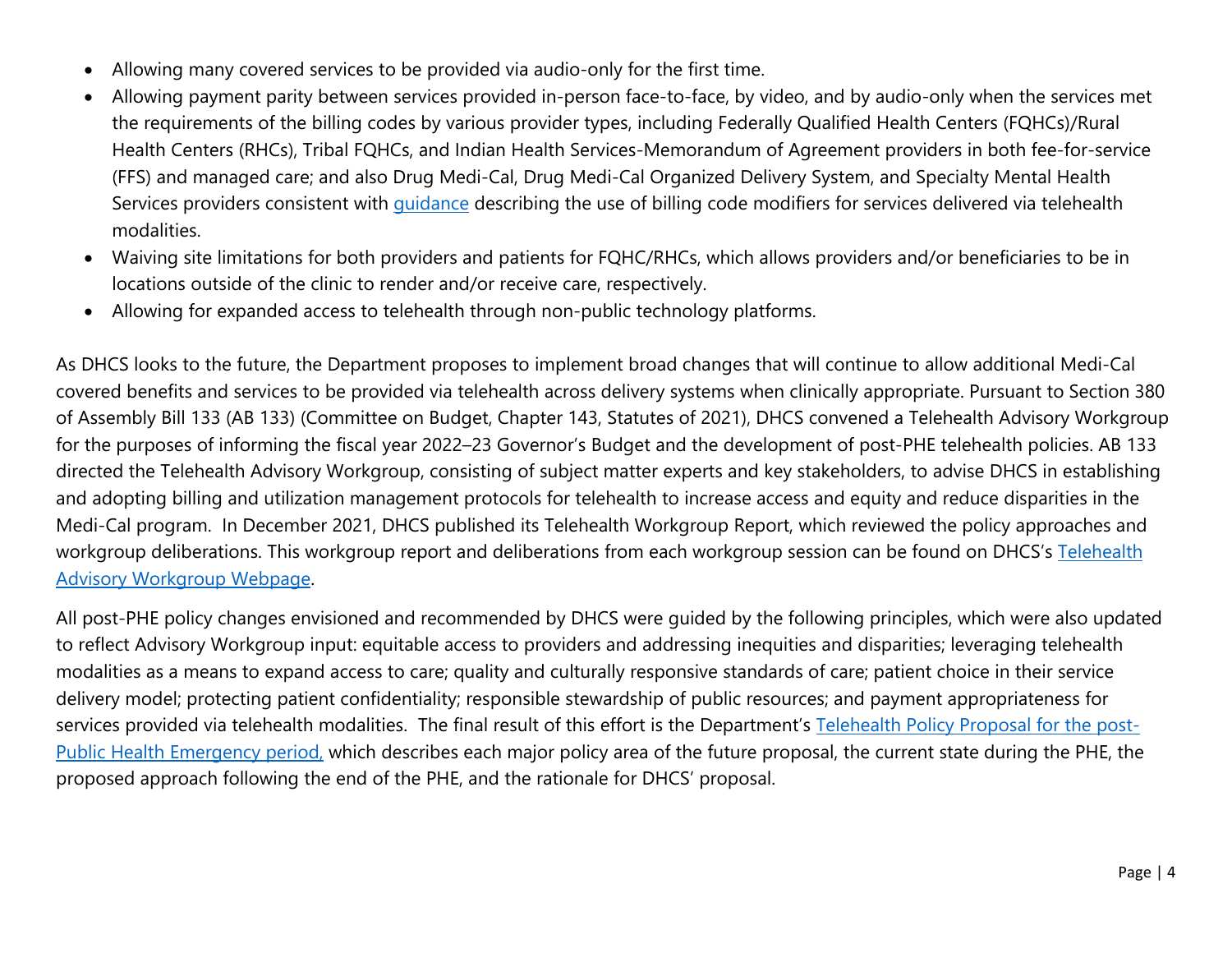#### <span id="page-7-0"></span>*Medi-Cal Benefit and Reimbursement Rate Changes*

 $\overline{\phantom{a}}$ 

DHCS implemented several changes to Medi-Cal benefits policy over the course of the PHE. Many of these changes were related to expanding coverage for COVID-19 testing, testing-related, treatment services, and vaccine administration. However, additional changes were implemented to allow flexibilities in Medi-Cal prescribing policy, prior authorization policy, and pharmacy benefits. These flexibilities were implemented through federal authority pathways including DR SPA, 1135 waiver, section 1115 demonstration, and Medicare Blanket Waivers, with other flexibilities coming in the form of now-expired CA Executive Orders (EOs).

• *Testing, treatment, and vaccine coverage - Continuing:* Under the ARP, Medi-Cal will continue to cover COVID-19 testing, and vaccines and their administration, without cost-sharing, for nearly all Medicaid beneficiaries, including most groups receiving limited-benefit packages under the state plan or a section 1115 demonstration. The ARP also requires Medicaid coverage without cost sharing for COVID-19-related treatment, and treatment for conditions that may seriously complicate the treatment of COVID-19. This coverage period generally continues through end of the first calendar quarter that starts one year after the end of the PHE. These coverage policies also apply to the COVID-19 Uninsured Group, however, only through the end of the PHE for this specific population<sup>[1](#page-7-0)</sup>. For the remaining Medi-Cal populations who are not coverable under the ARP coverage period, Medi-Cal will cover these COVID-19 services with state funds.

DHCS also received approval under section 1115 demonstration authority to carve out coverage of COVID-19 testing in school settings, and COVID-19 vaccine administration, from Medi-Cal's managed care delivery system, with reimbursement limited exclusively to Medi-Cal Fee-for-Service (FFS). DHCS intends to continue this policy in perpetuity. In addition, DHCS intends to continue the policy authorized under SPA 20-0040, which allows pharmacies to be qualified providers of COVID-19 vaccinations, and permits pharmacy technicians and pharmacy interns to administer the vaccine when supervised by an immunizing pharmacist, when the COVID-19 vaccine becomes recommended by Advisory Committee on Immunization Practices (ACIP).

Although not yet approved by CMS, DHCS is requesting approval for a number of other COVID-19 coverage policies under the ARP through SPA 22-0004, and intends to permanently extend these beyond the PHE termination date. This SPA would add COVID-19 and pediatric vaccine counseling-only visits for children under 21 years of age as an Early and Periodic Screening, Diagnostic, and Treatment (EPSDT) benefit, and adults when covered within the scope of practice of the provider. Additionally, this SPA would authorize reimbursement of COVID-19 testing as a pharmacy service for pharmacies that possess a Clinical Laboratory Improvement Amendment (CLIA) Waiver. SPA 22-0004 also requests coverage for home COVID-19 test kits without

<sup>&</sup>lt;sup>1</sup> RE: Mandatory Medicaid and CHIP Coverage of COVID-19- Related Treatment under the American Rescue Plan Act of 2021: [https://www.medicaid.gov/federal-policy](https://www.medicaid.gov/federal-policy-guidance/downloads/sho102221.pdf)[guidance/downloads/sho102221.pdf](https://www.medicaid.gov/federal-policy-guidance/downloads/sho102221.pdf)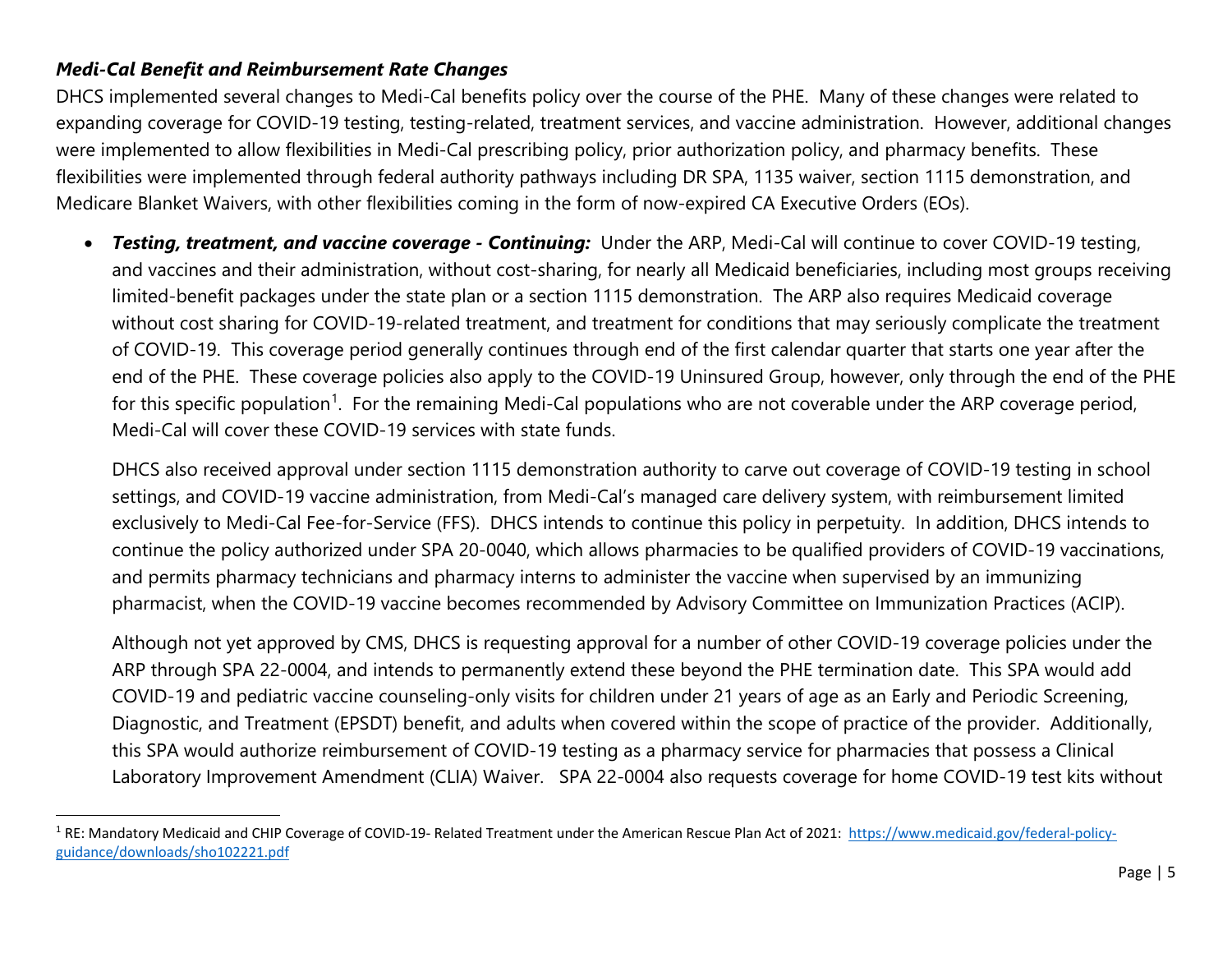cost sharing for all Medicaid/CHIP coverage groups effective retroactively to March 11, 2021, acknowledging that these currently can be billed and reimbursed as a pharmacy medical supply benefit through Medi-Cal Rx since February 1, 2022.

As approved in SPA 20-0025, DHCS applied flexibilities to the limitations on the provider types that can order and provide laboratory and X-ray services. This SPA also temporarily allows lab and X-ray services to be covered in non-office settings such as mobile testing sites, parking lots, or other temporary outdoor locations, when necessary to maximize physical distancing and limit the transmission of COVID-19. DHCS intends to extend these flexibilities beyond the PHE termination date to cover Medi-Cal services in these non-office settings, to the extent they are allowable by the California Department of Public Health (CDPH). .

#### • *Federally Qualified Health Clinics (FQHCs), Tribal FQHCs, Rural Health Clinics (RHCs), and Indian Health Services-*

*Memorandum of Agreement Clinics (IHS/MOAs) - Continuing:* Due to increased costs associated with administration of COVID-19 vaccine administration, DHCS intends to extend beyond the PHE the flexibility authorized in SPA 21-0020 which allows for reimbursement to FQHC, Tribal FQHC, and RHC providers a supplemental amount of \$67.00 for COVID-19 vaccine only visits. This alternative payment methodology (APM) is [in ad](https://www.dhcs.ca.gov/Documents/COVID-19/CM-Blanket-Waivers-6-3-2020-Approved.pdf)dition to reimbursement above the applicable Prospective Payment Systems (PPS)/APM approved in the State Plan. This additional reimbursement is necessary to account for the significant increase in vaccine only visits and costs due to COVID-19 vaccine administration that were not considered in the PPS calculation. DHCS will continue beyond the PHE, reimbursement for COVID-19 vaccine administration provided by an IHS/MOA clinic provider that would not otherwise have qualified for an All-Inclusive Rate. Reimbursement will be at 100% of the Medicare rate. DHCS also intends to continue beyond the PHE, the inclusion of services provided by Associate Clinical Social Workers (ACSWs) and Associate Marriage and Family Therapists (AMFT) in FQHCs, RHCs, and Tribal FQHCs as authorized in DR SPA 20-0024. However, the services rendered by these provider types must be billed by the supervising licensed professional. To the extent the clinic does not currently have the supervising licensed professional on staff who is a billable provider, the clinic would need a scope change to add the licensed professional as required by current policy.

• *Additional PHE benefits policy DHCS intends to extend - Continuing:* As part of SPA 20-0024, DHCS received approval from CMS to waive limitations on who can prescribe certain covered Medi-Cal benefits. These benefits included: non-emergency medical transportation; home health services such as Durable Medical Equipment (DME), medical supplies, and enteral nutrition services; physical, occupational, and speech therapies; and prosthetics. DHCS does not intend to continue this policy for allowing all of the identified prescribers to continue to order the listed services included in this SPA but does intend to establish permanent policy allowing select provider types to prescribe within their scope of practice for medical supplies (nurse practitioner, clinical nurse specialist, physician assistant) and physical therapy (physical therapists). During the PHE, DHCS also received temporary approval to cover adult acetaminophen-containing cough and cold products under SPA 20-0024, but this has already been made permanent in Medi-Cal as part of AB 133.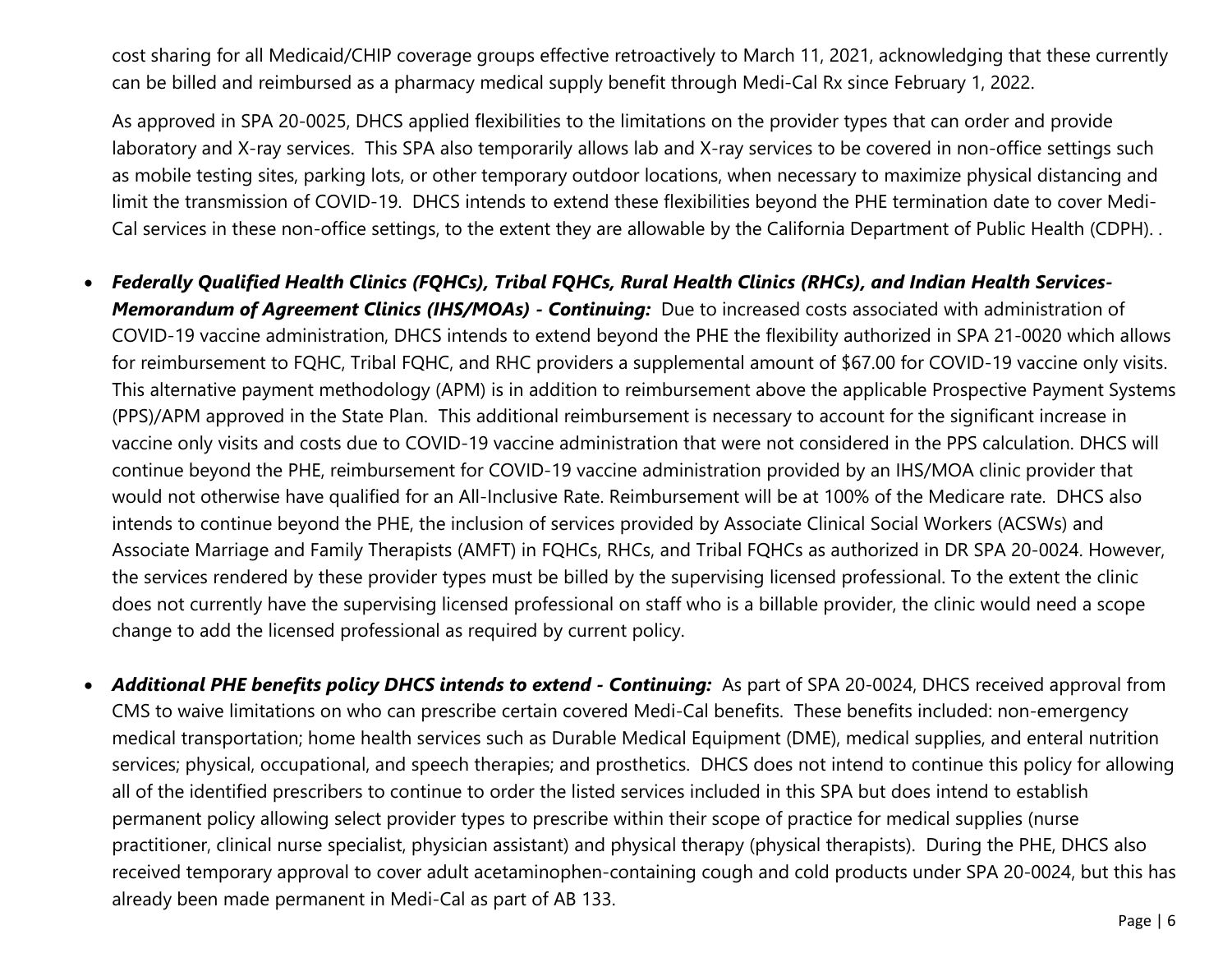• *Medi-Cal reimbursement rates - Continuing:* During the PHE, DHCS implemented several changes to Medi-Cal reimbursement rates under DR SPA authority. SPAs 20-0024, 20-0040, and 21-0016 authorized reimbursement rates to 100 percent of Medicare rates for clinical laboratory services, COVID-19 vaccine administration, and oxygen and respiratory DME, respectively. The Department intends to pursue continuation of these rate increases to 100 percent of Medicare rates. Additionally, a 10% payment rate increase was authorized in SPA 20-0024 for certain long-term care facility types, including Intermediate Care Facilities for the Developmentally Disabled (ICF/DD), ICF/DD Habilitative, ICF/DD Nursing, Freestanding Skilled Nursing Facilities (SNF) Level B, and Adult Freestanding Subacute Facilities Level B. The Department intends to pursue continuation of these higher payment rates for ICF/DD facilities and will include any SNF rate increases within the SNF payment reform budget proposal. In the Targeted Case Management (TCM) program, prior to the PHE, DHCS required a physical paper invoice with original signatures to authorize payment of TCM services. During the PHE, DHCS provided additional flexibility to Local Governmental Agencies (LGA) for temporary acceptance of electronic submission of invoices. Post-PHE, DHCS intends to continue this flexibility to accept electronic submission of invoices from LGAs permanently.

*Expiring flexibilities:* DHCS obtained several flexibilities associated with prior authorization requirements in the early stages of the PHE. However, as these were all approved under the federal 1135 waiver authority, they terminate with the end of the PHE and are not eligible to be extended. These flexibilities allowed for waivers of prior authorization pre-approval requirements under the State Plan, extended pre-existing authorizations through the end of the PHE, and allowed for services already authorized to continue without a new or renewed prior authorization. SPA 20-0024 also permitted a waiver of State Plan requirements that limit dispensing of a covered drug up to a 100-day supply without a Treatment Authorization Request (TAR) or Service Authorization Request (SAR). DHCS has decided not to pursue this policy beyond the end date of the PHE. The Medi-Cal State Plan allows the program to reimburse for up to 100 day supply without prior authorization; and, Title 22 California Code of Regulations 51313 (b) codifies the authority for Medi-Cal to reimburse quantities not to exceed a 100 calendar day supply. These standards of the program will not change. However, the federal drug review and utilization requirements of HR 6 -Section 1902 of the Social Security Act (42 U.S.C. 1396a), will resume and opioid products with quantity limitations less than 100-day supplies will once again require prior authorization to obtain larger quantities.

Some temporary prior authorization flexibilities were driven by pandemic exigencies that severely impacted California's hospitals. Due to major impediments in placing or repatriating patients having been hospitalized for severe COVID-19 infections, criteria were eased for acute administrative day (AAD) reimbursement in Medi-Cal fee-for-service (FFS). Similarly, as the pandemic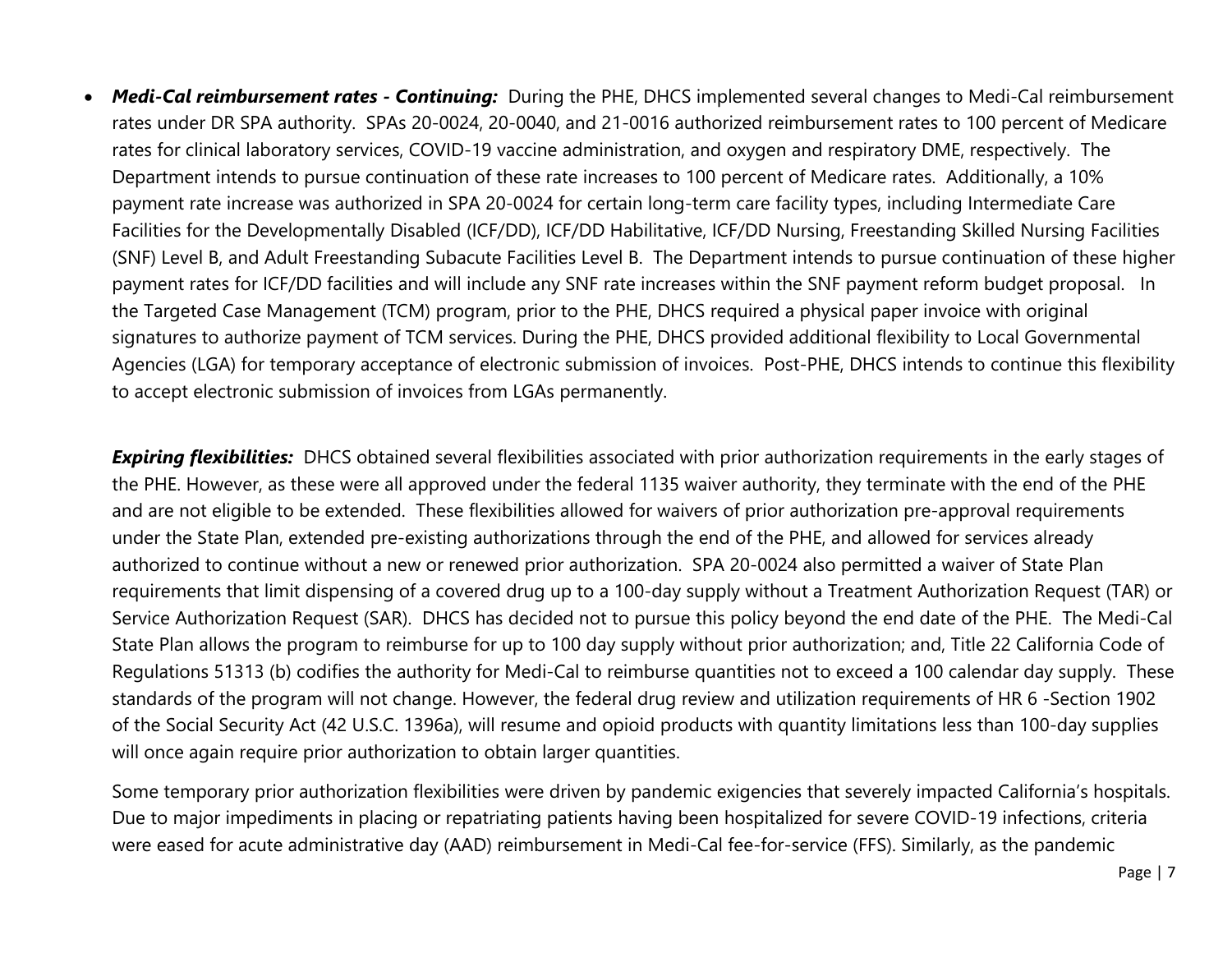<span id="page-10-0"></span>limited facility access and availability of occupational, physical, and speech therapists (those central to provision of acute inpatient intensive rehabilitation or AIIR), the prior requirement for weekly hours of combined inpatient therapy was reduced in FFS. Lastly, medical necessity criteria in FFS for supplemental oxygen provision were temporarily made less stringent in order to facilitate expeditious yet safe hospital discharges, both benefitting patients in need of oxygen and helping hospitals maintain bed capacity under dire pandemic conditions. In all three circumstances (AAD, AIIR, oxygen), the flexibilities are retroactive to March 18, 2020 and will terminate (return to pre-PHE criteria) when the PHE ends.

As permitted by CMS, the Department implemented several Medicare blanket waivers in the Medi-Cal program, which are not eligible to be extended beyond the PHE. These waivers included the Acute Hospital at Home Program, which was designed to allow patients who required an acute inpatient admission and at least daily rounding by a physician and medical team to be seen outside of a traditional hospital setting. Additional blanket waiver policies affected hospitalization requirements prior to a Skilled Nursing Facility (SNF) stay, bed limitations at Critical Access Hospitals (CAHs), and limitations regarding relocating patients to specific hospital units, and allowable destinations for ambulance transports. Additional details regarding the Medicare blanket waivers implemented in Medi-Cal can be found here. Another flexibility obtained under 1135 authority temporarily allows facilities, including nursing facilities (NFs), intermediate care facilities for individuals with intellectual and developmental disabilities (ICF/IDDs), psychiatric residential treatment facilities (PRTFs), and hospital NFs, to be fully reimbursed for services rendered to an unlicensed facility under specific circumstances and conditions. Although this flexibility was initially expected to expire at the end of the PHE, CMS recently informed states that it would terminate on June 6, 2022.

#### *Continuing Eligibility PHE Policies*

SPA 20-0024 expanded Hospital Presumptive Eligibility (PE) to the aged (65 years of age and older), disabled, and blind population, and also expanded the PE period limitations for all coverage groups to two periods within a 12-month timeframe, with the exception of children who already have the ability to have two PE periods within a 12-month timeframe. Following the end of the PHE, the Department intends to make permanent the aged, blind, and disabled coverage group, but does not intend to continue the allowance for two periods per year. The same SPA approved a waiver of premiums and cost-sharing for Medicaid and CHIP, and the Department is proposing to make this permanent through the State's budget process. DHCS has already made permanent certain changes to eligibility policy for the Minor Consent program. Prior to the PHE, counties were instructed to only accept Minor Consent applications or renewals from minors in person. Medi-Cal Eligibility Division Information Letter (MEDIL) 2109, issued on June 24, 2021, now makes telephone applications a permanent policy of the Minor Consent program. Similarly, DHCS intends to make permanent remote enrollment of clients into the Family PACT program beyond the PHE.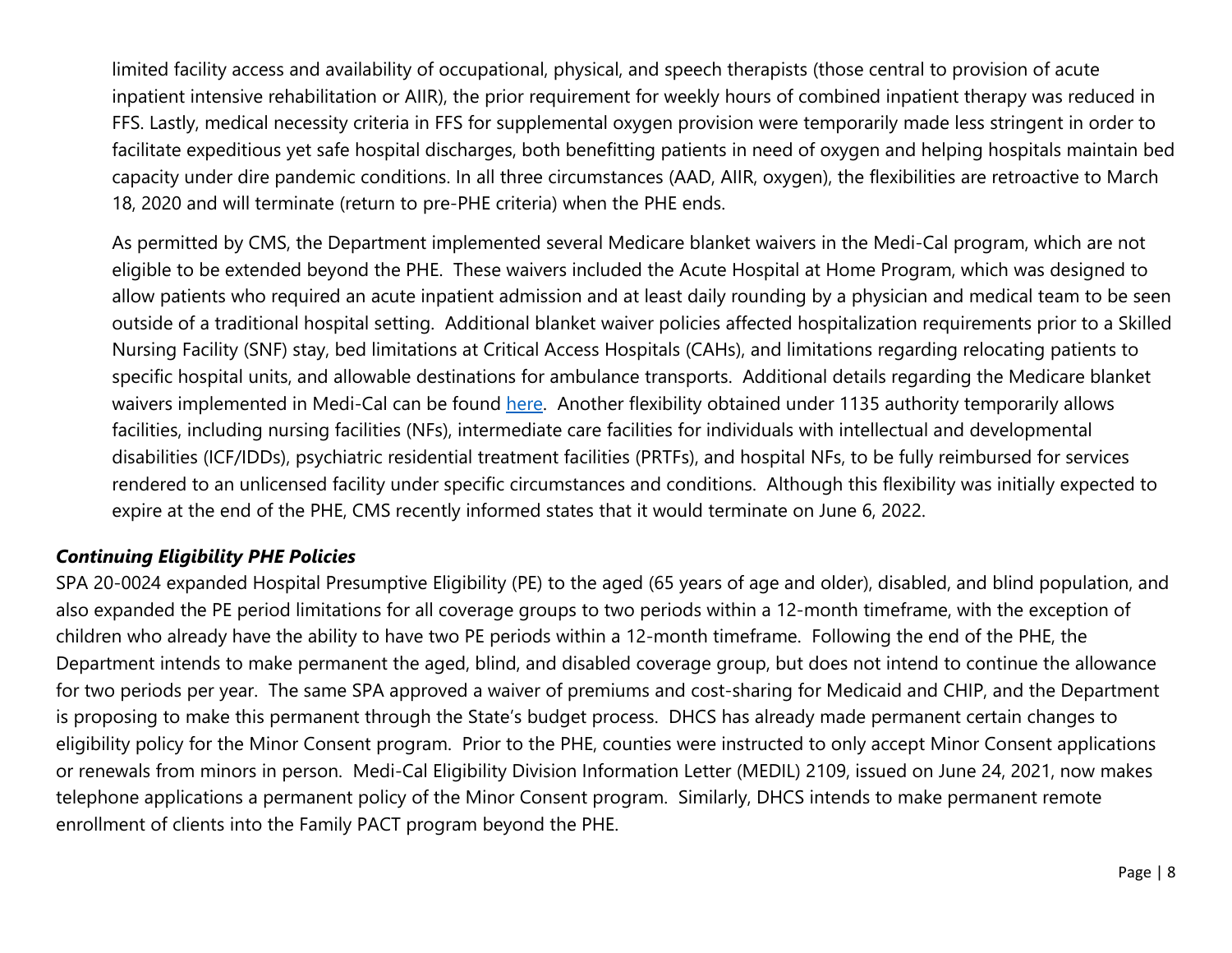#### <span id="page-11-0"></span>*Behavioral Health Delivery Systems*

Over the course of the PHE, the Department implemented a wide array of temporary changes to Medi-Cal's behavioral health delivery systems through the same federal authorities that were leveraged for other programmatic flexibilities. The behavioral health flexibilities impacted service delivery across the Specialty Mental Health Services (SMHS) program, Drug Medi-Cal State Plan services, and Drug Medi-Cal Organized Delivery Systems (DMC-ODS). Many of the temporary policies adopted during the PHE will become permanent fixtures in Medi-Cal, either as part of the Telehealth Policy Proposal, or as part of the new CalAIM 1915(b) waiver and section 1115 demonstration.

- *Drug Medi-Cal State Plan, DMC-ODS, and SMHS - Continuing:* SPA 20-0024 temporarily modified the rehabilitative services benefit in the Drug Medi-Cal State Plan to expand individual counseling visits to focus on short-term personal, family, professional, educational, or other problems and their relationship to substance use, in addition to the currently allowable visits for the purpose of intake, crisis intervention, collateral services, and treatment and discharge planning. This SPA also authorized the use of telehealth for Drug Medi-Cal State Plan individual and group counseling services. These policies were made permanent through the approval of SPA 20-0006-A on December 20, 2021. Temporary changes were authorized for the DMC-ODS delivery system through section 1115 demonstration authorities approved on July 27, 2020, and October 9, 2020. These flexibilities allowed residential treatment services to exceed existing stay and day limitations, and suspended minimal clinical service hour and disallowance requirements for intensive outpatient and residential SUD treatment. As part of the transition to the CalAIM 1915(b) waiver, the CalAIM section 1115 demonstration, the State Plan, and as implemented in DHCS quidance, these policies are now permanent as well. Paragraph 11 of CA Executive Order (EO) N-55-20, signed on April 20, 2020, suspended California Code of Regulations, Title 9, Section 852 which normally prevents a patient from receiving psychiatric medication without the patient's physical signature. Although this flexibility expired on September 30, 2021, as part of EO N-08-21, DHCS intends to pursue this as a permanent change to the Medi-Cal program through State legislative action.
- *Narcotic Treatment Programs (NTPs) Continuing:* During the PHE, NTPs are not required to submit exceptions through the SAMHSA Opioid Treatment Program extranet website for take-home medication exceptions, blanket urinalysis exceptions, and blanket counseling exceptions related to COVID-19. NTPs must, however, submit a letter of need to DHCS for review and approval per licensed location. DHCS intends to continue this policy to allow blanket take-home medication exception requests beyond the PHE, to the extent consistent with SAMHSA extension of the federal methadone take-home flexibilities policy; however, DHCS does not intend to continue the policy for blanket urinalysis and counseling exception requests beyond the PHE.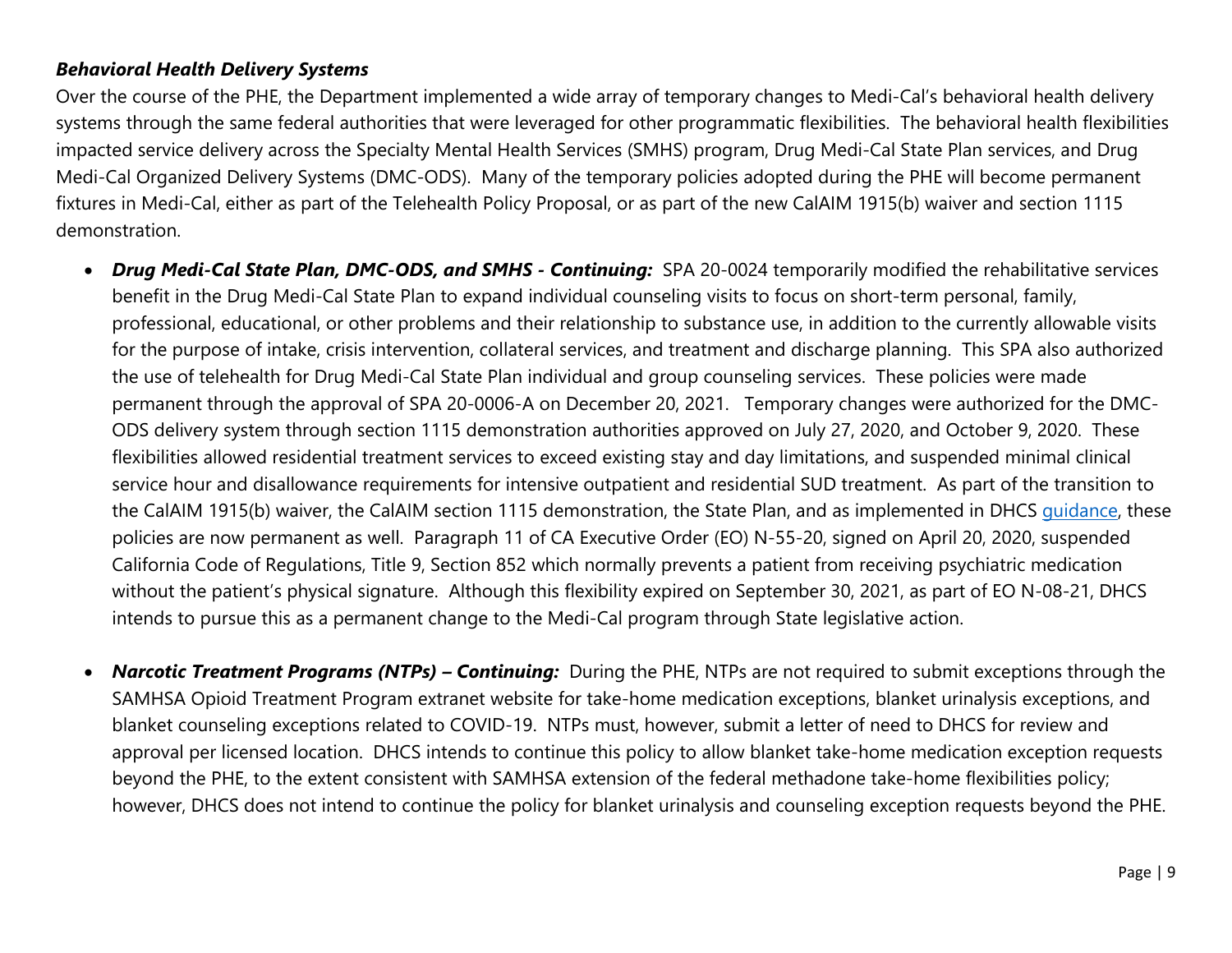<span id="page-12-0"></span>NTPs must submit a letter of need to DHCS for review and approval to align with SAMHSA's extension of the federal methadone take-home flexibilities when the end of the State PHE is declared.

• *Expiring flexibilities:* DR SPA 20-0024 also included temporary policy changes that will expire at the conclusion of the PHE. The Department does not intend to permanently waive the State Plan requirement for a face-to-face contact between a Medi-Cal beneficiary and treatment staff person at the facility on the day of service for Specialty Mental Health Service providers delivering Adult Residential Treatment Services and Crisis Residential Treatment Services. However, permanent changes in the use of telehealth modalities in these settings will be a component of DHCS' proposed telehealth policy. DHCS will also not extend the flexibility authorized in DR SPA 20-0025, which allows the provision of Drug Medi-Cal State Plan and DMC-ODS crisis stabilization services, crisis residential treatment services, adult residential treatment services, day treatment intensive services, day rehabilitative services, psychiatric health facility services and perinatal SUD services in locations recognized by the State as temporary extensions of qualified settings.

DHCS received approval in DR SPA 20-0024 for several temporary changes to behavioral health financing policies. These flexibilities adjusted reimbursement methodologies for the SMHS program, and Drug Medi-Cal non-Narcotic Treatment Program (non-NTP) services. CMS also authorized modifications to the rate-setting methodology of the DMC-ODS Certified Public Expenditure protocol in the July 27, 2020 section 1115 demonstration approval. These temporary financing policies will expire on their currently scheduled termination dates.

#### *Home and Community Based Services (HCBS)*

The pandemic emphasized the significant importance of HCBS, in part due to the heightened risk of COVID-19 transmission in institutional and congregate settings. In Medi-Cal's HCBS waiver programs, flexibilities were necessary in order to reduce unnecessary face-to face interactions, expand options for locations in which services could be provided, and support the providers who are essential to HCBS delivery systems. As such the Department implemented many changes through 1915(c) Appendix K amendments, DR SPAs, 1135 waivers, and section 1115 demonstration authorities. It is important to note that the flexibilities approved through the 1915(c) Appendix K and the 1115 Attachment K processes are currently set to expire six months after the end of the PHE.

• *Assisted Living Waiver (ALW):* DHCS intends to continue several programmatic changes authorized through the Appendix K process, beyond the current end date which is six months following the end of the PHE. The ALW Appendix K approved on April 2, 2020 authorized changes to service delivery methods, including telephonic assessments or video conferencing in lieu of face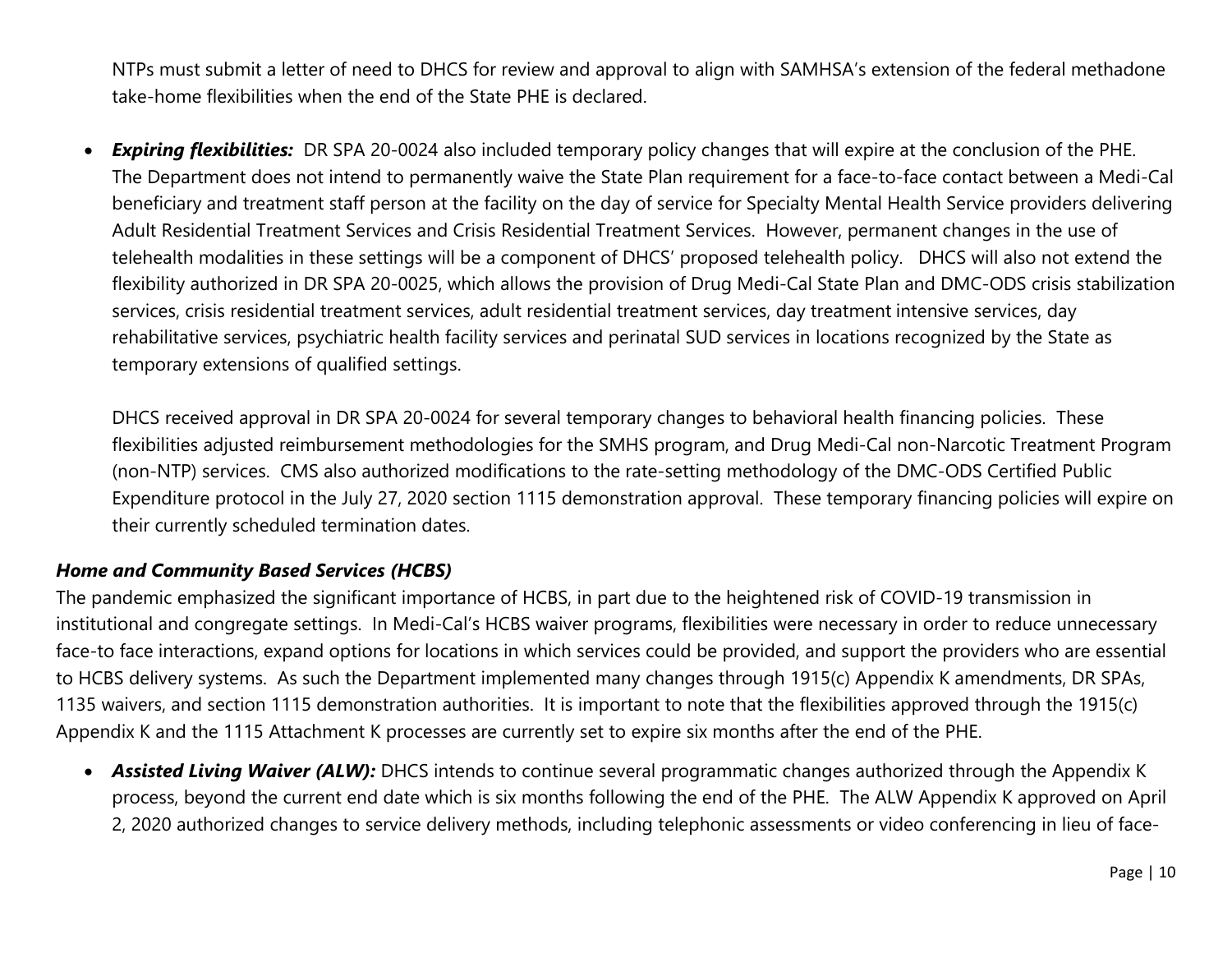<span id="page-13-0"></span>to-face visits, and allowance for digital signatures. As part of the Department's larger Medi-Cal telehealth policy proposal, DHCS intends to make these temporary features of the ALW permanent.

The April 2, 2020 Appendix K approval also included other provisions that DHCS does not intend to continue beyond the sixmonth period following the PHE. These flexibilities include the modification of incident reporting requirements, suspension of the 60-day enrollment period of impacted applicants, and the extension of the 31 through 60-day reenrollment period for waiver participants to retain their enrollment slot in the waiver. Other flexibilities set to expire in the ALW include the May 27, 2020 approval to not comply with HCBS settings requirements for visitation at any time, and allowance for case management entities to provide direct services. Additionally, the flexibility that pauses waiver enrollment policy in designated "hot spots" as approved on September 17, 2020 will expire following the end of the PHE.

- *Community Based Adult Services (CBAS):* The Department implemented the CBAS Temporary Alternative Services (TAS) flexibility using 1115 Waiver Attachment K authority approved by CMS in October 2020 for a one-year period (March 2020 – March 2021). The State received CMS approval in June 2021 to extend the Attachment K CBAS TAS flexibility for up to six months past the end of the PHE. The intent of the CBAS TAS flexibility was to provide beneficiaries continued access to CBAS services during the PHE through alternative service delivery options to traditional congregate settings, and to preserve the CBAS provider network. Although DHCS intends to end the TAS flexibility, permanent changes to the CBAS program will be implemented as part of the Emergency Remote Services (ERS) delivery option, which was approved under the Ca[lAIM](https://aging.ca.gov/download.ashx?lE0rcNUV0zaUUjOXi2VCgQ%3d%3d) section 1115 Demonstration<sup>[2](#page-13-0)</sup>. CBAS ERS may be provided in response to the individual's person-centered needs, in instances of qualified emergencies such as state or local disasters, or personal emergencies such as time-limited illness/injury or crises. DHCS intends to transition to CBAS ERS prior to the Appendix K end date so long as it does not violate the MOE requirements of the American Rescue Plan Section 9817. CBAS All Center Letters (ACLs) issued during the PHE are available on the California Department of Aging's webpage, [here.](https://aging.ca.gov/Providers_and_Partners/Community-Based_Adult_Services/#pp-pm)
- *HIV/AIDS Waiver:* As part of DHCS' telehealth policy proposal, the Department intends to implement permanent changes to current HIV/AIDS waiver service delivery methods, including: face-to-face re/assessments, monthly service plan monitoring, and care management activities to be completed through telephonic or live virtual video conferencing; and allow digital signatures.

 $\overline{\phantom{a}}$ 

<sup>&</sup>lt;sup>2</sup> CalAIM Section 1115 Demonstration Approval Letter and Special Terms and Conditions (STCs): https://www.dhcs.ca.gov/provgovpart/Documents/CalAIM-1115-Approval-Letter-and-STCs.pdf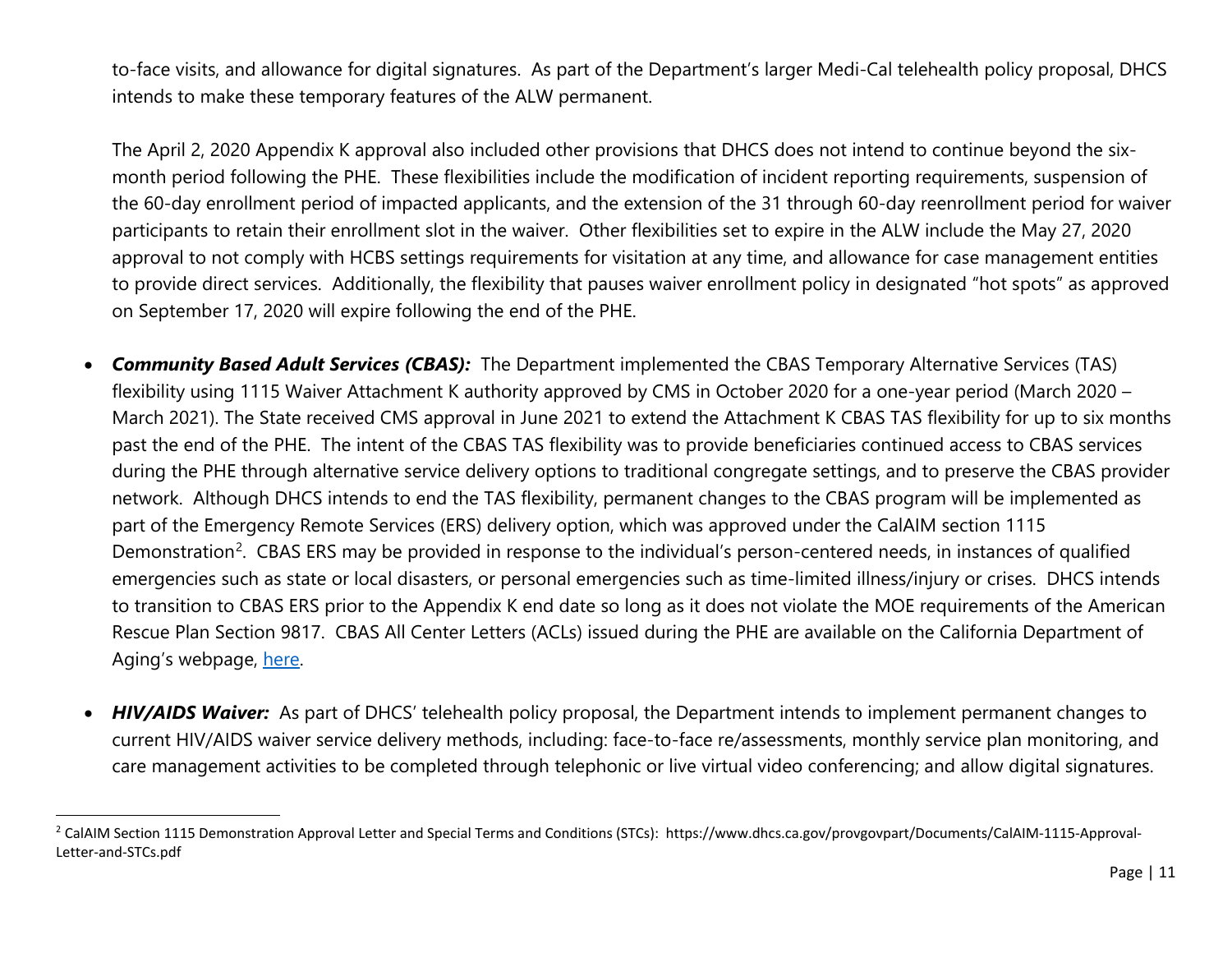However, DHCS does not intend to make permanent the flexibility approved on November 23, 2020, which extends the time in which waiver agencies can complete Level of Care (LOC) re-evaluations and reassessments beyond the current 180-day requirement. The May 27, 2020 flexibility that waives the HCBS settings requirements for visitation at any time, and allowance for case management entities to provide direct services will not be extended as well.

• *Home and Community Based Alternatives (HCBA) Waiver:* The April 2, 2020 Appendix K approval included several temporary flexibilities for the HCBA Waiver, some of which the Department intends to make permanent. These include authorization for payment for personal care services rendered by legally responsible adults, telehealth as an alternative to face-to-face interactions and a means to conduct LOC re/evaluations, and acceptance of digital signatures. Additionally, an amendment to State law temporarily allows for paid sick leave for Waiver Personal Care Services (WPCS) providers until September 30, 2022, in alignment with the FFCRA.

Not all of the flexibilities authorized in the April 2, 2020 Appendix K will be made permanent beyond the PHE. The flexibilities that will end on the Appendix K expiration date include modifications to provider qualifications that permit unlicensed Waiver Personal Care Services (WPCS) providers to participate when the provider is not enrolled as an IHSS provider, modifications to provider types that allow for Certified Nurse Assistants to provide Private Duty Nursing, and the pausing of disenrollments of participants who are re-institutionalized beyond the 30-day limit. Additional flexibilities set to expire in the HCBA Waiver include the May 27, 2020 approval to not comply with HCBS settings requirements for visitation at any time, and allowance for case management entities to provide direct services. Also the temporary approval for WPCS providers to exceed the maximum workday limit of 12 hours per day without penalty, approved on August 10, 2020, will not continue. Last, the flexibility that pauses waiver enrollment policy in designated "hot spots" as approved on September 17, 2020 will expire following the end of the PHE.

• *Home and Community Based Services Development Disabilities (HCBS-DD) Waiver and Self Determination Program Waiver:* The HCBS-DD waiver received flexibilities through Appendix K approvals which will be made permanent beyond the PHE. These flexibilities include modification and expansion of participant directed services, rate increases for specified providers, the provision of specific services in alternate locations including remote electronic communications to meet the consumer's individual needs, and Assistive Technology. Approved flexibilities not continuing beyond the PHE period include the allowance for up to three episodes of no more than 30 days of retainer payments, the provision of specific services in alternate locations,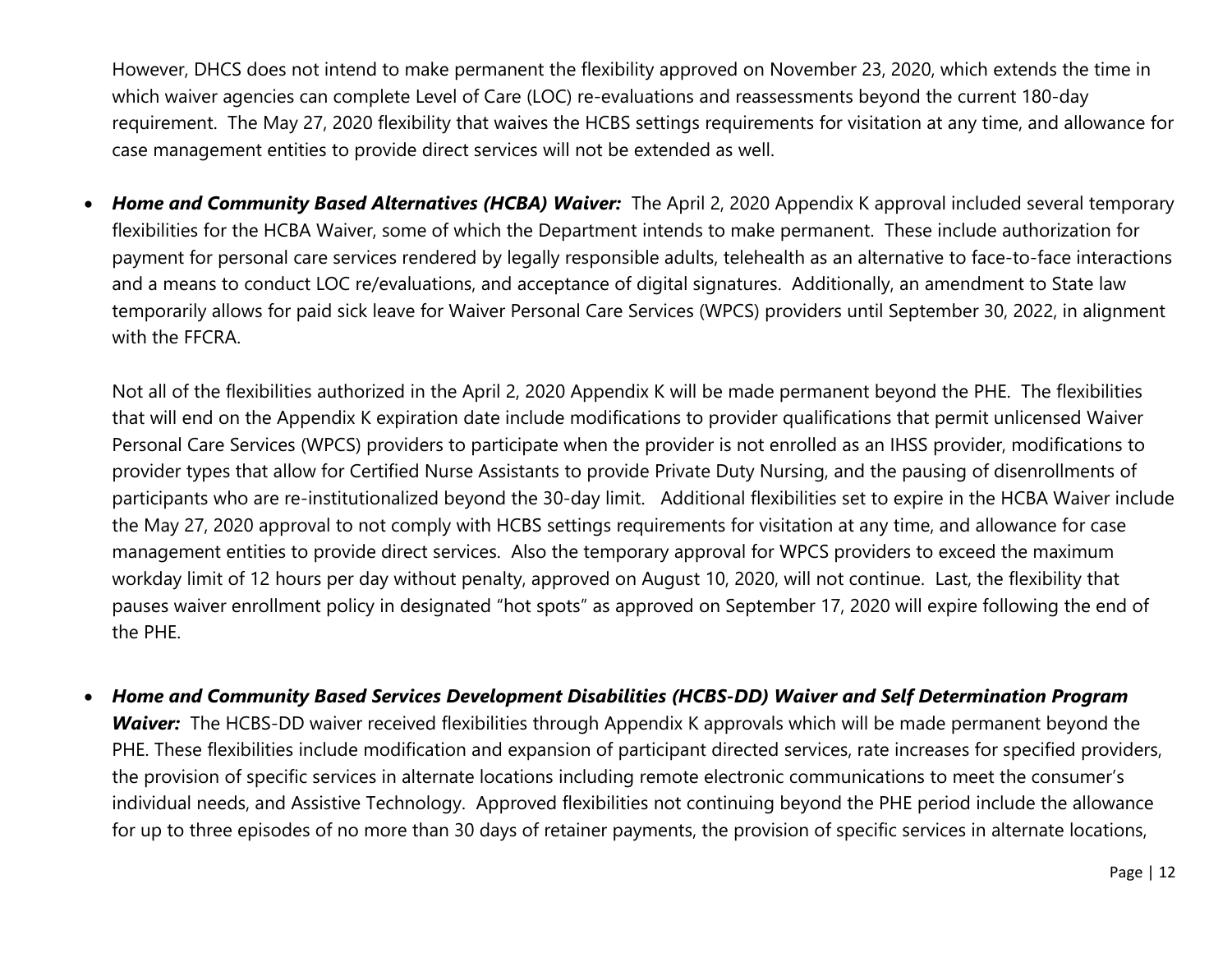and the delay of level-of-care evaluations and re-evaluations. As with other HCBS waiver programs, the flexibility to not comply with HCBS settings requirements for visitation at any time will also not continue.

- *1915(i) State Plan for Home and Community-Based Services (HCBS) for Individuals with Developmental Disabilities:* The state received federal approval of various Disaster Relief SPAs which allowed for temporary flexibilities, which will now become permanently implemented after the end of the PHE. Flexibilities to be made permanent include the provision of specific services in alternate locations including remote electronic communications to meet the consumer's individual needs, modification and expansion of participant directed services, rate increases for specified providers, the addition of State-Operated Mobile Crisis Teams and Speech-Language Pathology Assistants as new providers, Intensive Transition Services as a new service, and rate methodologies for existing services such as state-operated Enhanced Behavioral Supports Homes and Community Crisis Homes. The approved flexibilities regarding remote provision of service plan development and monitoring meetings are proposed to continue for one year in statute until June 30, 2023 as part of the 2022-23 Governor's Budget. The flexibility to not comply with HCBS settings requirements will not continue.
- *Multipurpose Senior Services Program (MSSP):* The virtual and telephonic flexibilities approved under MSSP will continue beyond the PHE Appendix K period as part of Medi-Cal's telehealth policy proposal. These flexibilities allow for certain services to be provided in absence of face-to-face visits. Guidance for the Multipurpose Senior Services Program (MSSP) for Reopening Sites after Coronavirus Disease 2019 (COVID-19), was released on April 21, 2021 and is available here.
- *Additional HCBS Program Changes:* Additional flexibilities implemented in Medi-Cal include a waiver of requirements for 1915(c) waiver programs, 1915(i) HCBS State Plan programs, and 1915(k) Community First Choice programs, that personcentered service plans receive written consent from beneficiaries, and be signed by beneficiaries and all providers, allowing documented verbal consent as an alternative. The Department does not intend to make these policies permanent beyond the end date of the PHE. DHCS also obtained approval to waive in-home face-to-face requirements for conducting initial assessments and reassessments in the In-Home Supportive Services (IHSS) program. The Department will be requesting federal authority to temporarily extend the flexibilities for a period of six to twelve months past the end of the PHE.
- **Program of All-Inclusive Care for the Elderly (PACE):** DHCS intends to permanently continue some of the flexibilities authorized through the July 1, 2020, PACE Policy Guidance program, including telehealth as an alternative to face-to-face interactions, the flexibility for PACE Organizations (POs) to place participants in facilities that are outside the approved service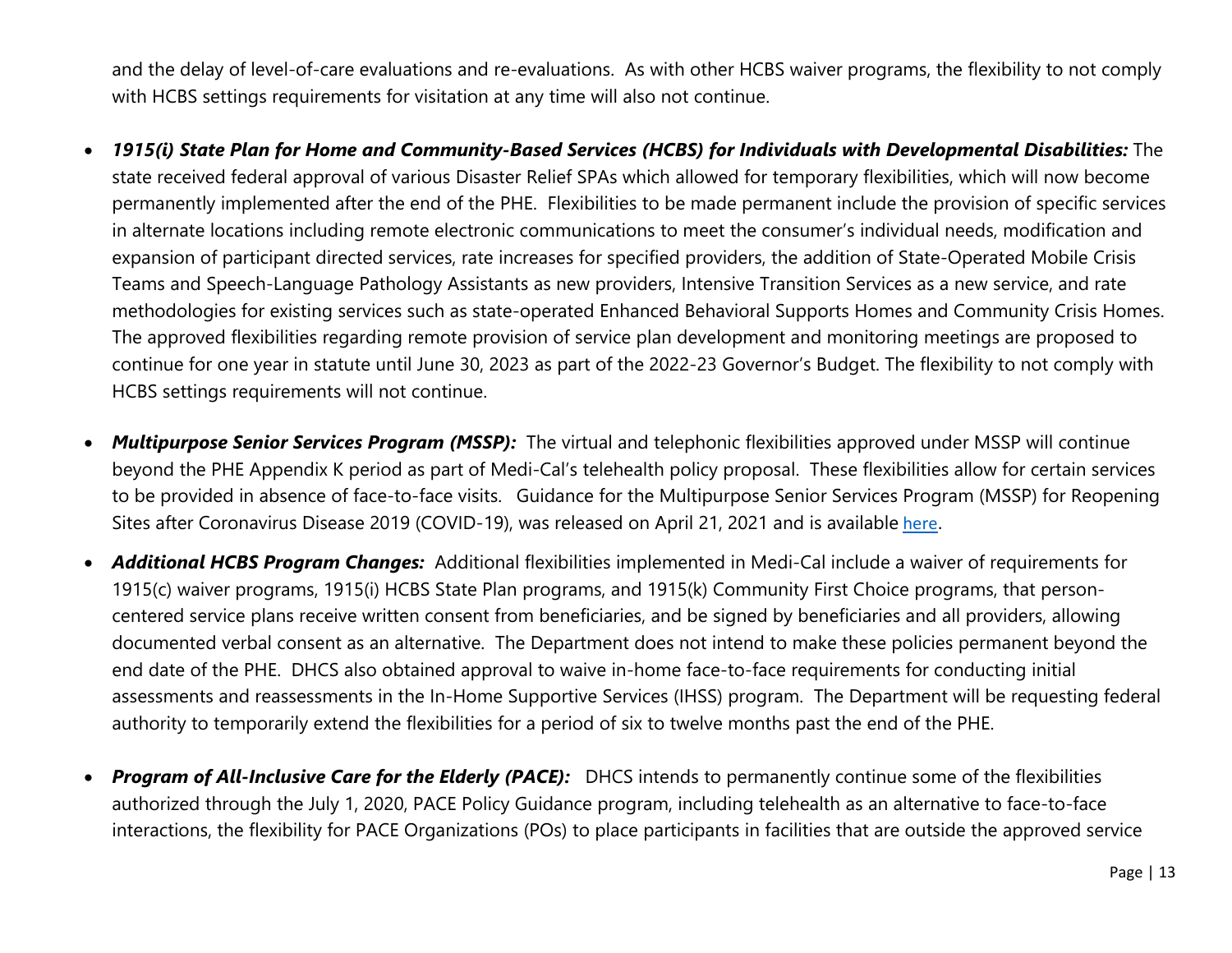<span id="page-16-0"></span>area of a PO, the flexibility to use brokers for marketing purposes as provided by the PACE Final Rule, replacement of the requirement for PO staff to take the DHCS marketing exam with a DHCS-approved marketing training program, and the flexibility to receive direct referrals from hospital and facility discharge planners. DHCS will not be continuing other flexibilities identified in the letter, including the flexibility to accept verbal acceptance in lieu of signature to complete the Enrollment Agreement, Adult Day Healthcare Center (ADHC) licensure flexibilities authorized through Executive Order N-04-22, and the flexibility to discontinue involuntary disenrollments for participants that moved out of the approved PO service area during the PHE due to COVID-19 concerns.

#### *Provider Enrollment*

On March 23, 2020, CMS approved an 1135 waiver of federal provider screening requirements, allowing DHCS to provisionally and temporarily enroll providers, to the extent necessary, for the duration of the PHE. Specifically, this waiver relaxed requirements in federal regulations for States to collect payment of application fees, conduct fingerprinting and criminal background checks, conduct site visits, and verify licensure requirements. As a result, DHCS implemented the regulatory provider bulletin titled "Requirements and [Procedures for Emergency Medi-Cal Provider Enrollment,](https://www.dhcs.ca.gov/Documents/COVID-19/PED-Emergency-Waiver-Bulletin.pdf)" which established Medi-Cal provider enrollment requirements and procedures for emergency enrollment. Providers seeking to enroll as a Medi-Cal provider through the emergency enrollment process are required to meet the following modified requirements:

- The applicant or provider must have treated a Medi-Cal beneficiary who has been affected by the current COVID-19 public health emergency and attest to the following statement, "I, (name of applicant or provider) understand that approval of my application is dependent upon the treatment that I provided to a Medi-Cal beneficiary who has been affected by the COVID-19 national public health emergency. By submitting this application, I acknowledge that this attestation is incorporated into my application by reference."
- The applicant or provider must submit a Crossover Only application using the PAVE portal.
- The applicant or provider is required to attach a copy of their Driver's License or state-issued identification card in their PAVE Crossover Only application.

As of December 5, 2021, there were 722 providers approved through the emergency enrollment process, a majority of which were physicians and physician groups. For dental providers, this emergency enrollment process expired on June 30, 2020, and all normal processes resumed for dental provider enrollment requirements.

As an 1135 flexibility, this streamlined provider enrollment process is currently slated to terminate on the end date of the PHE. The approved 1135 waiver further clarifies that DHCS has six months beyond the end of the PHE to cease payments to providers who are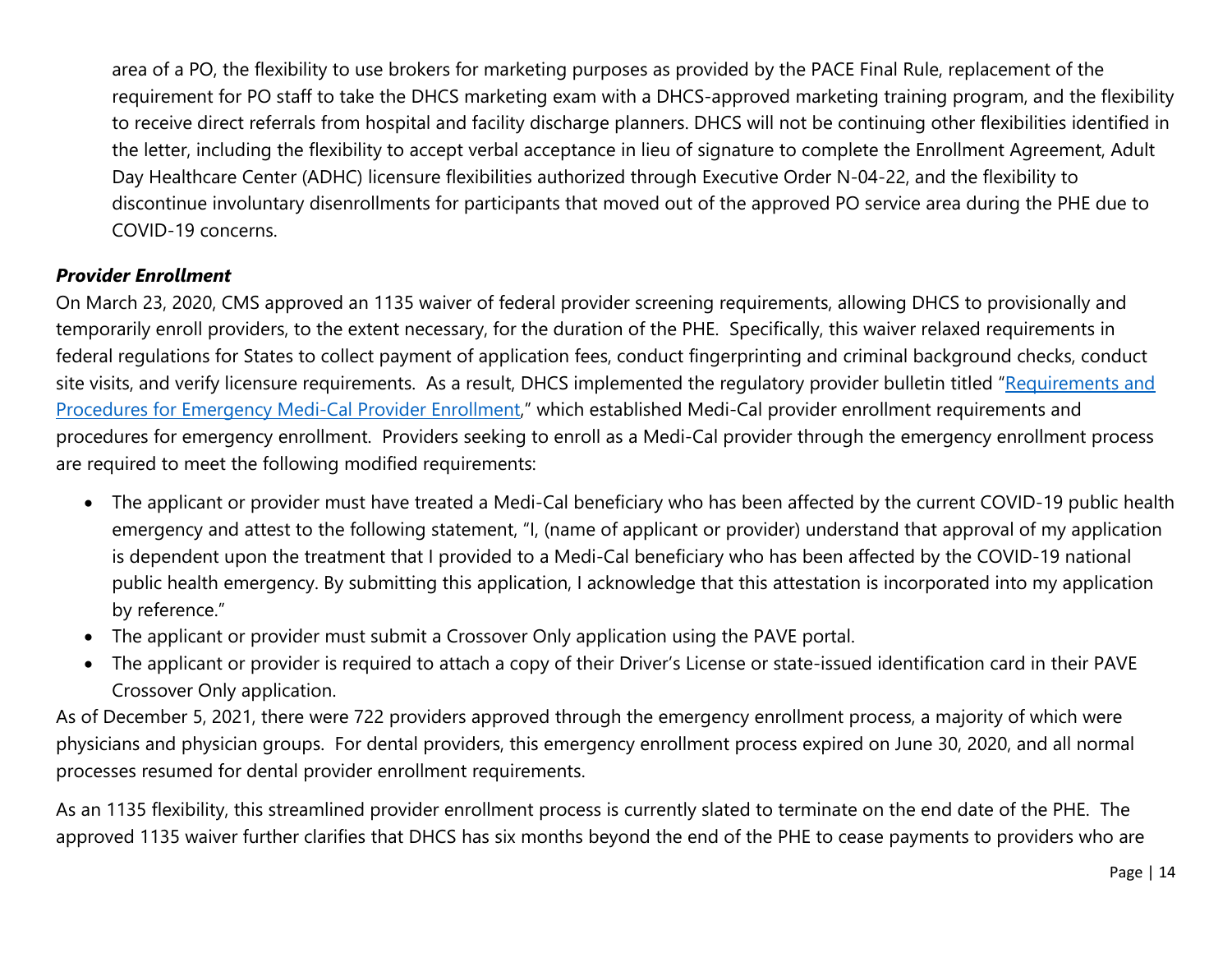<span id="page-17-0"></span>not fully screened and enrolled, and must provide CMS assurance that it has taken the necessary steps to complete the screening of provisional enrollments. In order to comply with federal unwinding requirements, while also minimizing risks to access to care, DHCS has developed the following plan for resuming normal provider enrollment activities.

#### *Proposed Plan for Resuming Normal FFS Screening and Enrollment*

As set forth in the emergency provider bulletin, enrollment is granted for 60 days retroactive to March 1, 2020, and will be extended in 60-day increments in accordance with the 1135 waiver. Thus, upon the termination of the PHE and the ending of the 1135 waiver, flexibilities granted during the waiver period will end. DHCS will notify all providers enrolled pursuant to the bulletin, that in order to continue to participate as Medi-Cal program providers, they are required to submit a complete application within 90 days from the end of the PHE, and meet all Medi-Cal enrollment requirements. If an enrolled emergency provider submits a full application, DHCS will not deactivate the emergency enrollment until review and screening of the full application have taken place. Granting providers 90 days to submit their full application will allow DHCS sufficient time to screen and process these incoming applications, and if necessary, allow provider to remediate any deficiencies prior to the federally required six-month deadline to cease payments to these providers. Understanding the impact that terminating providers could have on the Medi-Cal network, the Department will explore available options to partner with providers and managed care plans to minimize risk to beneficiary access to care.

#### *State Fair Hearings and Member Rights*

The Department obtained approval of important flexibilities related to State Fair Hearings under the 1135 waiver authority during the PHE. These flexibilities granted additional time for Medi-Cal beneficiaries to request hearings, and for DHCS, other State Departments, and Medi-Cal managed care plans to take action to either continue or reinstate benefits. Specifically, the 1135 waiver approval received on March 23, 2020, provided beneficiaries an additional 120 days for an eligibility or FFS appeal to request a fair hearing. Although this approval also relaxed requirements on managed care appeal timelines so that Medi-Cal managed care members could proceed to a State Fair Hearing almost immediately, DHCS did not exercise this authority due to concerns of disruption to the current appeals system and potential confusion for members. However, in its policy guidance to MCPs, DHCS reminded MCPs of their obligations to resolve expedited appeals for any service within 72 hours from the request. DHCS further advised that if MCPs are found to be systemically denying medically necessary services that DHCS will invoke the one day appeal allowance to ensure members have access to all medically necessary services during this emergency. The 1135 waiver approval, received on March 12, 2021, permitted the State, and managed care plans to reinstate benefits to individuals who requested a fair hearing beyond the standard timeframes.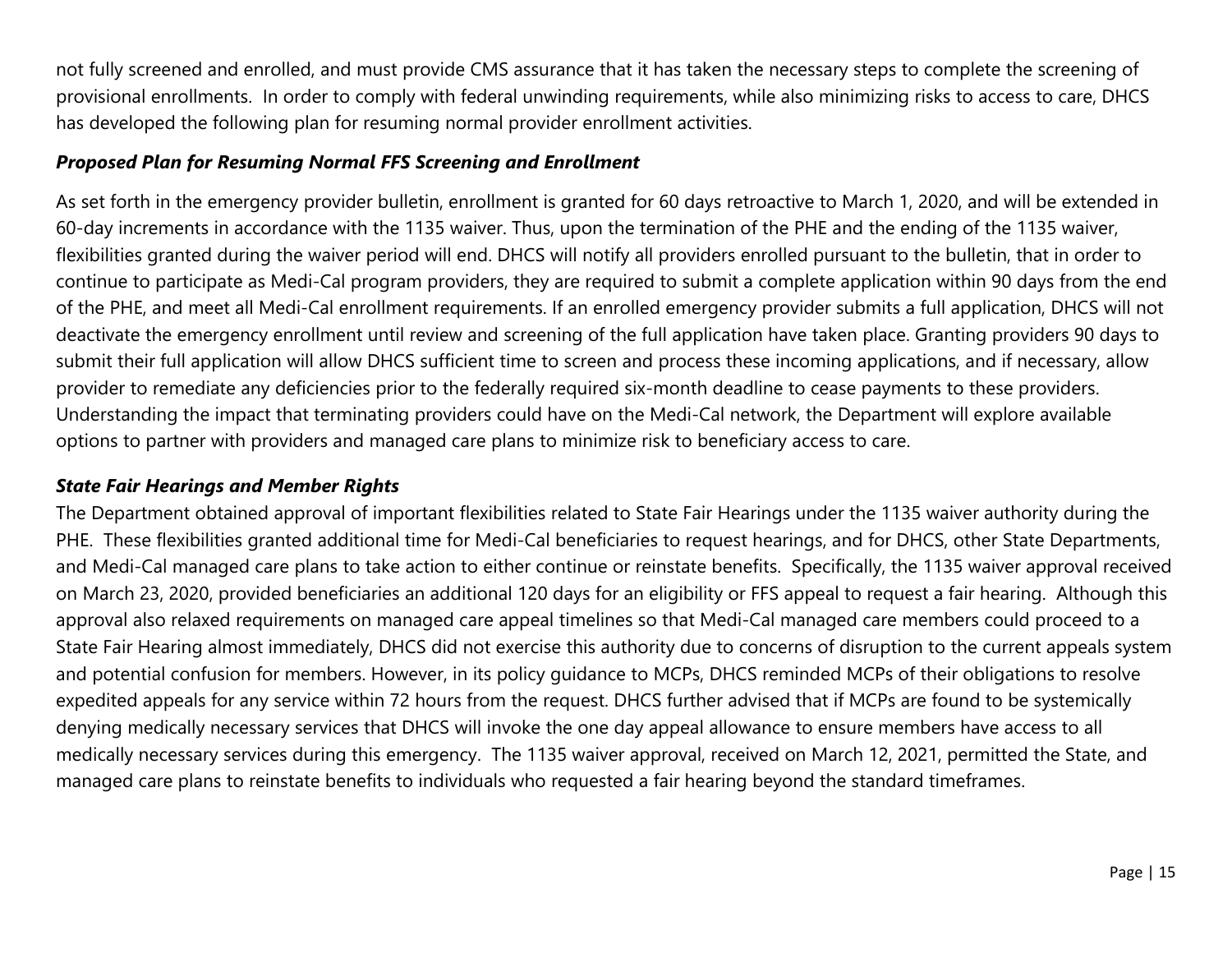<span id="page-18-0"></span>Although 1135 waiver flexibilities are not typically eligible for extension beyond the PHE, per recent guidance from CMS in State Health Official (SHO) Letter 22-0013, States may request to continue certain state fair hearing flexibilities under section 1902(e)(14)(A) of the Social Security Act. As written, the new temporary flexibility opportunity described in this SHO letter would not apply to all the 1135 waiver flexibilities obtained by DHCS during the PHE. However, CMS is currently considering whether to expand the scope of this opportunity. In addition to requesting an extension of the timeframe in which final administrative action on fair hearings must be taken under 1902(e)(14)(A) authority, the Department is also pursuing the flexibility related to the timeframe in which beneficiaries may file an appeal. In order to use this option, which would only be available during the unwinding period described in the SHO letter, States would be required to provide benefits pending the outcome of the hearing decision, and would not be able to recoup the cost of benefits pending from the beneficiary, regardless of whether the fair hearing ultimately upheld the agency's determination. CMS also acknowledges in this SHO letter that States may pursue additional strategies to better manage the anticipated increase in volume of fair hearings including conducting hearings by telephone or video if the process remains in compliance with federal regulations. DHCS will partner with the Department of Social Services (DSS) to adopt these strategies such as temporarily increasing staffing levels for Hearing Officers and support staff to support the anticipated increase in volume of fair hearings

#### *CA Executive Orders*

 $\overline{\phantom{a}}$ 

In addition to the temporary changes authorized under federal authorities, State-level flexibilities were implemented in Medi-Cal through State Executive Orders. Although most changes to Medi-Cal were included in EO N-55-20, EO N-29-20 and EO N-43-20 also impacted the program and DHCS operations, to a lesser degree. In particular, EO N-55-20 permitted several temporary changes to Medi-Cal requirements that stem from State statute or regulations. EO N-55-20 included temporary changes to Medi-Cal's managed care, behavioral health, and FFS delivery systems; and also broad flexibility to prevent conflict between State and federal laws due to the rapidly evolving federal flexibilities during the PHE. As part of EOs N-08-21 and N-04-22, which primarily terminated provisions of earlier orders, all provisions of E0 N-55-20 have now expired. With the exception of Paragraph 11 of EO N-55-20, which waived physical signature requirements for psychiatric medication, DHCS does not intend to make permanent the flexibilities authorized under State EOs.

## **Part II: Resumption of Normal Medi-Cal Eligibility Operations**

Under the continuous coverage requirement in the FFCRA, states are required to maintain enrollment of nearly all Medi-Cal enrollees through the end of the month in which the PHE ends. Currently, the PHE is extended through July 15, 2022 and HHS has committed to

<sup>&</sup>lt;sup>3</sup> SHO# 22-001 RE: Promoting Continuity of Coverage and Distributing Eligibility and Enrollment Workload in Medicaid, the Children's Health Insurance Program (CHIP), and Basic Health Program (BHP) Upon Conclusion of the COVID-19 Public Health Emergency : https://www.medicaid.gov/federal-policy-guidance/downloads/sho22001.pdf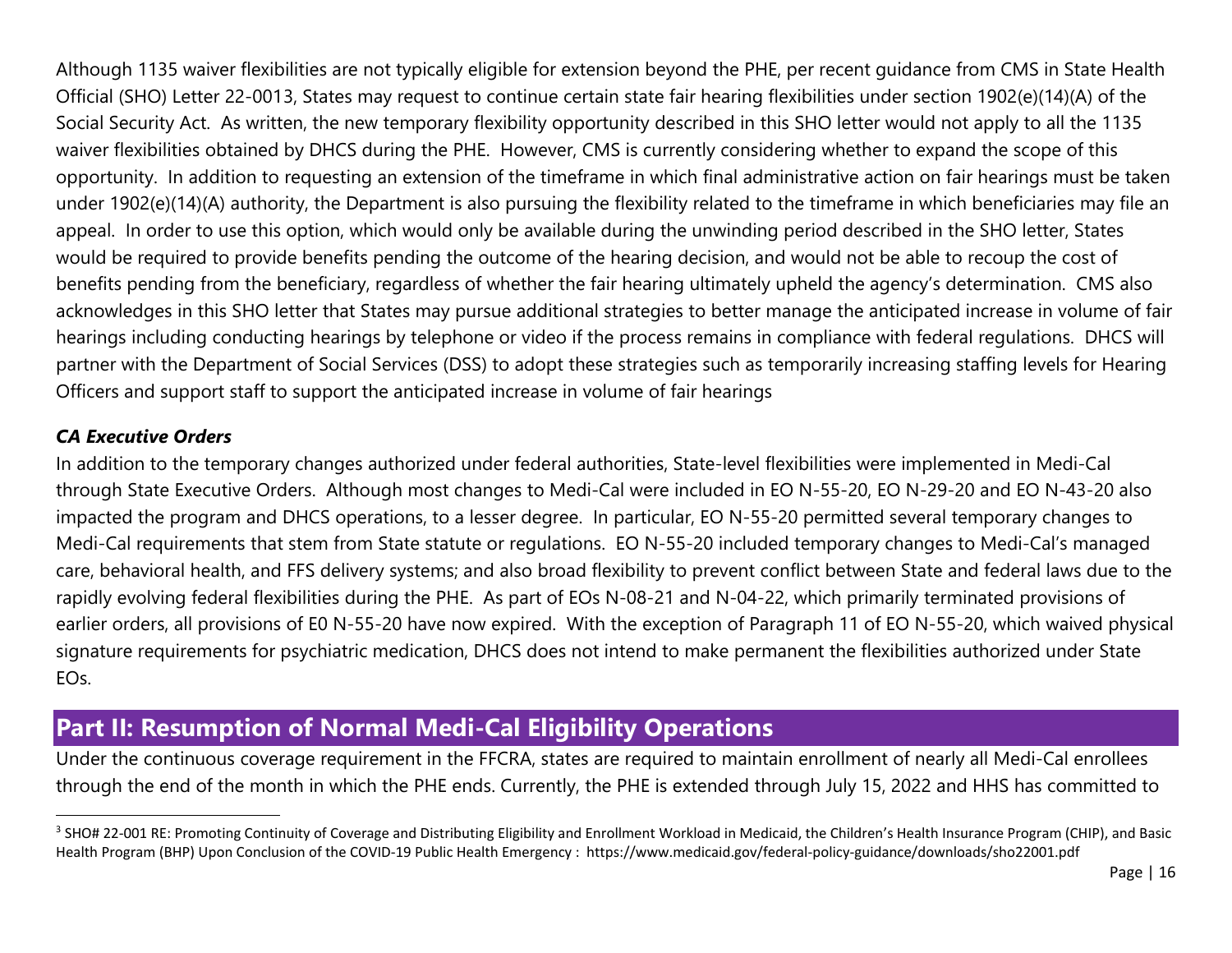<span id="page-19-0"></span>providing at least a 60-day notice prior to the official end date. As HHS has not yet provided such notice, DHCS expects the PHE to be extended for at least one additional period. When continuous coverage requirements expire, states will need to conduct a full redetermination for all beneficiaries who would have otherwise been subject to redetermination. Through the duration of the PHE, the CMS reiterated the federal HHS' previous commitment to provide states with 60 days' notice prior to the expiration of the PHE.

CMS has released guidance to support state Medicaid and Children's Health Insurance Program (CHIP) agencies in returning to normal operations through a series of SHO letters. SHO guidance released in [December 2020,](https://www.medicaid.gov/federal-policy-guidance/downloads/sho20004.pdf) [August 2021,](https://www.medicaid.gov/federal-policy-guidance/downloads/sho-21-002.pdf) and [March 2022](https://www.medicaid.gov/federal-policy-guidance/downloads/sho22001.pdf) sets out federal expectations and requirements related to case processing timelines and beneficiary communications for redetermining Medicaid coverage for those who had their coverage continuously maintained. The [March 2022](https://www.medicaid.gov/federal-policy-guidance/downloads/sho22001.pdf) guidance builds upon the [August 2021](https://www.medicaid.gov/federal-policy-guidance/downloads/sho-21-002.pdf) SHO letter, where CMS clarifies that it will consider a state in compliance with resuming normal eligibility operations if it has: (1) initiated all renewals for the state's entire Medicaid (Medi-Cal) and CHIP caseload by the last month of the 12-month unwinding period; and (2) completed all such actions by the end of the 14th month after the end of the PHE. CMS also clarifies that states may use information gathered during a renewal that was initiated up to two months prior to the end of the PHE to take final action in the month after the month in which the PHE ends. The PHE Unwinding Period would be 12-months, with an additional two months, totaling 14 months, to complete all outstanding eligibility and enrollment actions from the PHE. The "PHE Unwinding Period," is defined throughout this document as 12 months.

In support of the PHE Unwinding Period and beyond, the DHCS has developed this PHE Unwinding Operational Plan that overviews the DHCS guiding principles and implementation approach in preparing for the resumption of normal eligibility operations, specifically in the areas of Medi-Cal redeterminations, eligibility coverage retention strategies, beneficiary communications and outreach, county and system readiness, and data reporting. This PHE Unwinding Operational Plan, in part, reflects the federal requirement of an operational plan that describes how states will address outstanding eligibility and enrollment actions in a way that reduces erroneous loss of coverage and enables a sustainable distribution of renewals in future years.

## **DHCS Guiding Principle: Maximizing Continuity of Coverage for Medi-Cal Beneficiaries**

DHCS is committed to maximizing continuity of coverage for Medi-Cal beneficiaries through the course of the PHE Unwinding Period as the Department works with local county offices to resume normal eligibility operations. A key goal is to keep the PHE unwinding process **as simple as possible.** When the continuous coverage requirement expires, CMS guidance provides that states will generally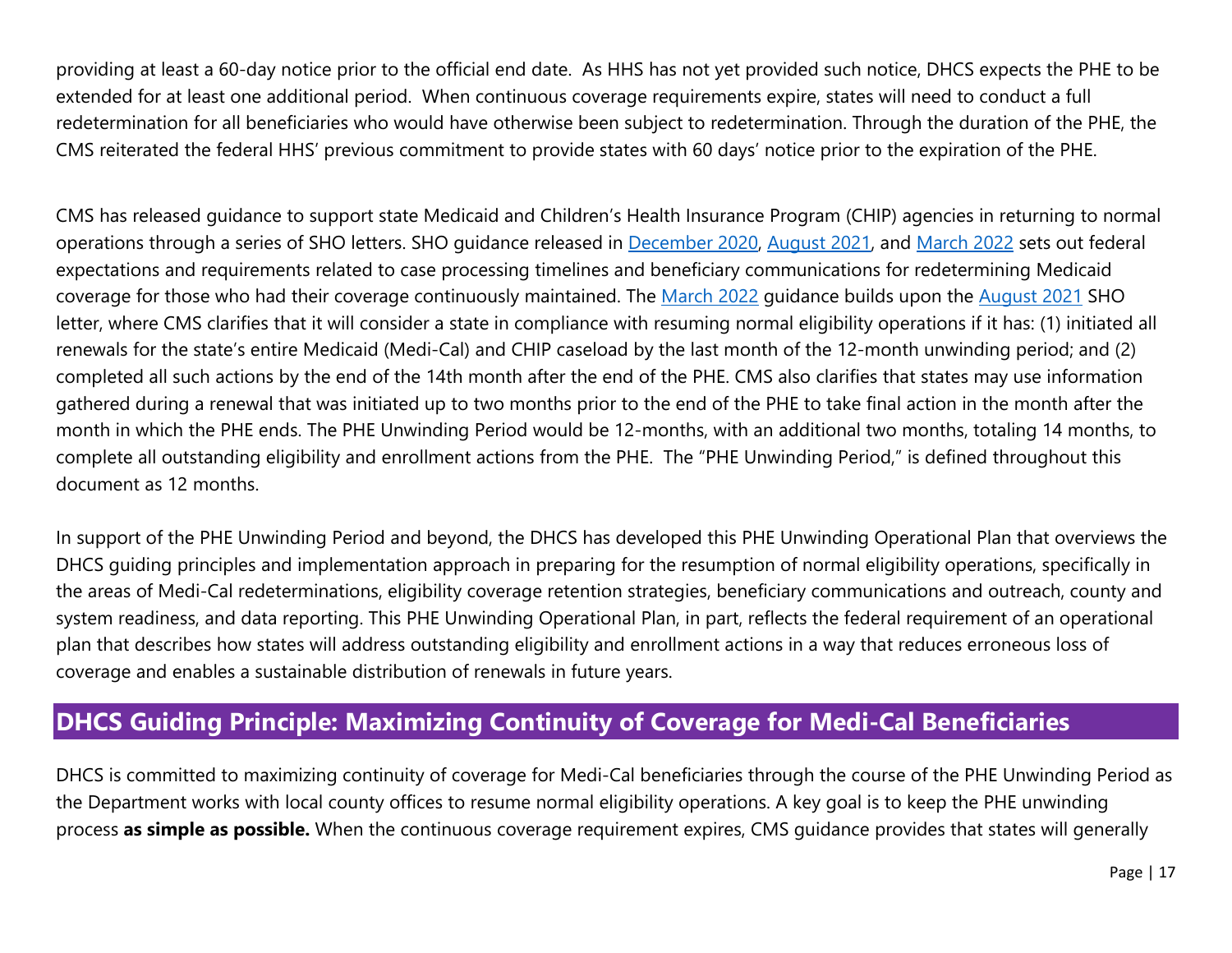have up to 14 months to return to normal eligibility and enrollment operations. This means California has a total of 14 months to initiate and complete redeterminations for nearly all of California's beneficiaries. This will include local county offices conducting a full renewal for all individuals enrolled in Medi-Cal and CHIP, through auto-renewals and requests for information where necessary. This is in addition to regular, ongoing operational requirements such as, processing any outstanding applications that were received during the PHE, conducting routine verifications, and processing changes in circumstances.

#### **California Approach for Prioritizing Pending Redeterminations: Maintain Current Renewal Month**

To simplify the complexity of the PHE unwinding process, DHCS will maintain the Medi-Cal beneficiaries' current renewal month in their case records and conduct a full redetermination at the next scheduled renewal month following the end of the PHE.

This approach achieves the following:

- 1) Least disruptive to county workloads on both an initial and ongoing basis
- 2) Aligns, to the greatest extent possible, on when Medi-Cal and CHIP beneficiaries usually expect to receive their auto-renewal letters or packets requesting additional information if auto-renewal is not successful, prior to the PHE. This familiarity is critical as DHCS rolls out the communication and outreach campaign discussed below.
- 3) Retains a similar pre-COVID-19 redetermination caseload distribution across the state, adjusting for the growth factor of individuals who enrolled into coverage and were protected through the continuous coverage requirements.

*How this works.* Per federal and state guidelines that have existed since before the PHE, the annual redetermination process occurs in several steps, spanning across multiple months. Local county offices and the Statewide Automated Welfare Systems (SAWS) will initiate redetermination activities starting approximately 85 days prior to last day of the individual's redetermination month (*See Appendix A "Eligibility Sequencing Map" for a full mapping of the 14-months of expected begin and end dates of renewal activities."):*

The COVID-19 PHE is currently set to expire on July 15, 2022, but is expected to be extended until October, at least. As Medi-Cal has full month eligibility, this means that normal renewal processing resumes in November 2022 for individuals with a January 2023 renewal month.

- **November 2022** Initiate ex-parte review (approximately 85 days prior to) for renewals due January 2023 and mail annual renewal packet (approximately 60-75 days prior to, if applicable because the ex parte process was not successful)
- January 2023 Notice of action sent (10 days prior to adverse action, i.e. received no later than January 21, 2022) if the annual renewal remains incomplete or the beneficiary is no longer eligible to Medi-Cal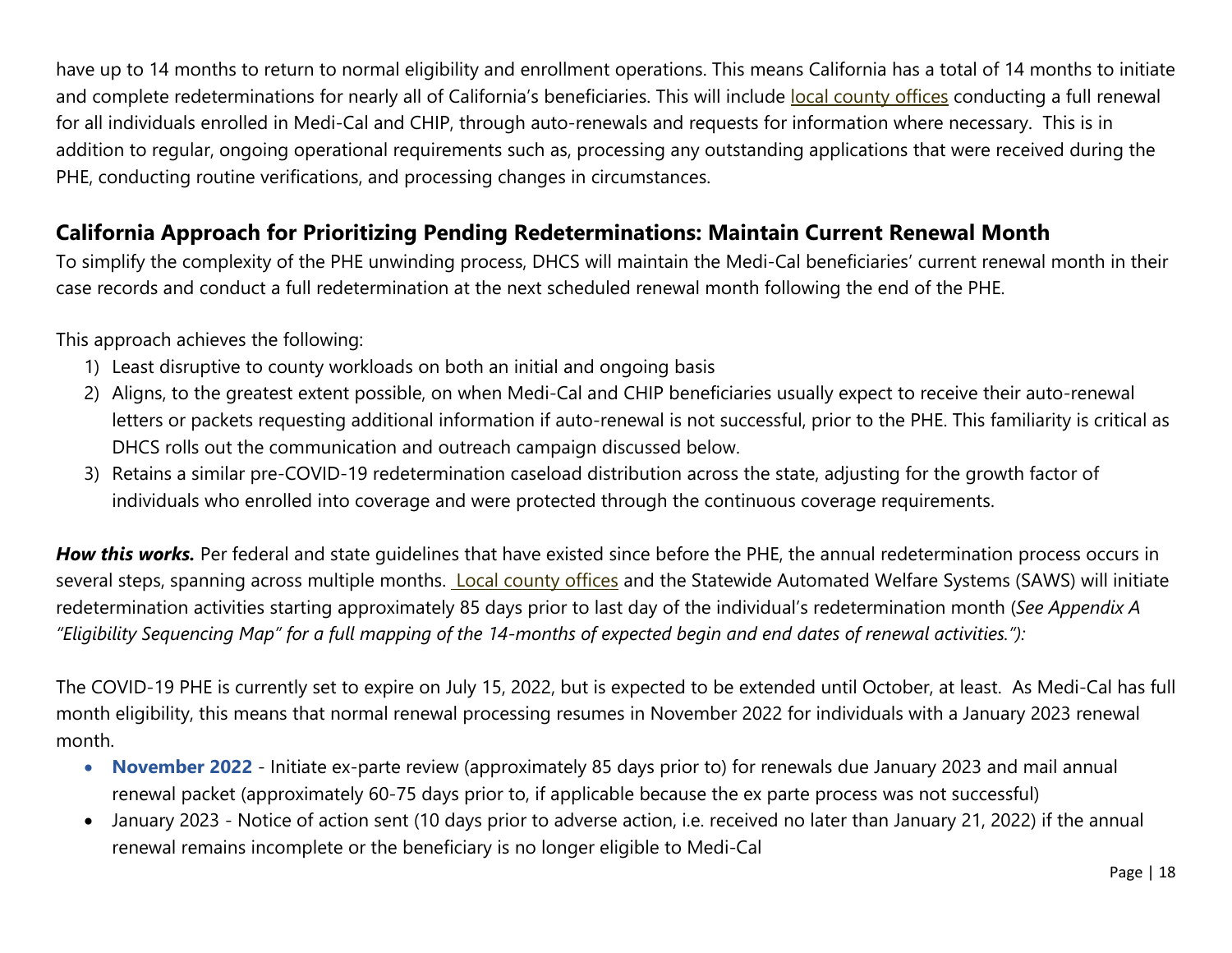• January 31, 2023 - Final day of Medi-Cal eligibility for discontinued beneficiaries

For individuals with an April renewal month:

- **January 2023** Initiate ex-parte review (approximately 85 days prior to) and mail annual renewal packet (approximately 60-75 days prior to, if applicable because the ex parte process was not successful)
- April 2023 Notice of action sent (10 days prior to adverse action, i.e. received no later than April 21, 2023) if the annual renewal remains incomplete or the beneficiary is no longer eligible to Medi-Cal
- April 30, 2023 Final day of Medi-Cal eligibility for discontinued beneficiaries

Per current renewal processing procedures, discontinuances will not start immediately after the PHE terminates. Rather, in the first and second months after the PHE ends, renewal activities will focus on completing ex-parte review and sending annual renewal packets when ex-parte is unsuccessful. Thus, the third month following the end of the PHE is when the first redeterminations will be processed, and the fourth month when individuals may potentially be discontinued.

*Acting on Changes in Circumstance.* As a reminder, beneficiaries have been reporting and will continue to report changes in their households, such as a new job during the PHE and through the PHE Unwinding Period. However, any changes in circumstance reported during the PHE and the 12-month PHE Unwinding Period that could lead to a negative action shall be paused, in accordance with the continuous coverage requirement until the beneficiary's annual redetermination is initiated at the end of the PHE, as determined by their redetermination date on their Medi-Cal case record. Once a beneficiary's annual redetermination is completed post-PHE (the 12- Month PHE Unwinding Period plus two additional months), the county will process reported changes using traditional case processing procedures. During and after the PHE, changes that result in a positive change will be processed upon receipt of the change.

• *Example 1*: For illustrative purposes, if the PHE expires in October 2022, and a beneficiary has a renewal month of February 2023. In November 2022 the beneficiary reports new employment that could potentially lead to losing Medi-Cal coverage. Although the PHE has concluded in October 2023, the change in circumstance will not be processed until the beneficiary's annual renewal in February 2023 when a full redetermination using current information can be completed.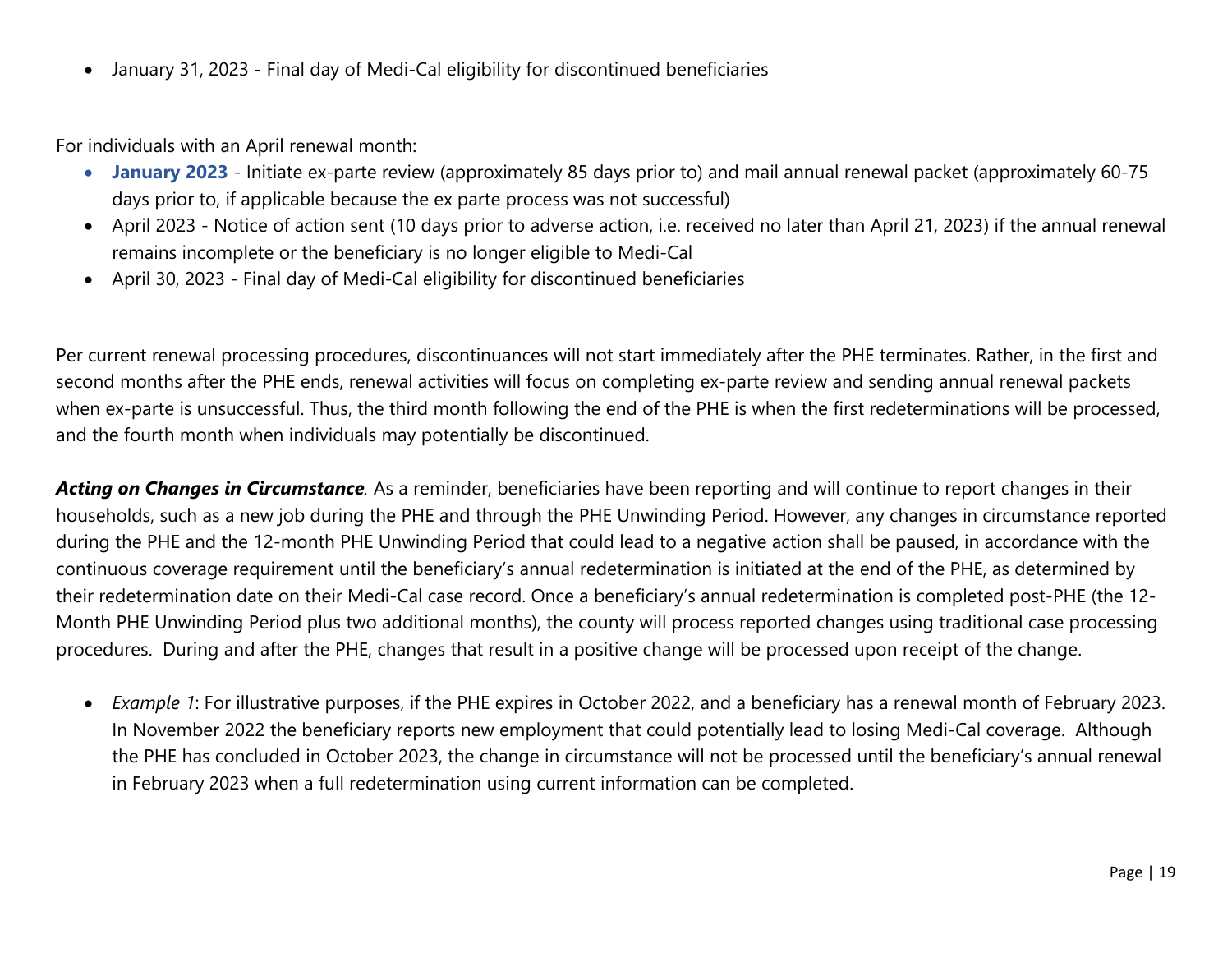• Example 2: If the PHE expires in October 2022, and a beneficiary has a renewal month of March, and the annual renewal is completed in March 2023. In May 2023, the beneficiary reports new employment. The county would process the change in circumstance using existing case processing rules because a full post-PHE annual renewal has been completed.

*Population Priorities.* In alignment with the goal to keep the PHE unwinding process as simple as possible, DHCS is not requiring the prioritization of any populations. Individuals will be redetermined using their current renewal month. DHCS has identified a small subset of the renewal population that may benefit from having eligibility redetermined prior to their scheduled annual renewal date. During the PHE, DHCS continued to protect individuals who were inadvertently moved from a Medi-Cal program without a share of cost into a program with a share of cost by correcting the record in the Medi-Cal Eligibility Data System (MEDS). Due to the complexity of maintaining correct eligibility for these beneficiaries in MEDS, counties may conduct a full redetermination on these beneficiaries prior to the scheduled annual renewal date. Additionally, DHCS will provide one-to-one technical assistance for any counties requesting guidance related to prioritization

*Medicare Enrollment Period.* Individuals have three opportunities to apply for Medicare: their initial enrollment period, open enrollment, and a Special Enrollment Period. Individuals who have turned 65 and are not enrolled in Social Security or Railroad Retirement Board benefits are not automatically enrolled in Medicare and must apply. During COVID-19 PHE, individuals may have not known they needed to, or may have chosen not to apply for Medicare during their initial enrollment period because they understood that they would not lose their Medi-Cal during the PHE. Per California Code of Regulations (CCR) § 50763 and CCR § 50777, Medi-Cal applicants/beneficiaries are required to apply for Medicare. Normally, this does not pose a problem as the requirement only goes into effect when an individual could apply for Medicare (during their initial enrollment period or during a Special Enrollment Period). However, for individuals who have not applied for Medicare at all during the PHE, and whose initial enrollment period has passed, they will not have an opportunity to apply for Medicare until the open enrollment period (January – March). This creates a risk for individuals who should have signed up for Medicare but did not.

If the individual's Medi-Cal renewal occurs between October 2022 and December 2022, the individual could lose their Medi-Cal coverage and also not have Medicare, causing the person to become completely uninsured. The individual would have to wait until January to apply for Medicare and may go without health coverage until then. In alignment with our guiding principle, DHCS will keep the population that would have had their initial enrollment period but for the PHE protections enrolled in Medi-Cal to December 2022, and redetermine them at that time. By doing so, it will allow these individuals an opportunity to apply for Medicare during open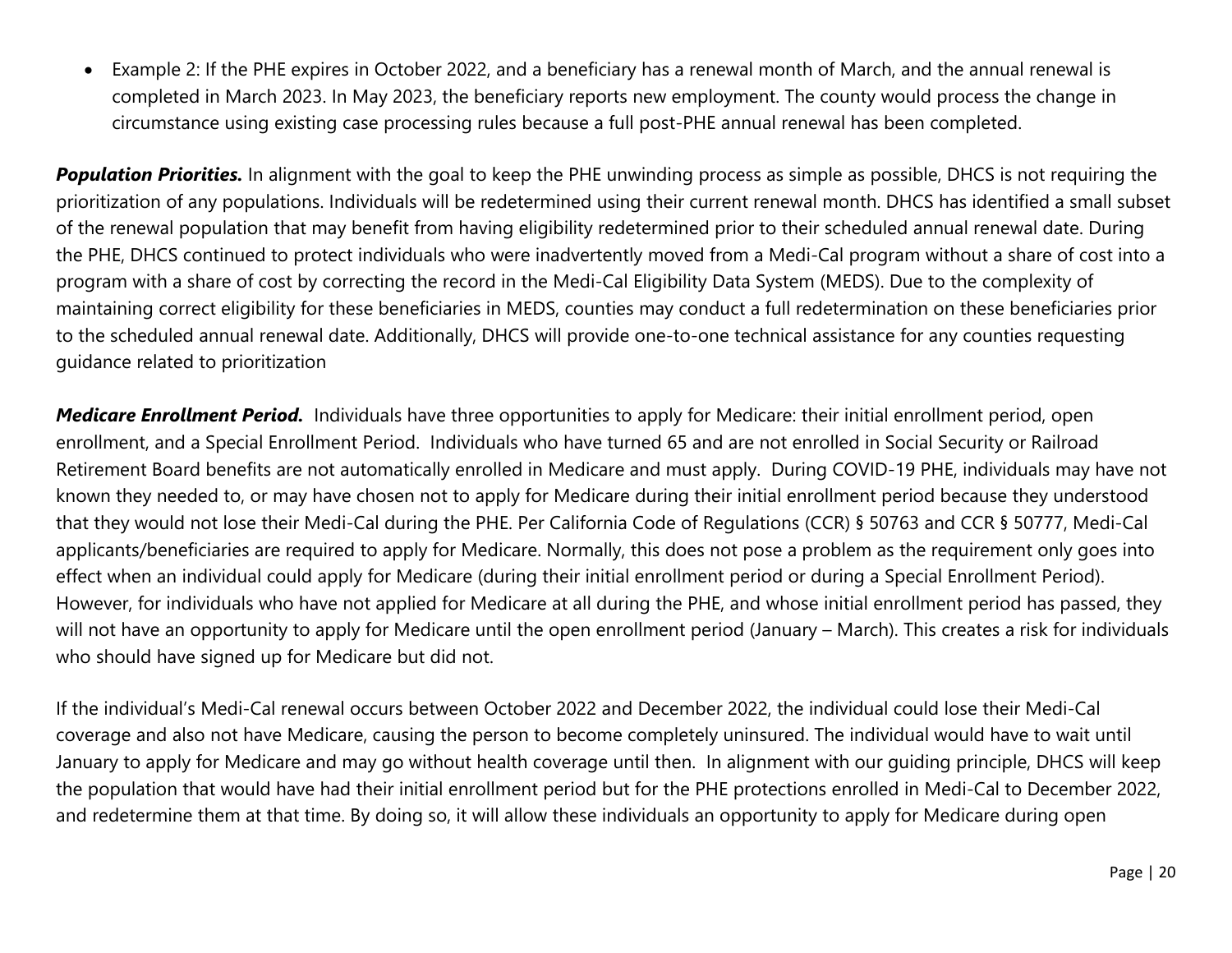<span id="page-23-0"></span>enrollment and not risk losing their health coverage. Further, DHCS will advocate to the federal government to consider allowing a special enrollment period for Medicare due to individuals losing coverage for Medi-Cal during the PHE unwinding period.

On April 22, 2022, CMS issued a proposed rule to implement sections of the Consolidated Appropriations Act, 2021 (CAA) that would simplify Medicare enrollment rules. Section 120 of the CAA makes changes to Traditional Medicare by revising the effective dates of coverage and giving the Secretary of the Department of Health and Human Services (the Secretary) the authority to establish new special enrollment periods (SEPs) for individuals who meet exceptional conditions. For this population, two potential proposed SEPs would help to mitigate any gaps in coverage for this population:

- An SEP for Individuals Impacted by an Emergency or Disaster that would allow CMS to provide relief to those beneficiaries who missed an enrollment opportunity because they were impacted by a disaster or other emergency as declared by a Federal, state, or local government entity.
- An SEP to Coordinate with Termination of Medicaid Coverage that would allow individuals to enroll after termination of Medicaid eligibility.

DHCS will continue monitoring the proposed rule in the next several months.

## **Anticipated Coverage Loss with PHE Termination**

*Loss of Contact and Procedural Discontinuances.* California's Medi-Cal population is at an unprecedented level of 14.5 million beneficiaries or a 16 percent increase in total enrollment since March 2020, largely due to the continuous coverage requirements put in place during the PHE. DHCS recognizes that during the PHE, there has been minimal or no contact with many beneficiaries for an extended period, as many have not had a completed renewal of eligibility due to the pause on all statewide discontinuances for failure to complete renewals. As such, there is an inherent risk that eligible individuals may lose coverage once the PHE ends and the continuous coverage requirement expires because they have a new address or other contact information, that may not have been updated since their last completed renewal (in most cases prior to the PHE). Currently, the returned mail rate of 12% from the most recent DHCS PHE Outreach Mailer to all Medi-Cal households in December 2021 suggests that approximately two million individuals could lose coverage: e.g., due to loss of contact if auto-renewal activities are unsuccessful for a large group compared with the same prior to the PHE, and if the subsequent renewal packets are not returned to local county offices for beneficiaries to continue receiving coverage. Individuals may also lose Medi-Cal coverage because they were maintained in the Medi-Cal program but would otherwise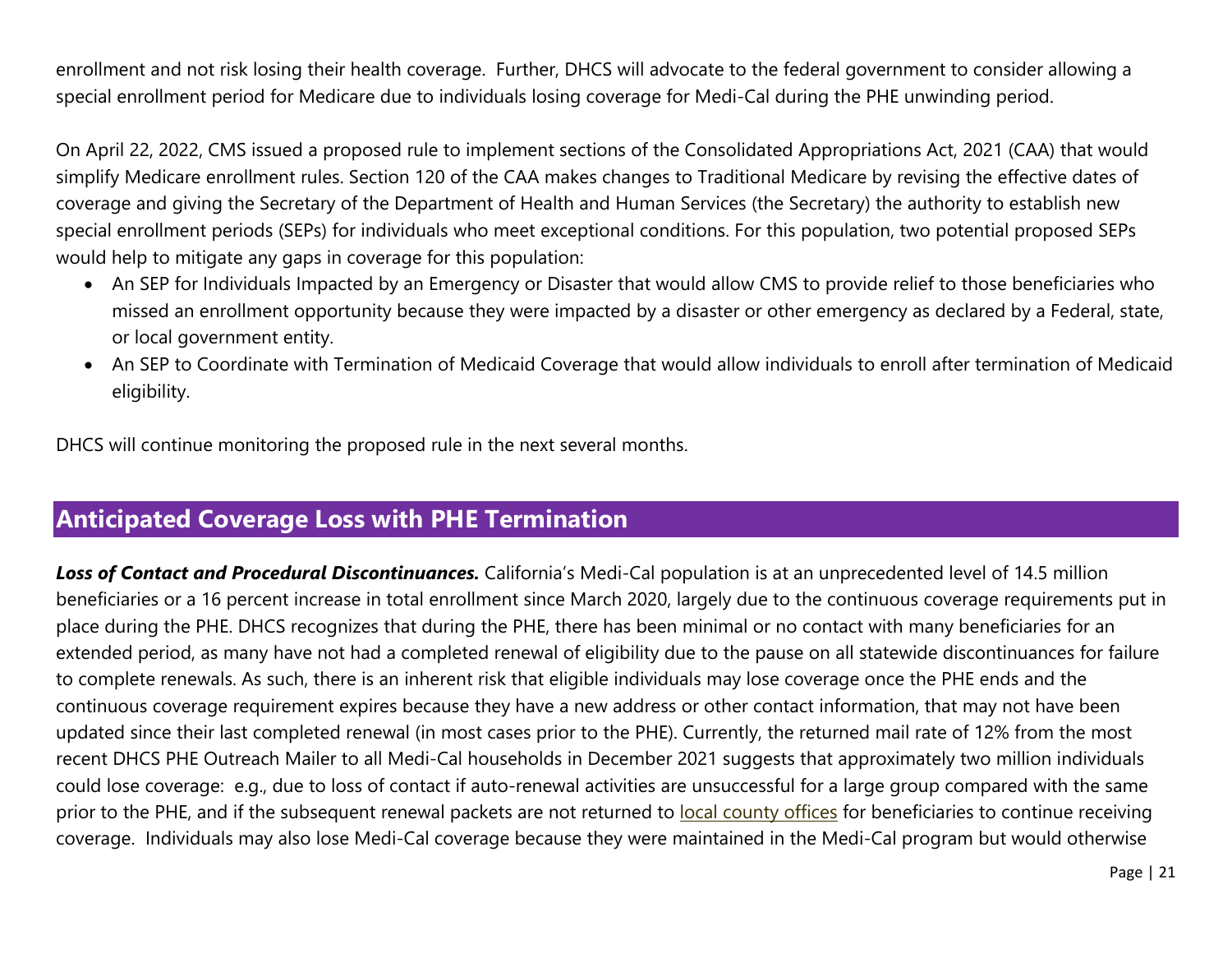<span id="page-24-0"></span>have been discontinued if not for the continuous enrollment requirements. Finally, the possibility of procedural discontinuances, such as those for failure to complete renewals, will not be fully known until annual renewals are processed during the PHE unwinding period.

*Ex-Parte Rates and Redeterminations Caseload.* Prior to March 2020, California had an average 41% auto ex-parte rate statewide. Exparte is one of the most critical components of the Medi-Cal determination process, as it allows redeterminations to process automatically once all information passes through the Federal and State databases for verification and counties check all other available information. Beneficiaries going through the auto ex-parte and who are successfully renewed, would have no contact with the county and have their case renewed for another year. The ex-parte process becomes even more critical during and after the PHE ends, as it would prevent delays in eligibility determinations, reduce the administrative burden, and alleviate Medi-Cal applicants and beneficiaries from having to provide unnecessary information. However, after March 2020 through the present time, the auto ex-parte success rate has been approximately 36% statewide. This drop in the success rate is to be expected as circumstances of individuals have changed dramatically during the PHE and available state-level data has become increasingly inconsistent with the verification sources in the Federal and State databases. This means that counties will have to review the cases that have failed auto ex-parte (estimated 64% of their monthly renewal caseload) and reach out to beneficiaries for additional information via the use of renewal packets to a greater number of beneficiaries than would have been necessary prior to the PHE – due to both the caseload growth during the PHE, as well as the reduced success rate of ex-parte processing.

*Anticipated Total Disenrollments.* DHCS anticipates that the sheer volume of redeterminations, compounded by the beneficiary loss of contact, and other normal churn of individuals moving to the State marketplace (Covered California), would potentially lead to **an estimated total of 2-3 million Medi-Cal disenrollments** as the normal redetermination processing resumes. Note that any disenrollments will take place through the course of the PHE Unwinding period, not immediately upon expiration of the PHE, and this estimate would bring the Medi-Cal total enrollment closer to the pre-COVID-19 PHE caseload levels.

## **Federal Eligibility-Related Flexibilities**

With the complexity of the PHE Unwind, DHCS has submitted various federal flexibilities to CMS in efforts to prepare for the significant volume of disenrollment related actions that were not acted upon due to the continuous coverage requirements, and to mitigate coverage loss to the greatest extent possible.

**Timeliness Flexibilities due to PHE via State Concurrence Letter.** During the PHE, DHCS instructed counties to delay processing received annual renewals to allow counties to dedicate resources to processing increased applications and access to care issues. On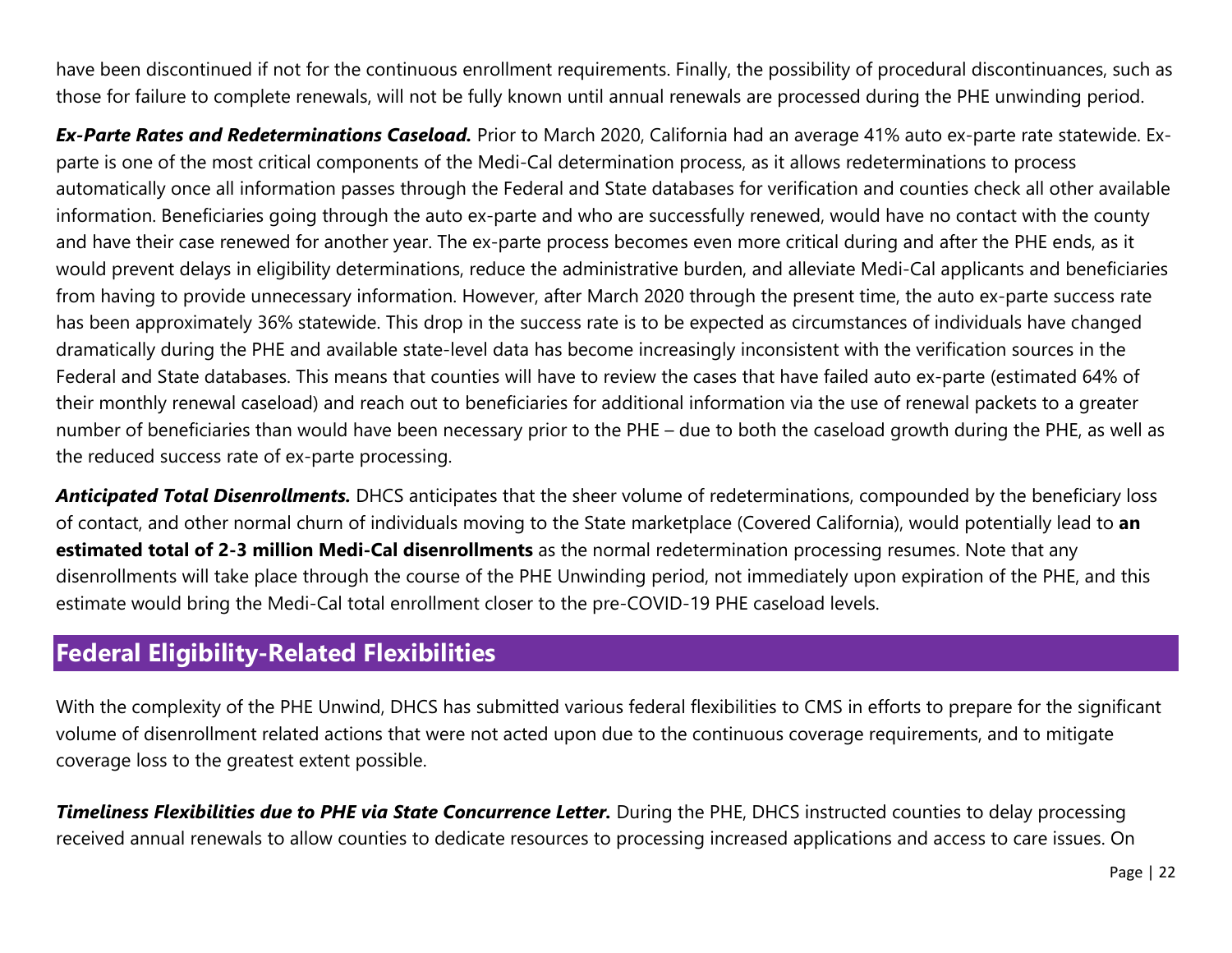February 23, 2022, DHCS requested concurrence from CMS with DHCS' plan to temporarily waive the timeliness standards for processing annual renewals to Medicaid and CHIP policies on a statewide basis through the end of the PHE. These flexibilities are authorized in unusual circumstances including emergencies beyond the state's control under 42 Code of Federal Regulations (CFR) § 435.912(e)(2) and articulated in the CMS Inventory of [Medicaid and CHIP Flexibilities and Authorities in the Event of a Disaster.](https://www.medicaid.gov/state-resource-center/downloads/mac-learning-collaboratives/medicaid-chip-inventory.pdf)

#### *Adjusting Reasonable Compatibility Income Threshold to 20 percent for Modified Adjusted Gross Income (MAGI) Medi-Cal.*

California uses a standard to determine whether or not the income in federal data sources is compatible with the information an individual reports. When the income is reasonably compatible with federal data sources, the beneficiary does not need to provide proof of their income. On March 11, 2022, DHCS submitted the [MAGI Verification Plan](https://www.dhcs.ca.gov/Documents/CA-MAGIBasedVrfictnPlnFinal.pdf) to increase the reasonable compatibility threshold to 20 percent. DHCS plans for this flexibility to be in place through December 2023. The reasonable compatibility threshold will be reduced to 10 percent beginning January 1, 2024, assuming the PHE 12-month resumption to normal operations has concluded at that time. This flexibility is anticipated to help increase the percentage of automated ex-parte renewals completed for MAGI Medi-Cal.

*Reasonable Explanation.* CMS allows states to permit an applicant or beneficiary to provide a reasonable explanation why their selfattested information did not align with electronic verification sources in order to complete the Medi-Cal eligibility determination per [42](https://www.law.cornell.edu/cfr/text/42/435.952)  [CFR §435.952\(c\)\(2\).](https://www.law.cornell.edu/cfr/text/42/435.952) Currently, when the electronic data source is not available or the electronic verification could not be reasonably compatible with the self-attestation, California requires the applicant or beneficiary to provide documentation prior to the approval or redetermination for Medi-Cal eligibility. However, with the implementation of "reasonable explanation" into the verification process, a Medi-Cal applicant or beneficiary could explain the discrepancy found between self-attested information and data received from electronic data sources, in lieu of providing further documentation. To elect this flexibility, DHCS will submit an updated [MAGI](https://www.dhcs.ca.gov/Documents/CA-MAGIBasedVrfictnPlnFinal.pdf)  [Verification Plan](https://www.dhcs.ca.gov/Documents/CA-MAGIBasedVrfictnPlnFinal.pdf) to CMS to include reasonable explanation in the verification process. DHCS is looking to develop a short-term process that allows local county offices to begin using reasonable explanation as an allowable source to resolve income discrepancies during the 12-month unwinding period and a long-term automated processes for future implementation. The addition of the reasonable explanation policy will greatly reduce manual burdens on Medi-Cal applicants or beneficiaries, administrative workload on the county, and streamline the eligibility determination process for both MAGI and Non-MAGI Medi-Cal.

*Expanded Use of Asset Verification Reports during Application and Renewal for Non-MAGI Medi-Cal.* On July 1, 2022, and coinciding with the asset limit increase, the Medi-Cal program will expand the use of the asset verification reports required for those non-Supplemental Security Income (SSI) individuals subject to the asset test to facilitate increasing the number of new applications and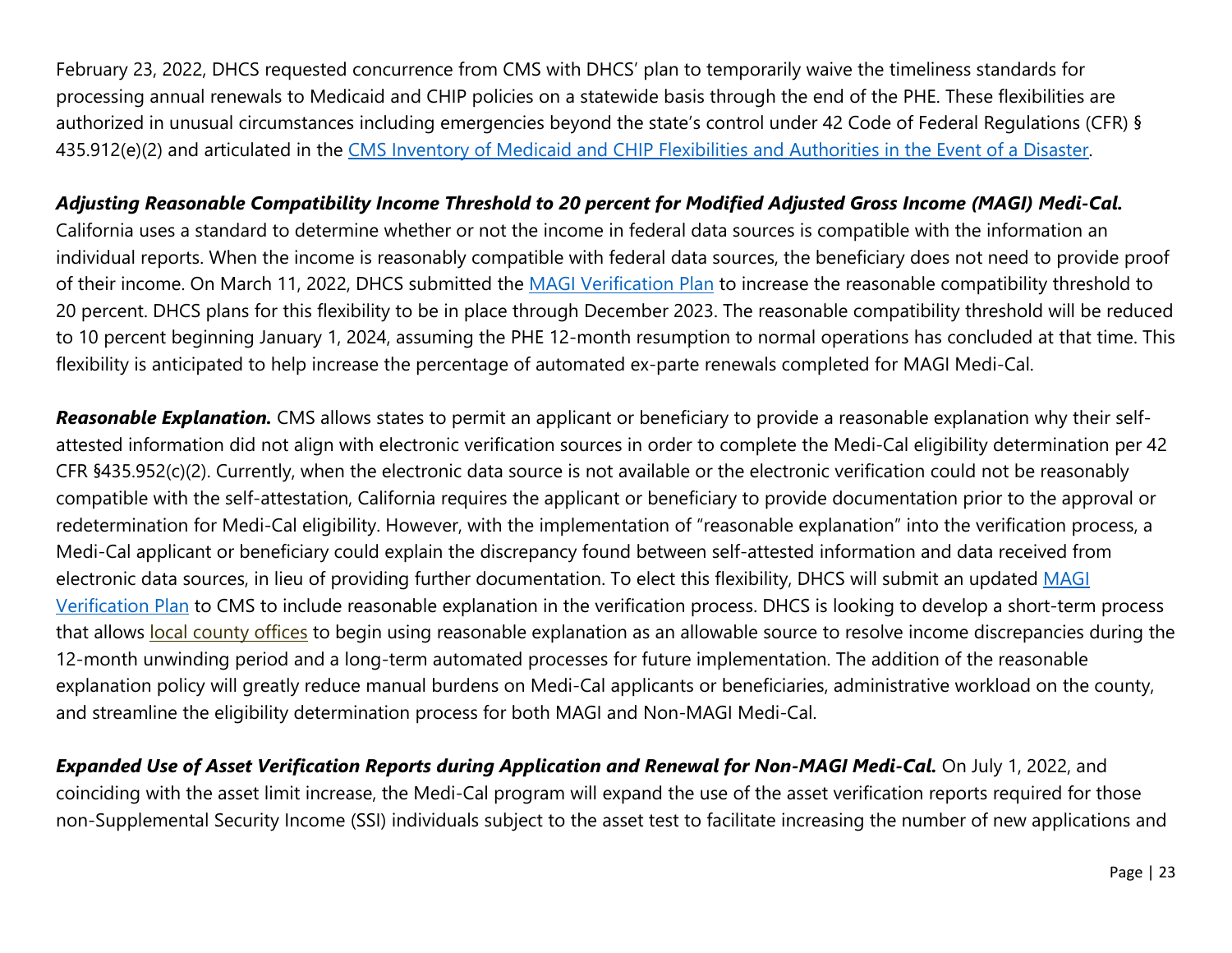annual renewals approved on an ex parte basis. Counties may use the asset report as a verification source and approve initial or ongoing eligibility without the need to collect beneficiary provided paper verifications.

*Section 1902(e)(14)(A) Flexibilities.* [SHO 22-001](https://www.medicaid.gov/federal-policy-guidance/downloads/sho22001.pdf) also outlined additional targeted strategies under Section 1902(e)(14)(A) authority of the Social Security Act for states to leverage in efforts to mitigate churn and ensure eligible individuals remain in coverage. Specifically, [Section 1902\(e\)\(14\)\(A\)](https://www.ssa.gov/OP_Home/ssact/title19/1902.htm) of the Social Security Act allows for waivers "as are necessary to ensure that states establish income and eligibility determinations systems that protect beneficiaries." Under this waiver authority, CMS lays out five potential targeted enrollment strategies that can be used to facilitate renewals that lead to fewer discontinuances during the 12-month unwinding period. DHCS has pursued four of these targeted enrollment strategies, which temporarily permits the following:

- Ex-parte renewals for households whose attestation of zero-dollar income was verified within the last 12 months (at application or renewal) when no information is returned through data sources which will allow more beneficiaries without income such as those experiencing homelessness to have the annual renewal completed through ex-parte and without the need to complete an annual renewal packet
- Renewals on an ex-parte basis for individuals for whom no information was returned by the Asset Verification System Data within a reasonable timeframe. DHCS is defining this reasonable timeframe to be 20 calendar days for new applications, renewals as a result of reported change of circumstance and responsible relative reports, and 30 calendar days for annual renewal reports. Implementing a reasonable timeframe will allow counties to process annual renewals during the PHE unwinding without delay
- The acceptance of updated individual contact information provided by Medicaid managed care plans without additional confirmation from an individual which removes administrative barriers and allows timely updating of the case file so beneficiaries can receive important mail from the county at the correct address.
- An extension of the timeframe to take final administrative action on fair hearing requests, on the condition that states provide benefits pending the outcome of the fair hearing and without recoupment if the final decision is adverse to the individual. DHCS anticipates the volume of fair hearing request to increase significantly. Allowing additional administrative time to complete the fair hearing process ensures beneficiaries remain in coverage pending a decision and the state remains in compliance with the fair hearing processing time frames.
- An extension of the timeframe for beneficiaries to request a fair hearing. This would allow beneficiaries to go beyond the current 90 day timeframe and provide them the ability to request a fair hearing that does not exceed 210 days from the date when the adverse notice of action was mailed to them.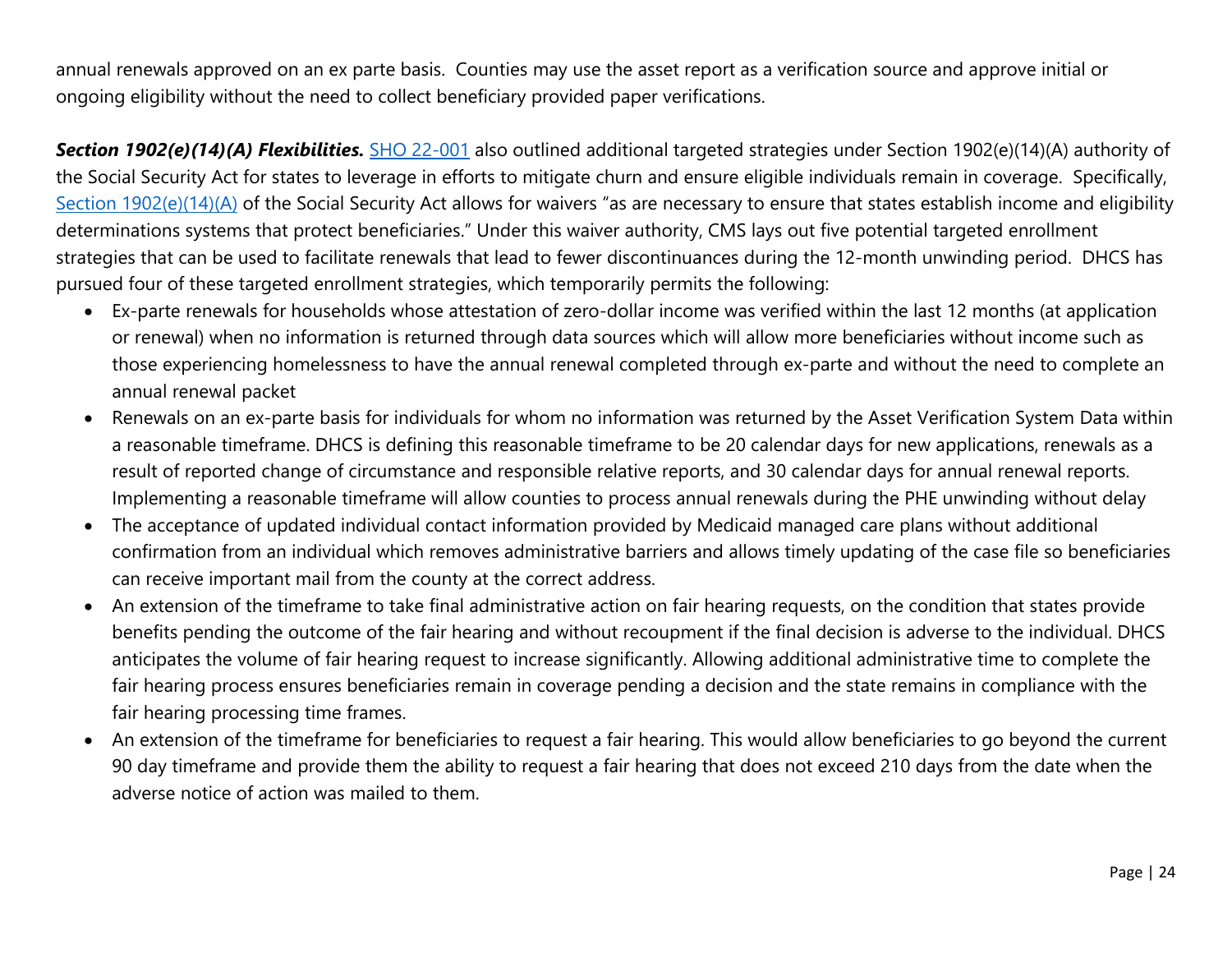<span id="page-27-0"></span>On May 4, 2022, CMS approved the three flexibility requests unrelated to fair hearings with a May 1, 2022 effective date. At this time, the remaining fair hearing flexibilities are still being considered by the federal government.

*Payment Error Rate Measurement (PERM) or Medicaid Eligibility Quality Control (MEQC) Programs.* Eligibility and enrollment actions that were delayed as a result of the PHE will **not be considered untimely** for the purposes of PERM or MEQC programs if a state complies with the timelines outlined in [SHO 22-001. SHO 22-001](https://www.medicaid.gov/federal-policy-guidance/downloads/sho22001.pdf) also clarifies that states with approved 1902(e)(14)(A) waivers will be considered in compliance with Medicaid statute and regulation for the purposes of PERM and MEQC reviews.

#### **Program Operations: Medi-Cal/CHIP Program Policies during PHE Unwind**

The breadth of California's Medi-Cal and CHIP programs and the number of lives we support, dictate a simple process for the unwinding of the PHE to minimize the risk of inappropriate coverage loss. Recognizing the varied program rules, this section of the PHE Unwinding Operational Plan overviews how the Medi-Cal and CHIP programs would be handled through the course of the PHE Unwinding Period. As a reminder, DHCS is not looking to change any current Medi-Cal and CHIP policies, and instead is looking to utilize existing procedures to process all redeterminations.

*Modified Adjusted Gross Income (MAGI)***.** MAGI Medi-Cal method uses federal tax rules to determine if individuals qualify based on how taxes are filed and countable income. Most individuals in MAGI Medi-Cal will go through an automatic ex-parte process at the time of their annual renewal in order to receive a full redetermination at the end of the PHE. Beneficiaries that are unable to be redetermined through the automated ex-parte process will be sent a pre-populated annual renewal form. MAGI redeterminations will occur during the beneficiary's next post-PHE annual renewal.

*Non-MAGI.* Non-MAGI Medi-Cal uses rules to count property, household income, and size to determine if individuals qualify. Individuals in Non-MAGI Medi-Cal will go through a manual ex-parte process at the time of their annual renewal in order to receive a full redetermination at the end of the PHE. DHCS has expanded the use of various electronic data sources to increase the use of ex parte during the Non-MAGI Medi-Cal annual renewal. Non-MAGI redeterminations will occur during the beneficiary's next post-PHE annual renewal.

*Medi-Cal Access Program (MCAP)***.** MCAP provides pregnant individuals with comprehensive coverage for a low cost and with no copayments or deductibles for its covered services. Throughout the PHE, DHCS continued coverage for MCAP members after the end of their postpartum period. MCAP individuals that have reported a pregnancy or were in a postpartum period on or after July 1, 2020, will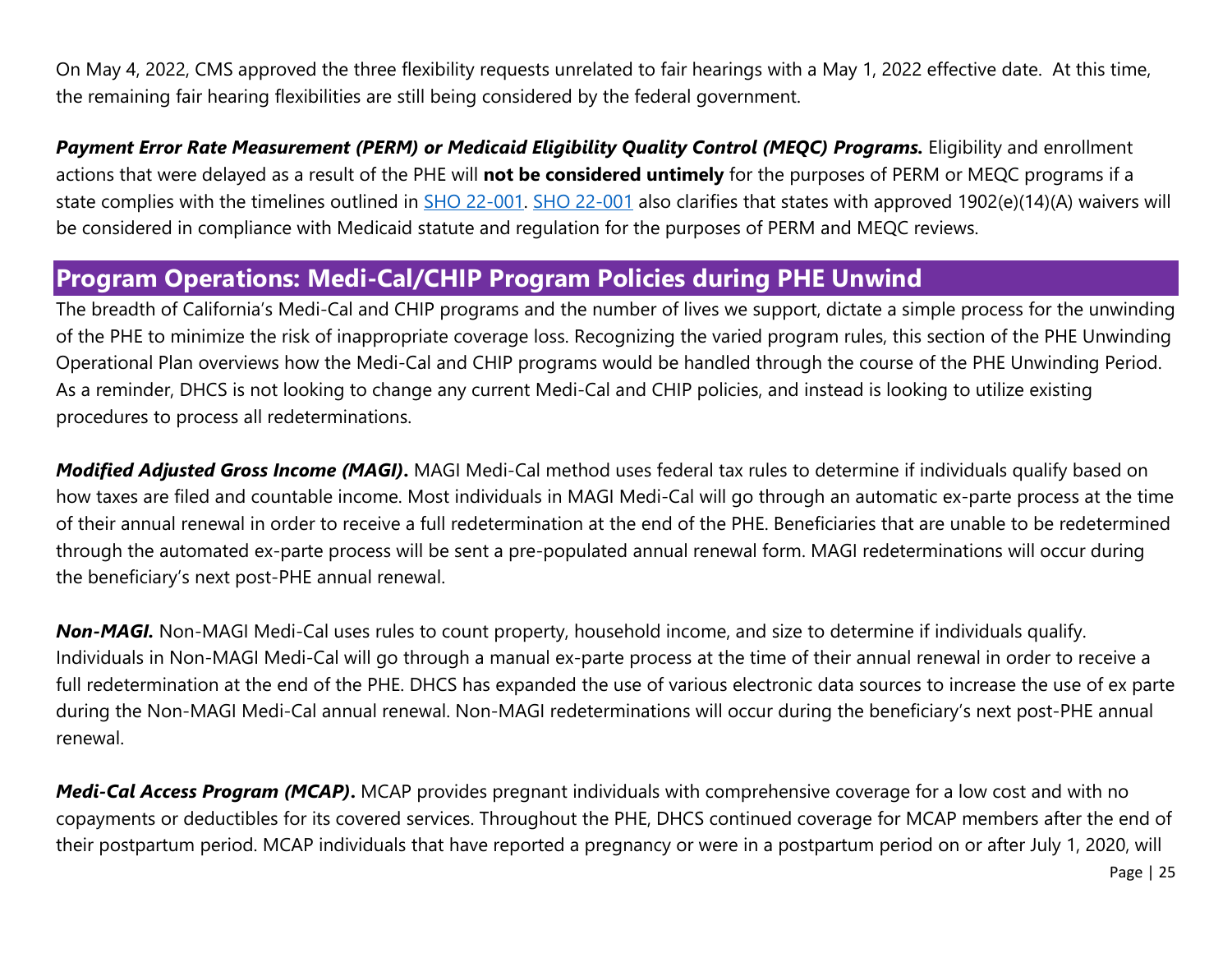receive 365 days of postpartum benefits prior to the redetermination for continued Medi-Cal coverage or a transition to coverage through Covered California. MCAP members do not have a renewal process and will complete a full redetermination at the end of the PHE with timely noticing on a flow basis based on pregnancy end date.

*County Children's Health Initiative Program (CCHIP) and Medi-Cal Access Infant Program (MCAIP)***.** CCHIP provides affordable comprehensive medical, dental, mental health, and vision benefits to children under the age of 19 in San Francisco, San Mateo, and Santa Clara counties. MCAIP provides Medi-Cal to newborns of an individual in MCAP. Beneficiaries in CCHIP and MCAIP were continued in coverage during the PHE. Renewals and reported changes in circumstances continued to be processed during the PHE except in instances when processing the change would result in a negative action. At the conclusion of the PHE, normal processing will resume related to annual redeterminations, and change in circumstances. CCHIP and MCAIP redeterminations will occur during the beneficiary's next post-PHE annual renewal and will follow the normal annual redetermination guidelines prior to removing members out of PHE protected coverage.

*Breast & Cervical Cancer Treatment Program (BCCTP)*. BCCTP provides cancer treatment benefits to eligible low-income California residents diagnosed with breast and/or cervical cancer. Beneficiaries in BCCTP were continued in coverage during the PHE. Renewals and reported changes in circumstances continued to be processed during the PHE except in instances when processing the change would result in a negative action. At the conclusion of the PHE, normal processing will resume related to annual redeterminations and change in circumstances. BCCTP redeterminations will occur during the beneficiary's next post-PHE annual renewal and will follow the normal annual redetermination guidelines prior to removing members out of PHE protected coverage.

*Medi-Cal Inmate Eligibility Program (MCIEP)***.** MCIEP provides Medi-Cal covered acute inpatient hospital services to eligible inmates if those services are provided off the grounds of the correctional facility. Beneficiaries in MCIEP were continued in coverage during the PHE. Renewals and reported changes in circumstances continued to be processed during the PHE except in instances when processing the change would result in a negative action. At the conclusion of the PHE, normal processing will resume related to annual redeterminations and change in circumstances. MCIEP redeterminations will occur during the beneficiary's next post-PHE annual renewal and will follow the normal annual redetermination guidelines prior to removing members out of PHE protected coverage.

*COVID-19 Uninsured Group (UIG)***.** On March 18, 2020, the FFCRA authorized Medicaid programs the ability to provide access to coverage for medically necessary COVID-19 diagnostic testing and testing-related services for individuals without access to such services. California started the COVID-19 Uninsured Group Program which is a temporary Medi-Cal program that only covers medically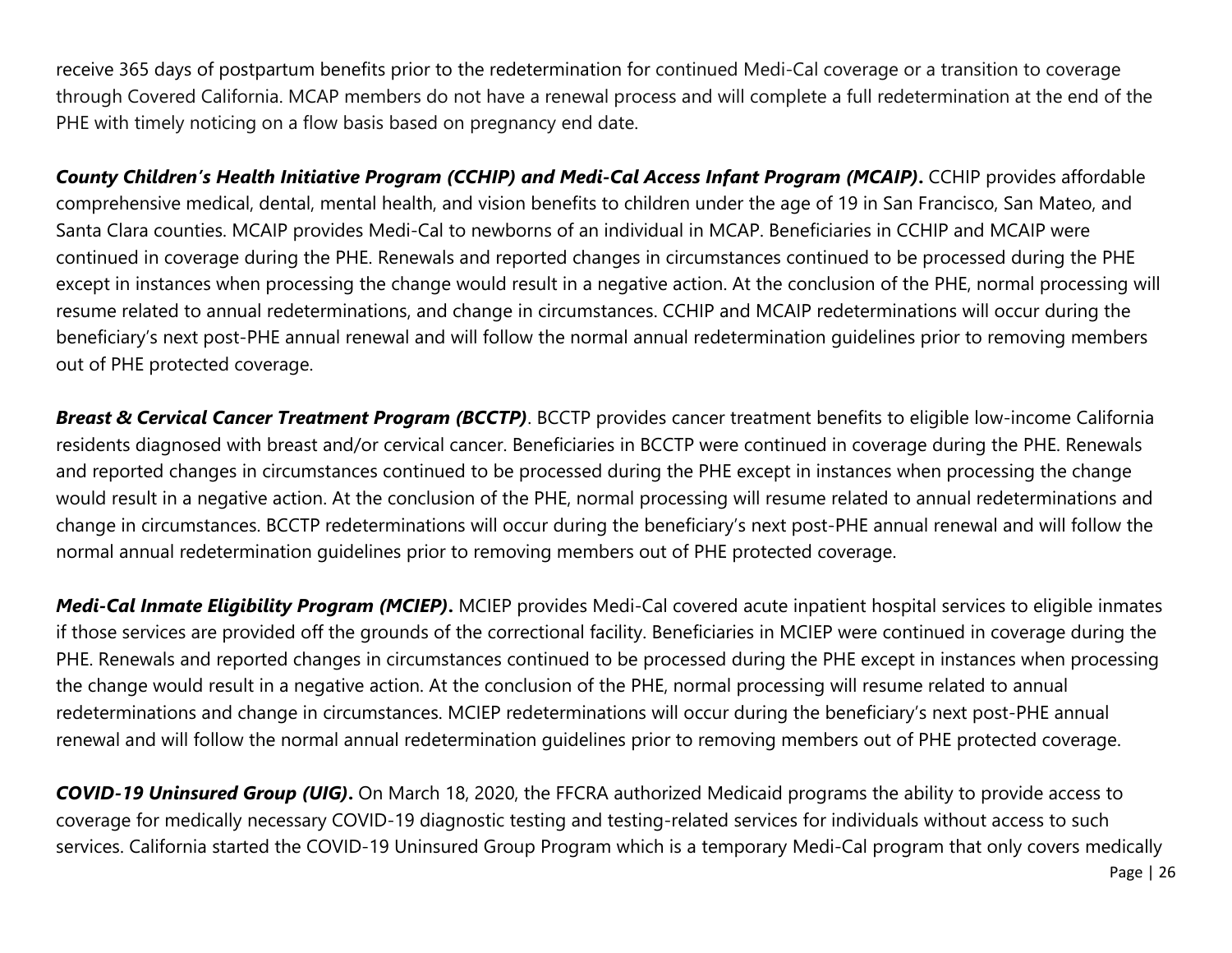<span id="page-29-0"></span>necessary COVID-19 testing, testing-related services, and COVID-19 related treatment services. At the end of the PHE, individuals will receive a notice informing them of the end of the PHE and the end of their coverage in the COVID-19 Uninsured Group. The notice will encourage individuals to apply for ongoing Medi-Cal and Covered California coverage through any application method. Individuals will be eligible for a Covered California Special Enrollment Period. Individuals enrolled in the COVID-19 Uninsured Group will be discontinued at the end of the month in which the PHE ends. To support the unwinding actions needed for the COVID-19 UIG, DHCS has developed a visual flow of the critical dates and activities for this coverage group. *(See Appendix "COVID-19 Uninsured Group – Unwinding Activities)*

## **Transitions to Covered California**

Once the PHE ends, many Medi-Cal and CHIP beneficiaries may become ineligible and move to Covered California. Currently, DHCS and Covered California are collaborating to implement Senate Bill (SB) 260 (Chapter 845, Statutes of 2019) which authorizes Covered California to enroll individuals in a qualified health plan when they lose coverage in Medi-Cal, MCAP, and CCHIP and gain eligibility for financial assistance through Covered California. The auto-plan selection program will be launched in July 2022 and will seamlessly transition individuals into Covered California once Medi-Cal discontinuances resume at the conclusion of the PHE. The provisions of SB 260 will ensure that individuals losing Medi-Cal will not experience a gap in coverage if they confirm their selection of the qualified health plan and pay a premium (only if required) for Covered California coverage within a month of their disenrollment from Medi-Cal.

#### **PHE Unwind Communication and Outreach Campaign: Become a** *DHCS Coverage Ambassador*

The end of the PHE and the Medi-Cal continuous coverage requirements necessitates a coordinated, phased communication campaign to reach beneficiaries with messages across multiple channels using trusted partners called *[DHCS Coverage Ambassadors.](https://www.dhcs.ca.gov/toolkits/Pages/PHE-Outreach-Toolkit.aspx)* As California plans to resume normal Medi-Cal eligibility operations, beneficiaries will need to know what to expect and what they need to do to keep their health coverage. Most beneficiaries will either remain eligible for Medi-Cal or qualify for tax subsidies that allow them to buy affordable Covered California coverage.

**DHCS Coverage Ambassadors** Anybody can be a Coverage Ambassador, so please [sign up today!](https://www.dhcs.ca.gov/toolkits/Pages/PHE-Outreach-Toolkit.aspx) DHCS will engage community partners to serve as *[DHCS Coverage Ambassadors](https://www.dhcs.ca.gov/toolkits/Pages/PHE-Outreach-Toolkit.aspx)* to deliver important messages to Medi-Cal beneficiaries about maintaining Medi-Cal coverage after the PHE ends. The *[DHCS Coverage Ambassadors](https://www.dhcs.ca.gov/toolkits/Pages/PHE-Outreach-Toolkit.aspx)* will be trusted messengers made up of diverse organizations that can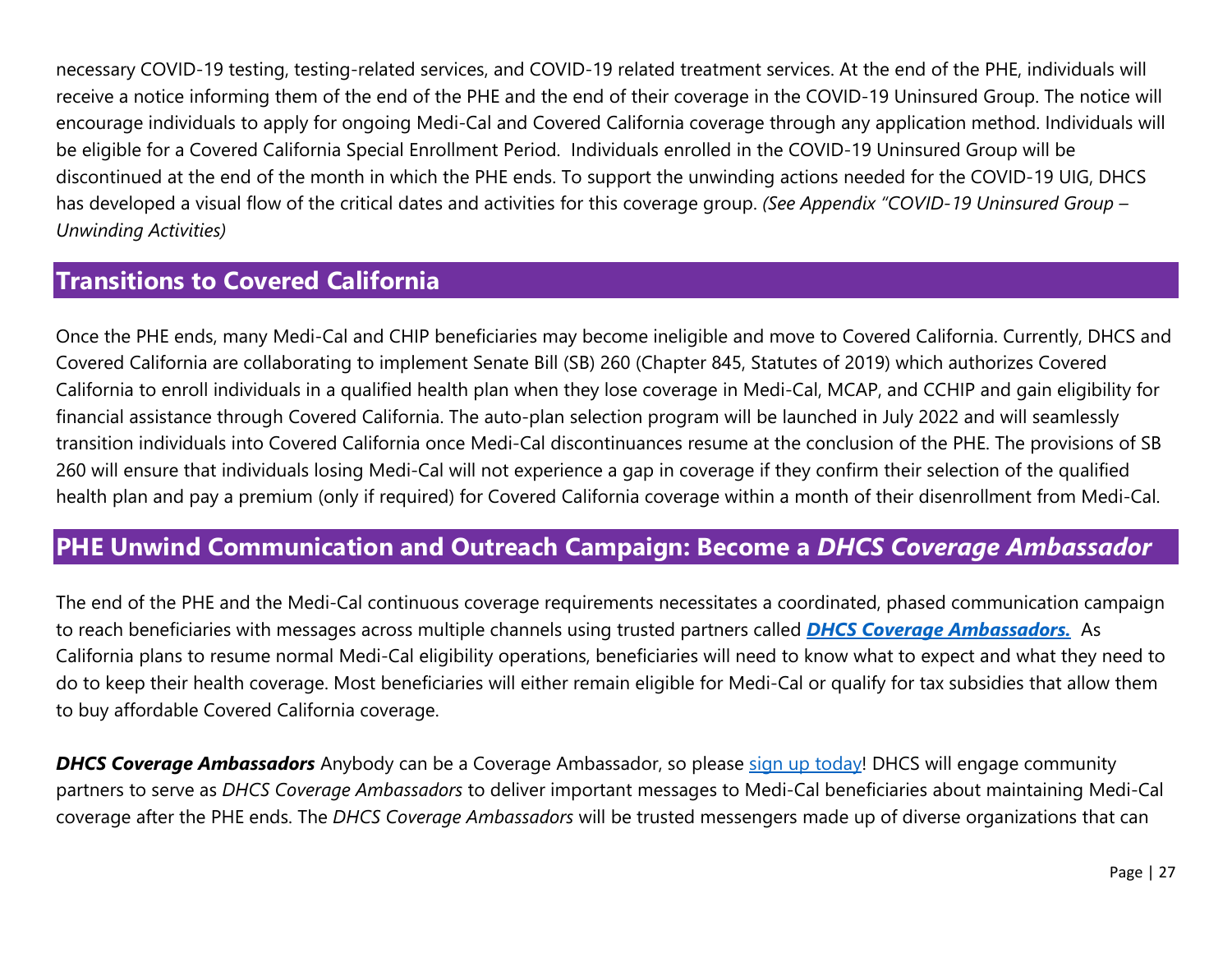reach beneficiaries in culturally and linguistically appropriate ways. Additionally, *DHCS Coverage Ambassadors* will connect Medi-Cal beneficiaries at the local level with targeted and impactful communication. Ambassadors may include, but are not limited to:

- Local County Offices
- Health Navigators
- Managed Care Plans
- Community Organizations
- Advocates
- **Stakeholders**
- **Providers**
- Clinics/Healthcare Facilities
- Legislative Offices/Other State Agencies
- Schools

*DHCS PHE Unwind Resources Webpage and Communications Outreach Toolkits.* The toolkits serve as communication guides and provides resources to support ongoing preparations for the upcoming end of the continuous coverage requirement. DHCS Coverage Ambassadors can download the updated Medi-Cal continuous coverage resources (including language translations) from the website and start educating beneficiaries. The latest information and updated toolkits will be added to the website as they become available, and ambassadors will be notified when there are new resources. *DHCS Coverage Ambassadors* can locate communication toolkits [here.](https://www.dhcs.ca.gov/toolkits/Pages/PHE-Outreach-Toolkit.aspx)

*Health Navigators.* DHCS will utilize the Health Navigators and direct partners to serve as DHCS Coverage Ambassadors during the unwinding of the PHE. The Health Navigators will focus on proactively engaging beneficiaries leveraging the DHCS communication and outreach toolkits and modifying materials to provide a localized outreach campaign message. The Health Navigators will leverage existing outreach events for other social service programs (i.e., CalFresh, Women, Infants, and Children, and CalWORKs) and provide materials and contact information at community clinics and hospitals, state unemployment offices, grocery stores, and places of worship where members of the community congregate. Additionally, Health Navigators will leverage targeted outreach campaign materials that community organizations can use to connect beneficiaries with Health Navigators for assistance with completing annual renewal packets and responding to local county offices requests in order to maintain coverage.

*Two-Phased Approach.* A PHE Unwind Communication and Outreach Campaign is currently rolling out in two phases to prioritize and sequence strategies, tactics, and messages across the state to prepare for the resumption of normal eligibility operations.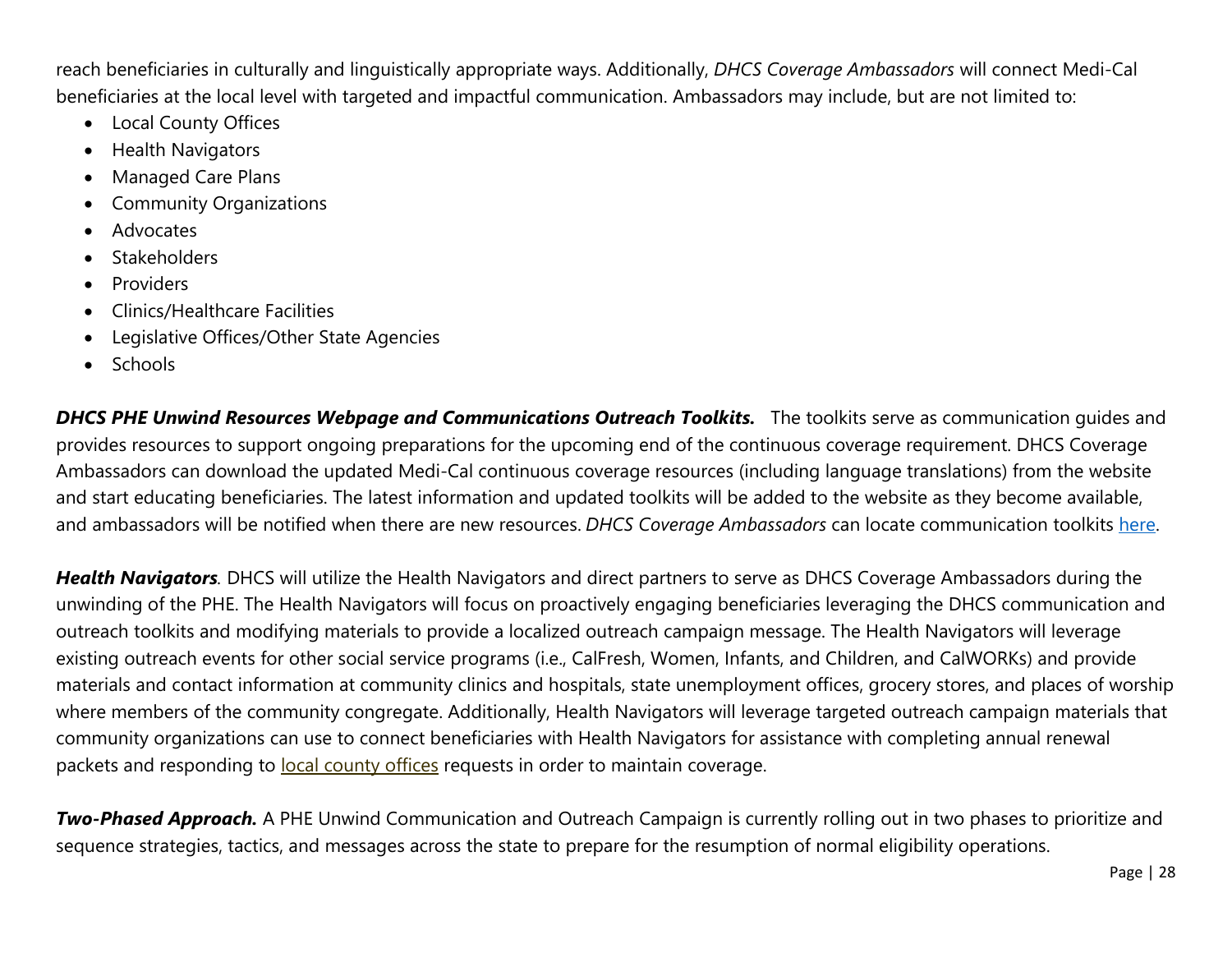- Phase 1.0 This phase is designed to encourage beneficiaries to provide their local county office with any updated contact information such as: name, address, phone number, and email so the local county office can contact beneficiaries with important information about keeping their Medi-Cal. This phase is underway.
- Phase 2.0 This phase is designed to encourage beneficiaries to continue to update their contact information, with their local county office if it changes, to report any change in circumstances, as well as check for upcoming renewal packets for beneficiaries whose cases have not auto-renewed. Phase 2.0 will begin 60 days prior to the end of the PHE. A Phase 2.0 Outreach Toolkit will be released in the future.

| <b>Phase</b>                                                                                   | <b>Core Messaging</b>                                                                                                                                                                                                        | <b>Partners/DHCS Coverage</b>                                                                                                                                                                                                                                                                                    | <b>Communication Channels</b>                                                                                                                                                                                                                                                                                                      |
|------------------------------------------------------------------------------------------------|------------------------------------------------------------------------------------------------------------------------------------------------------------------------------------------------------------------------------|------------------------------------------------------------------------------------------------------------------------------------------------------------------------------------------------------------------------------------------------------------------------------------------------------------------|------------------------------------------------------------------------------------------------------------------------------------------------------------------------------------------------------------------------------------------------------------------------------------------------------------------------------------|
|                                                                                                |                                                                                                                                                                                                                              | <b>Ambassadors!</b>                                                                                                                                                                                                                                                                                              |                                                                                                                                                                                                                                                                                                                                    |
| <b>Phase 1</b><br>Launch<br><b>Immediately</b>                                                 | Update your contact information<br>now if it has changed. Make sure<br><county> has the correct mailing<br/>address, phone, and email<br/>contacts to reach you with<br/>important updates about your<br/>Medi-Cal.</county> | Local County offices<br>٠<br>Medi-Cal managed care<br>٠<br>plans<br>Provider associations<br>٠<br>Clinics<br>٠<br>Health enrollment navigators<br>٠<br><b>Consumer Advocates</b><br>П<br><b>Community Organizations</b><br>п<br>Other State Agencies (CDPH,<br>٠<br>CDDS)<br>Legislative Offices<br>Schools<br>٠ | DHCS Outreach Toolkit 1.0 -<br>$\blacksquare$<br>Includes all 19 Medi-Cal<br>Threshold Languages<br>Websites<br>$\blacksquare$<br>Plan newsletters, emails<br>Digital outreach - social<br>media<br>Flyers<br>п<br>Call center scripts for local<br>$\blacksquare$<br>county offices managed care<br>plans, and state call centers |
| <b>Phase 2</b><br>Launch 60-<br>days prior<br>to COVID-<br><b>19 PHE</b><br><b>Termination</b> | Update your contact information<br>now if it has changed. Make sure<br><county> has the correct mailing<br/>address, phone, and email<br/>contacts to reach you with<br/>important updates about your<br/>Medi-Cal.</county> | Local County offices<br>٠<br>Medi-Cal managed care<br>$\blacksquare$<br>plans<br>Provider associations<br>٠<br>Clinics<br>٠<br>Health enrollment navigators<br>п<br><b>Consumer Advocates</b><br>п<br><b>Community Organizations</b><br>٠                                                                        | DHCS Outreach Toolkit 2.0 -<br>$\blacksquare$<br>Includes all 19 Medi-Cal<br>Threshold Languages<br>Websites<br>٠<br>Plan newsletters, emails<br>$\blacksquare$<br>Digital outreach - social<br>media<br><b>Flyers</b>                                                                                                             |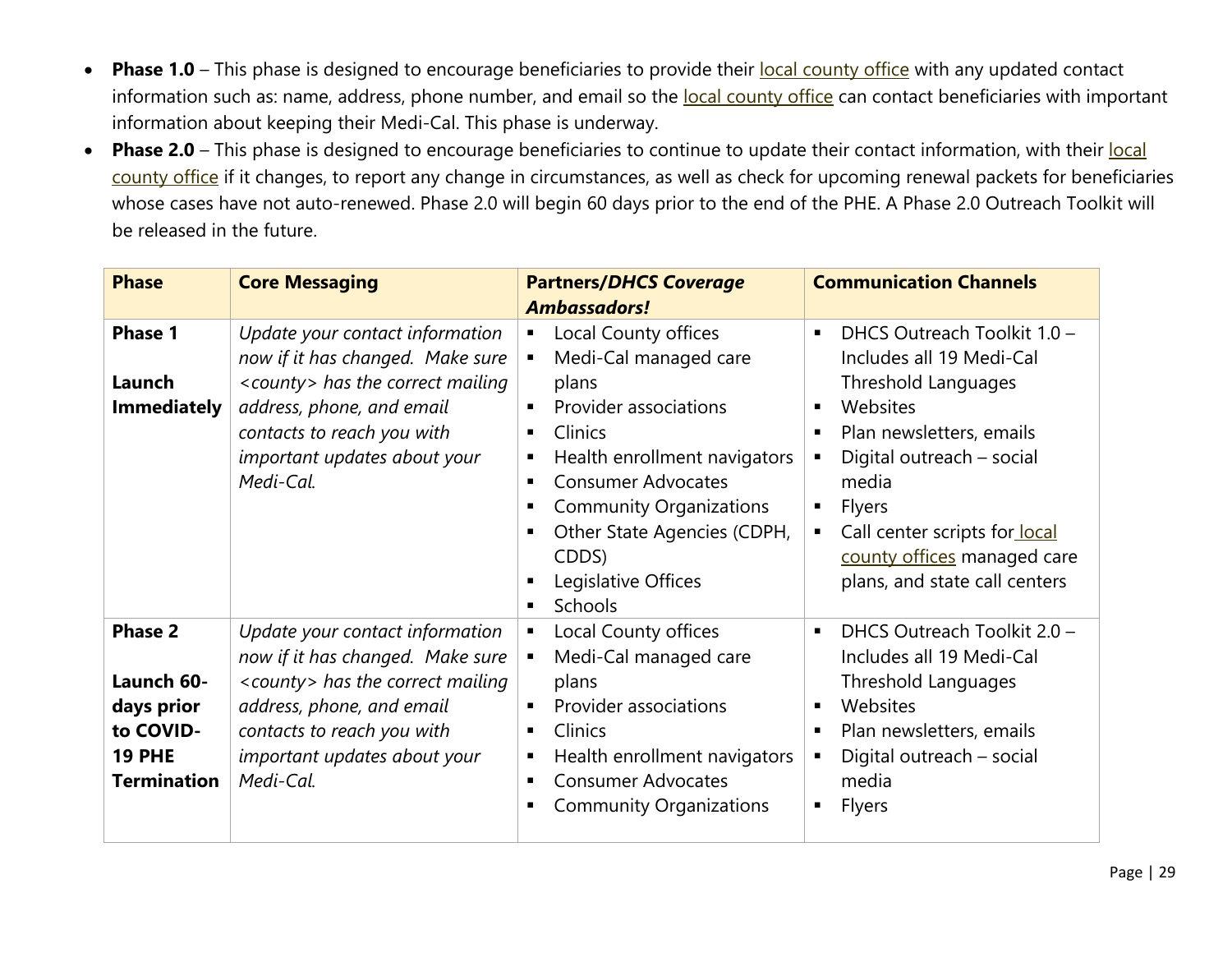<span id="page-32-0"></span>

| <b>Phase</b> | <b>Core Messaging</b>                                                                                                                                                                                                        | <b>Partners/DHCS Coverage</b><br><b>Ambassadors!</b>                                          | <b>Communication Channels</b>                                                                       |
|--------------|------------------------------------------------------------------------------------------------------------------------------------------------------------------------------------------------------------------------------|-----------------------------------------------------------------------------------------------|-----------------------------------------------------------------------------------------------------|
|              | The COVID-19 protections are<br>ending. You may need to take<br>action to keep your Medi-Cal.<br>Please make sure you are<br>updating your contact<br>information with <county> to<br/>get ready for your renewals.</county> | Other State Agencies (CDPH,<br>п<br>CDDS)<br>Legislative Offices<br>$\blacksquare$<br>Schools | Call center scripts for local<br>٠<br>county offices, managed care<br>plans, and state call centers |

*Returned Mail.* DHCS has developed multiple strategies to assist with obtaining updated contact information for beneficiaries who may have changed their address during the PHE. Key strategies include:

- Updated policy guidance to the counties to ensure individuals retain coverage when mail is returned with an in-state forwarding address
- Requiring counties to request updated contact information at all points of contact
- Ongoing outreach campaigns to relay the importance of sharing updated contact information with the county
- DHCS has engaged counties and managed care plans to improve the process by which they communicate updated beneficiary contact information
- Adding key messaging to state websites reminding consumers to update their contact information (DHCS, Covered CA )

## **Role of Medi-Cal Managed Care Plans (MCPs)**

MCPs are another trusted source that will serve as *[DHCS Coverage Ambassadors](https://www.dhcs.ca.gov/toolkits/Pages/PHE-Outreach-Toolkit.aspx)* to communicate important outreach messages to beneficiaries. To underscore the importance of MCPs during the PHE Unwind, CMS released guidance in [December 2021,](https://www.medicaid.gov/resources-for-states/downloads/health-plan-strategy-12062021.pdf) and updated in [March 2022](https://www.medicaid.gov/resources-for-states/downloads/health-plan-strategy-12062021.pdf) ( ["Overview of Strategic Approach to Engaging Managed Care Plans to Maximize Continuity of Coverage as States](https://www.medicaid.gov/resources-for-states/downloads/health-plan-strategy-12062021.pdf) Resume [Normal Eligibility and Enrollment Operations\)](https://www.medicaid.gov/resources-for-states/downloads/health-plan-strategy-12062021.pdf)," to highlight four key strategies to maximize continuity of coverage at the end of the PHE. In March 2022, DHCS issued All Plan Letter [22-004](https://www.dhcs.ca.gov/formsandpubs/Documents/MMCDAPLsandPolicyLetters/APL2022/APL-22-004.pdf) - Strategic Approaches for Use by Managed Care Plans to Maximize Continuity of Coverage as Normal Eligibility and Enrollment Operations Resume which mandates the use of these four strategies in both phases of the PHE Unwind Communication and Outreach Campaign (see section above). These key strategies include: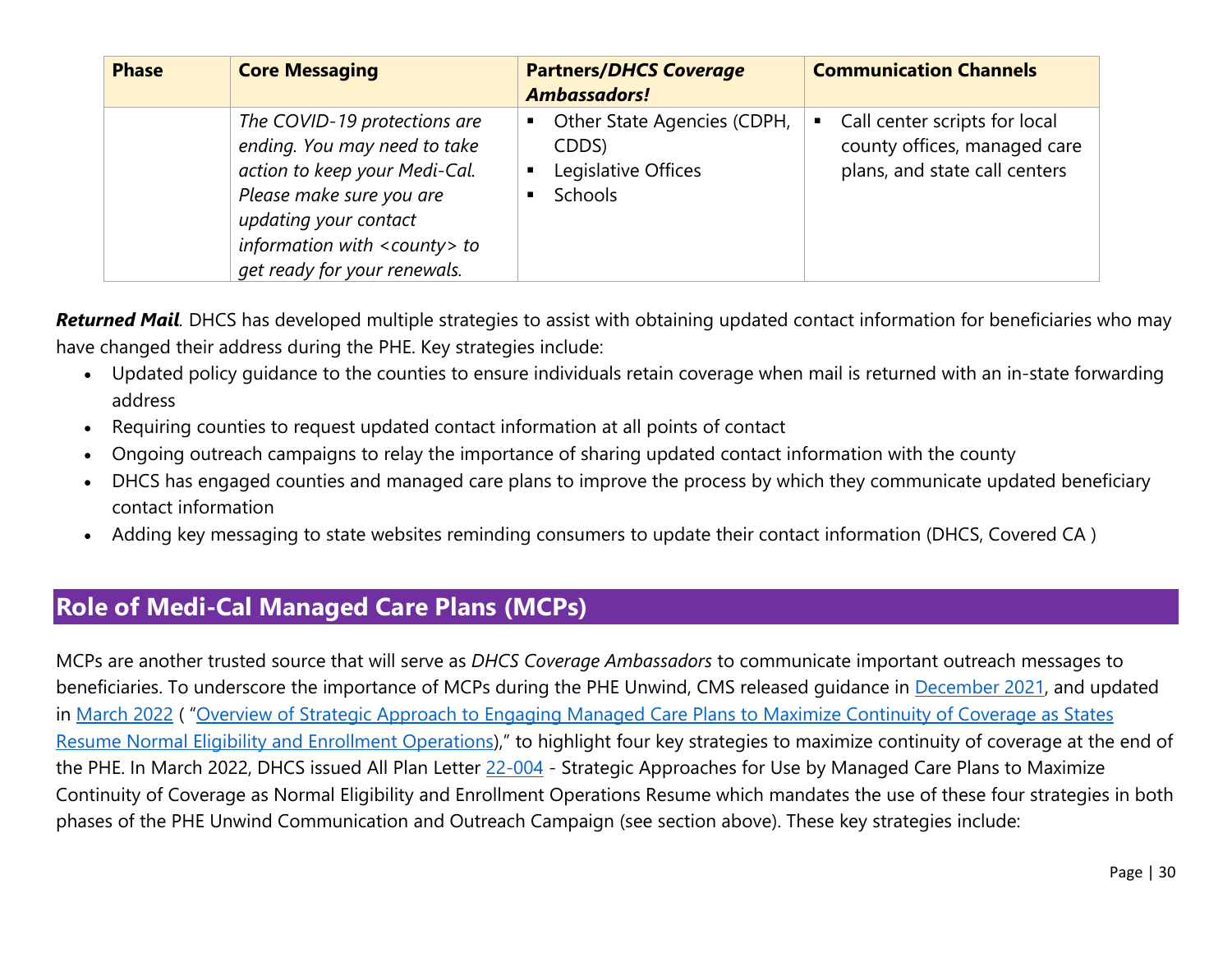- <span id="page-33-0"></span>1. Obtain and update (through communication with the local county offices) beneficiary contact information
- 2. Conduct outreach and provide support to individuals enrolled in Medi-Cal during their renewal period
- 3. Conduct outreach to individuals who have recently lost coverage for procedural reasons (i.e., failure to provide information to complete renewal)
- 4. Assist individuals to transition to and enroll in Covered California if ineligible for Medi-Cal.

The [APL](https://www.dhcs.ca.gov/formsandpubs/Documents/MMCDAPLsandPolicyLetters/APL2022/APL-22-004.pdf) instructs MCPs to use all modalities available to outreach and update beneficiary contact information.

## **County Readiness**

*Funding for County PHE Redeterminations Workload.* The local county offices play a significant role in the PHE unwinding as they administer the Medi-Cal eligibility and manage Medi-Cal cases on behalf of DHCS. Counties are expected to redetermine the full Medi-Cal population during the 14-month period after the PHE ends. Recognizing that the significant volume of redeterminations, in addition to the existing workload of application adjudication and ongoing case management, the [Budget Act of 2021-2022](https://leginfo.legislature.ca.gov/faces/billNavClient.xhtml?bill_id=202120220SB170) (Senate Bill 170, [Chapter 240, Statutes](https://leginfo.legislature.ca.gov/faces/billNavClient.xhtml?bill_id=202120220SB170) of 2021) has appropriated a one-time augmentation of \$146 million to counties for the PHE-related redeterminations.

*Criticality of Counties.* Under the administrative guidance and supervision of DHCS, the 58 local county offices are responsible for completing Medi-Cal determinations of eligibility, distributing notices, managing ongoing activities for active Medi-Cal cases, and renewing eligibility at least annually. DHCS issues guidance to counties to perform these activities. Preparing counties for the end of the PHE is vital to the success of the unwinding efforts. DHCS will provide counties with the following guidance, resources, and support to ensure counties have the tools necessary to resume normal operations at the end of the PHE.

*Regular Policy Guidance.* During the PHE, DHCS issued regular guidance instructions on maintaining continuous coverage for beneficiaries (see ["Resource"](#page-40-0) section). DHCS will continuously issue written policy quidance on post-PHE enrollment activities, processing undeliverable mail, use of electronic verifications for Non-MAGI eligibility, and several other important policies that will assist counties in processing redeterminations after the PHE has ended. The updated written policy guidance related to the unwinding of the PHE will also serve as the foundation to DHCS' statewide Medi-Cal training series for counties.

*County Survey.* In order to provide appropriate technical assistance and to gauge high impact areas to Counties in advance of the PHE termination, DHCS issued a county survey in early April to local county directors. The survey requests county input on current county operational capacity (county lobby closures or at reduced capacity due to COVID-19), staffing levels, case management models and any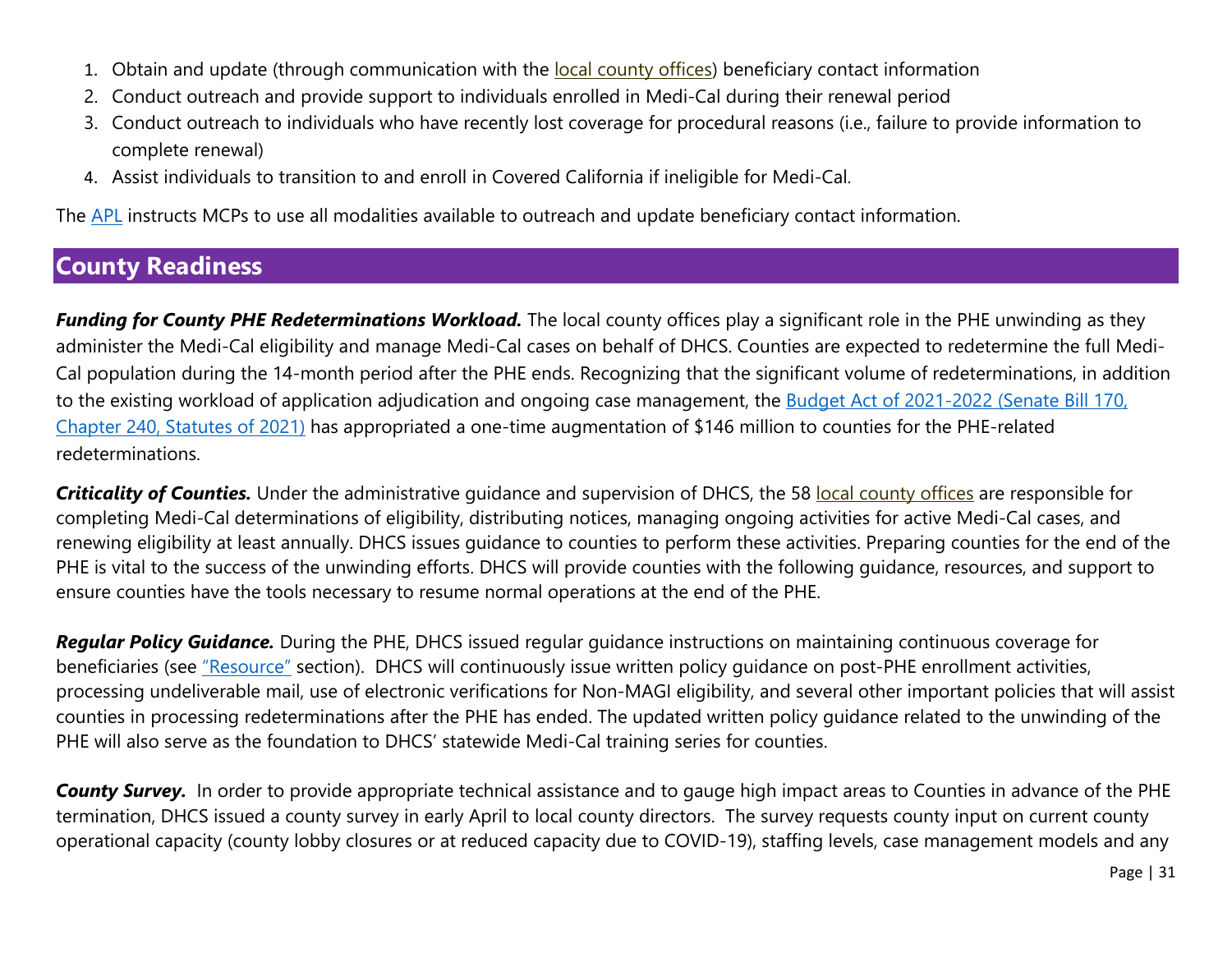operational impacts, and current outreach strategies. The survey helps inform DHCS in providing tailored guidance and technical assistance to counties as the Department continues with the PHE unwinding preparation.

*Sample Operational Plan Template for Counties.* DHCS is creating an operational plan template, similar to what CMS provided for states, for counties to develop and document a county-level plan for the unwinding of the PHE that considers local business processes and needs. Counties may use this optional template to document the details of the county level plan for the PHE unwinding which includes staffing levels, assignment of outstanding work, and staff training. The template is a companion document to the County Metric for Readiness Standards and counties should utilize it in preparation for the required county readiness attestation.

*Visuals.* Visual flow-charts of the steps for processing various scenarios of outstanding work that resulted from the PHE will be provided to counties. For example, the annual redeterminations and reported change in circumstances during the PHE flow charts will include each step the county must take to complete the redetermination of eligibility.

*Statewide Medi-Cal Training.* Statewide webinar training on the post-COVID-19 policy guidance and refresher trainings on important policy topics relating to the PHE. See below for training topics, summary of each training and tentative dates:

| <b>Training</b>                       | <b>Training Objective</b>                                               | <b>Date</b>           |
|---------------------------------------|-------------------------------------------------------------------------|-----------------------|
| <b>Post-PHE Enrollment Activities</b> | This training will review policy guidance issued in the                 | Week of May 16, 2022  |
|                                       | "Post-PHE Enrollment Activities" ACWDL published by DHCS.               |                       |
| Renewals Refresher Training           | This refresher training will focus on the required steps for processing | Week of May 23, 2022  |
|                                       | annual renewals, including handling special case scenarios resulting    |                       |
|                                       | from the PHE.                                                           |                       |
| Processing Undeliverable Mail         | The training will outline the updated procedures for addressing in-     | Week of June 6, 2022  |
|                                       | state- and out-of-state returned mail.                                  |                       |
| Income Refresher Training             | This refresher training is designed to provide important reminders      | Week of June 13, 2022 |
|                                       | about income counting rules for MAGI and Non-MAGI Medi-Cal and          |                       |
|                                       | the verification process for income.                                    |                       |
| <b>Covered California Transitions</b> | This training will introduce the implementation of SB 260 and the role  | June 2022             |
|                                       | county eligibility workers have in transitioning beneficiaries to       |                       |
|                                       | Covered California.                                                     |                       |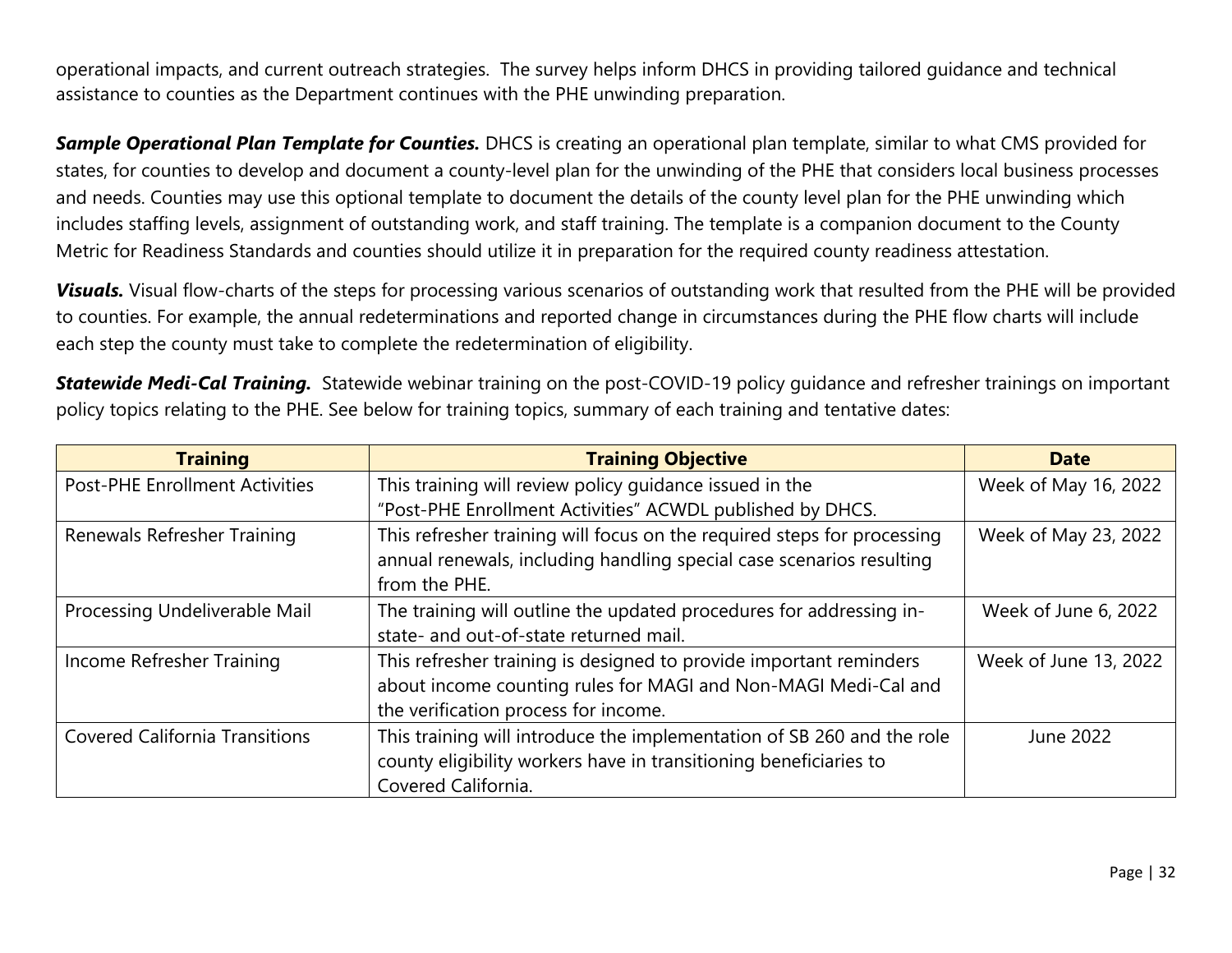<span id="page-35-0"></span>*County Readiness and Attestation.* To assist counties with readiness for the PHE Unwind, and to provide the appropriate technical assistance, DHCS will issue a County Metrics for Readiness Standards Checklist, through a Medi-Cal Eligibility Division Information Letter (MEDIL). The MEDIL outlines the required County Metrics for Readiness Standards for the four areas of counties' business operations where DHCS anticipates that the termination of the PHE will have the greatest impact. The MEDIL includes DHCS suggestions on how to meet the standards, and have counties affirm readiness by signing and returning the Affirmation of County Metrics for Readiness to DHCS. The four-targeted areas are: organization and staffing, staff training, lobby management/call center readiness, and renewal processing. Targeting these areas will ensure the counties' success in performing federal and state mandated PHE unwind activities, and a seamless transition to normal business operations.

## **Eligibility System Readiness**

*Statewide Automated Welfare System (SAWS).* In response to the PHE, the California Statewide Automated Welfare Systems (CalSAWS) and the California Work Opportunity and Responsibility to Kids Information Network (CalWIN) implemented special protections to allow continuous coverage. Currently, DHCS is working in close collaboration with the SAWS to review system functionality and to design the appropriate system changes to resume normal renewal actions, while ensuring individuals are maintained in coverage awaiting their annual renewal. SAWS will conduct testing of the updated functionality in August to ensure it aligns with the PHE unwinding policies outlined by DHCS. The updated functionality will be deployed in September to align with redetermination processing to begin with the first redeterminations due October 2022.

*California Healthcare Eligibility, Enrollment and Retention System (CalHEERS)*. During the PHE, changes to CalHEERS functionality were not needed beyond portal messaging that encouraged beneficiaries to update their contact information in the portal. As part of the PHE unwind efforts, CalHEERS will add a 20 percent reasonable compatibility threshold to its processing of electronic verifications for MAGI Medi-Cal, MCAP, and CCHIP programs. Additionally, CalHEERS will continue to be leveraged to communicate Phase 2.0 banner messaging and will be available for system testing to support any required SAWS changes.

## **Stakeholder Engagement**

DHCS collaborates with a variety of stakeholders including counties, MCPs, advocates, and community organizations to diligently prepare for the resumption of normal Medi-Cal eligibility operations and maintain health care coverage for beneficiaries once the PHE ends. The experience and expertise of workgroup participants assists DHCS with the following aspects: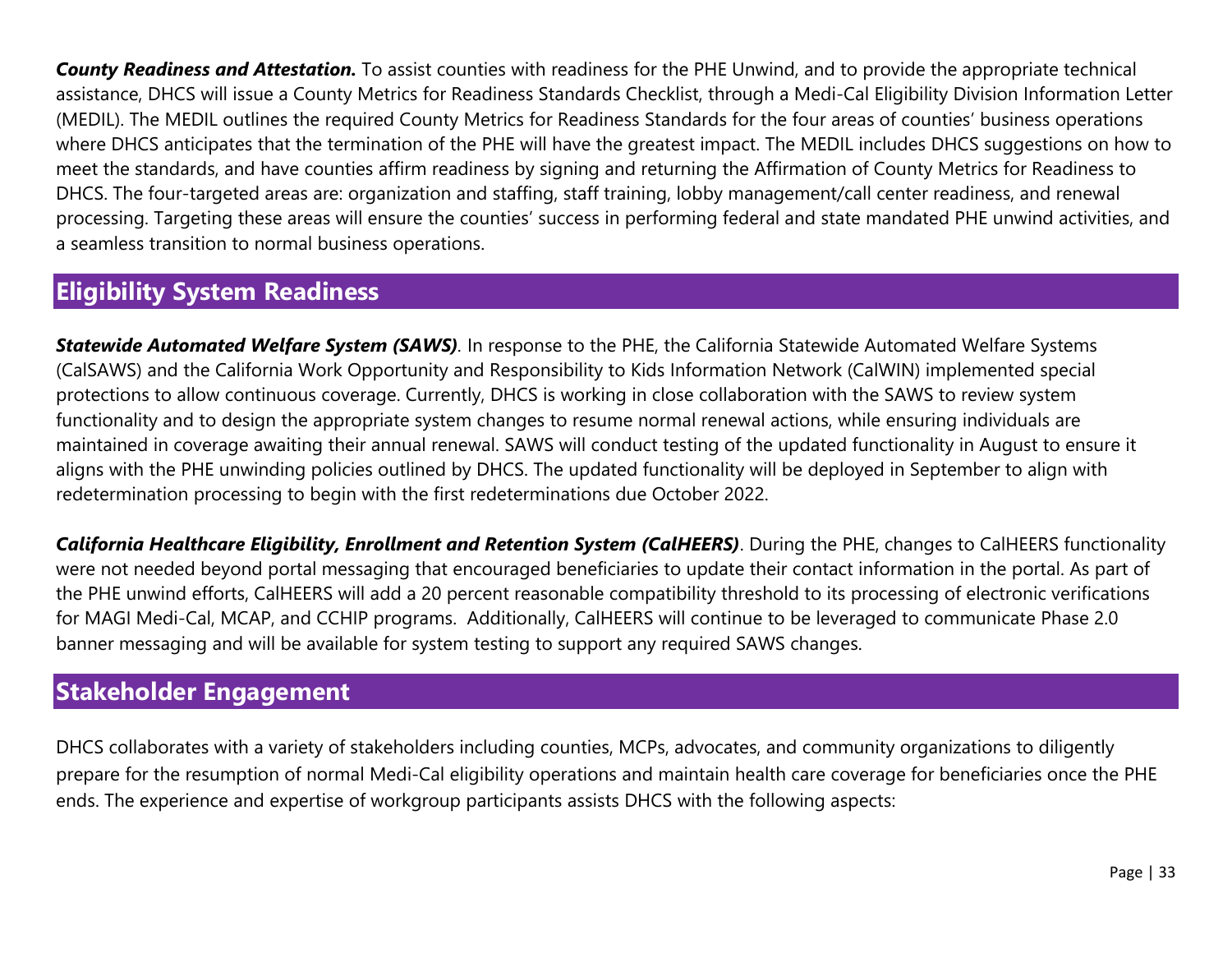- Developing policy guidance on resuming normal business activities once the PHE ends.
- Creating trainings, flowcharts, and other tools specific to county operational planning and staff development.
- Enhancing existing policies and business processes to increase efficiencies in case processing and to reduce barriers to continued coverage. This includes updating policy guidance, exploring other federal eligibility flexibilities, and incorporating Medi-Cal retention strategies developed by CMS.
- Identifying innovative solutions to obtain updated beneficiary contact information. Including utilizing MCPs to outreach to beneficiaries and provide counties with reported address changes.

DHCS facilitates the following engagement efforts throughout the month to elicit feedback and share important information related to the unwinding of the PHE.

|                                                                                                                             | <b>Members</b>                                                                          | <b>Purpose</b>                                                                                                                                                                                                                           |
|-----------------------------------------------------------------------------------------------------------------------------|-----------------------------------------------------------------------------------------|------------------------------------------------------------------------------------------------------------------------------------------------------------------------------------------------------------------------------------------|
| <b>DHCS/County Workgroup</b>                                                                                                | Counties<br><b>SAWS</b><br><b>County Welfare Directors</b><br><b>Association (CWDA)</b> | Identify key policy, system, and operational<br>components essential to the unwinding of the PHE.<br>Any issues identified with the current unwinding plan<br>are identified and reconciled as a group.                                  |
| <b>DHCS/Community Stakeholder</b><br>Workgroup                                                                              | Community advocates<br>Health plans<br>Health plan associations<br><b>CWDA</b>          | Discuss unwinding plans and gain an understanding<br>of the impacts these plans would have on<br>beneficiaries.<br>Identify areas of improvement in the planning and<br>eventual operation of returning to normal business<br>practices. |
| <b>California Department of Social</b><br><b>Services (CDSS) State Hearings</b><br><b>Division/DHCS Monthly Touch Point</b> | <b>CDSS State Hearings Division</b>                                                     | Collaborate on policy related to the unwinding of the<br>$\bullet$<br>PHE and its impacts on hearings and hearing<br>requests.                                                                                                           |
| <b>DHCS Medi-Cal Consumer-Focused</b><br><b>Stakeholder Workgroup</b>                                                       | Open to the public                                                                      | Provide stakeholders an opportunity to review and<br>$\bullet$<br>offer feedback on a variety of consumer messaging<br>materials.                                                                                                        |
| <b>CWDA Medi-Cal Care Committee</b>                                                                                         | Counties<br><b>SAWS</b><br><b>CWDA</b>                                                  | Update committee with potential unwinding<br>strategies and policies related to the end of the PHE.                                                                                                                                      |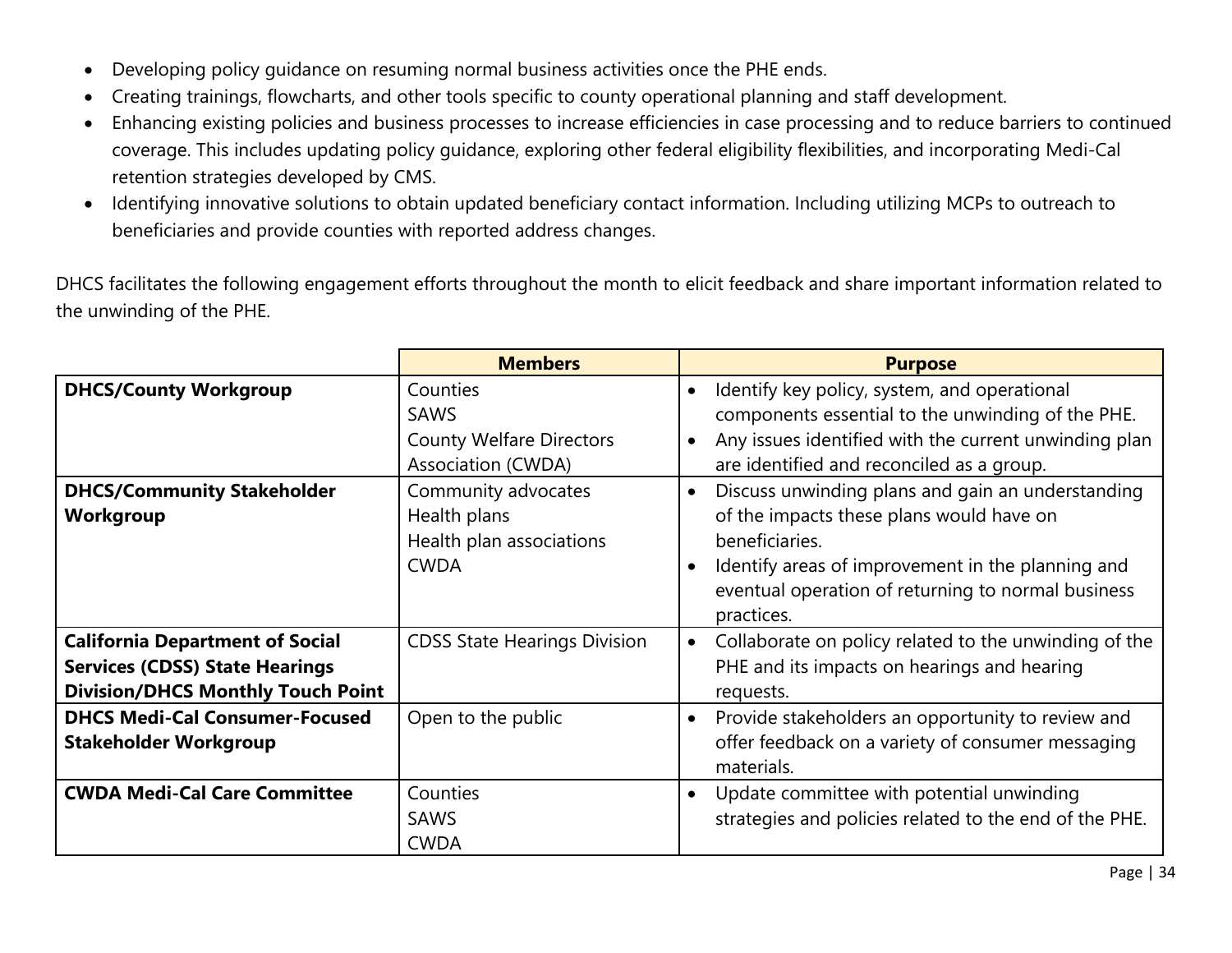<span id="page-37-0"></span>

|                                                                                                                | <b>DHCS</b>                                                                                                                                                                                                               | Provide counties an opportunity to give feedback on<br>proposed activities and policy and identify gaps or<br>potential barriers.                                                                                                |
|----------------------------------------------------------------------------------------------------------------|---------------------------------------------------------------------------------------------------------------------------------------------------------------------------------------------------------------------------|----------------------------------------------------------------------------------------------------------------------------------------------------------------------------------------------------------------------------------|
| <b>DHCS Stakeholder Advisory</b><br><b>Committee &amp; DHCS Behavioral</b><br><b>Health Advisory Committee</b> | <b>CA Health Care Foundation</b><br>Hospital/Physician Associations<br><b>Health Plans</b><br>Community advocates<br><b>CWDA</b><br><b>Tribal Associations</b><br><b>Behavioral Health Associations</b><br>General public | Provide updates to Committee members and general<br>public on DHCS unwinding plans<br>Provide Committee members an opportunity to give<br>feedback on proposed activities and policy and<br>identify gaps or potential barriers. |

## **Tracking Medi-Cal/CHIP Coverage Trends during PHE Unwinding Period and Beyond**

*Enrollment Trends.* The PHE has had a profound impact on the Medi-Cal program and the nearly 14.5 million average monthly individuals receiving Medi-Cal and CHIP benefits. State and federal policies placed important beneficiary protections during the PHE and allowed individuals to maintain Medi-Cal coverage. Prior to the PHE, the Medi-Cal program experienced a steady but gradual decline in total enrollment. Between March 2017 and March 2020, total Medi-Cal enrollment declined by approximately one million enrollees or 7.4 percent. Between April 2020 and December 2021, the Medi-Cal program experienced a 16 percent increase in total enrollment due to the continuous coverage requirements.

*COVID-19 Impacts to Enrollment.* Two primary factors influenced Medi-Cal caseloads during the PHE: the continuous coverage requirement and a volatile labor market. The federal FFCRA requirement implemented a continuous coverage requirement, under which Medi-Cal beneficiaries may be disenrolled only under very limited circumstances. Without Medi-Cal's naturally occurring disenrollment and attrition, the Medi-Cal caseload continued to grow. Difficult labor market conditions related to COVID-19 resulted in individuals experiencing the loss of income, employment, and health coverage, which led to more individuals qualifying for and enrolling into Medi-Cal program. As the continuous enrollment requirements and beneficiary protections established during the PHE begin to unwind, and normal operations resume, it is likely that Medi-Cal caseload will begin to level off and start to trend downward toward pre-PHE levels.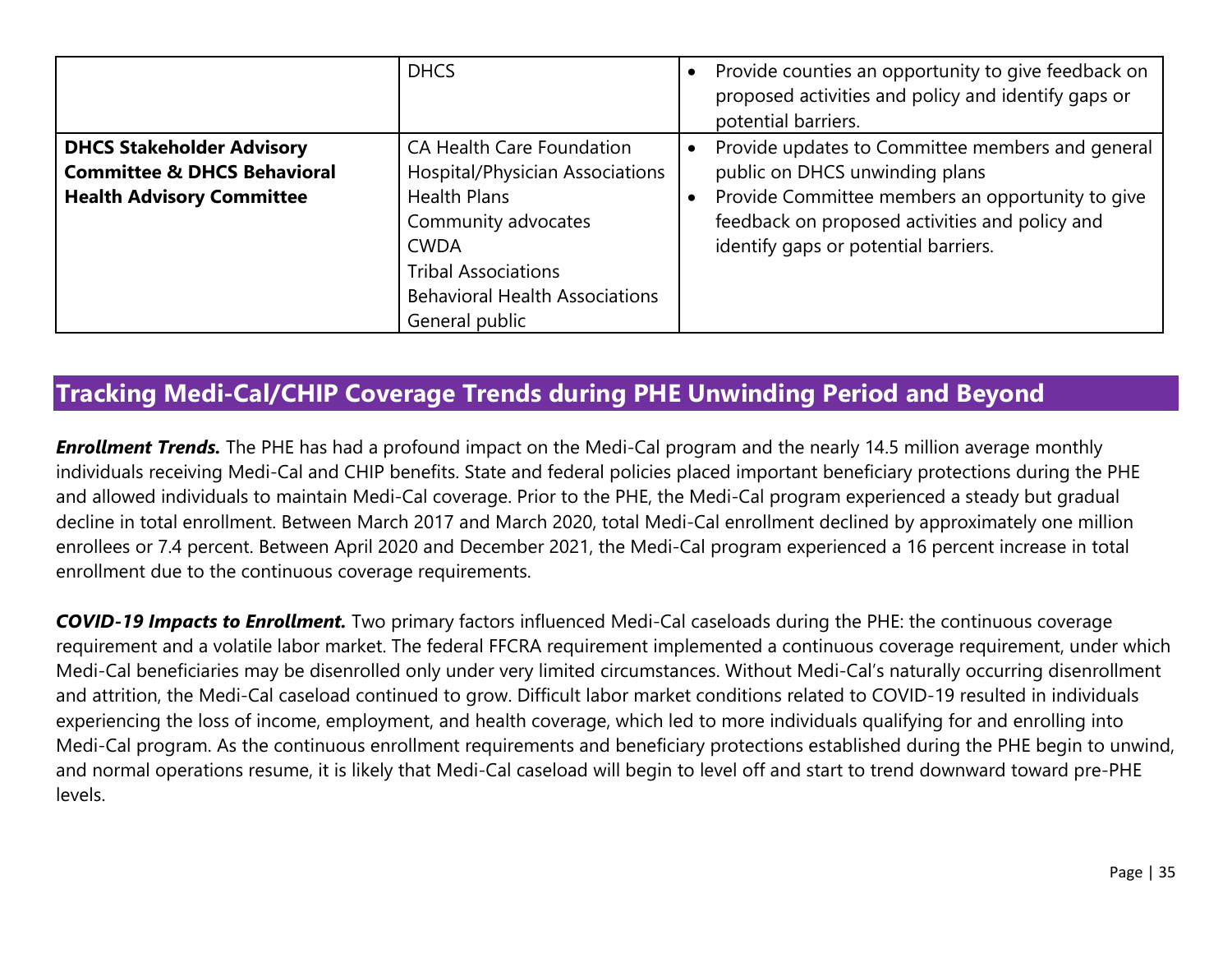*DHCS PHE Unwinding Eligibility Data Dashboard.* A DHCS PHE Unwinding Eligibility Data Dashboard will be released publicly on the DHCS webpage that reports monthly application, enrollment, and renewal measures from the SAWS throughout the 12-month PHE Unwinding Period. Dashboard measures will be updated monthly. The monthly dashboard will report total enrollment, newly enrolled, total applications received, applications in process, determination outcomes, and the following renewal measures: total renewals due for the redetermination month being reported, renewed via ex parte, maintained in coverage due to COVID-19 PHE continuous coverage requirements, and renewals resulting in discontinuance due to failure to respond, over income, and other common discontinuance reasons. To the extent possible, this dashboard with stratify data at the statewide and county level.

*Federal Monitoring through PHE Unwind Period and Beyond.* Per [SHO 22-001,](https://www.medicaid.gov/federal-policy-guidance/downloads/sho22001.pdf) all states will be required to submit monthly data for a minimum of 14 months through a CMS-developed reporting template. CMS will require all states to report on specific metrics described in this "Unwinding Eligibility and Enrollment Data Reporting Template" (Unwinding Data Report). These metrics are designed to demonstrate states' progress towards restoring timely application processing and initiating and completing renewals of eligibility for all Medicaid and CHIP enrollees consistent with the guidance outlined in SHO 22-001. Subsequent CMS guidance requires states to complete a baseline and subsequent monthly Unwinding Data Report and submit these reports to CMS per the Medicaid and CHIP Eligibility and Enrollment Data Specifications for Reporting During Unwinding. In addition, states will complete and submit to CMS a summary of the state's plans for initiating renewals for its total caseload within the state's 12-month unwinding period (Statewide Renewal Distribution Plan).

For states that are out of compliance, CMS may require the submission of a corrective action plan that details strategies and timelines for coming into compliance.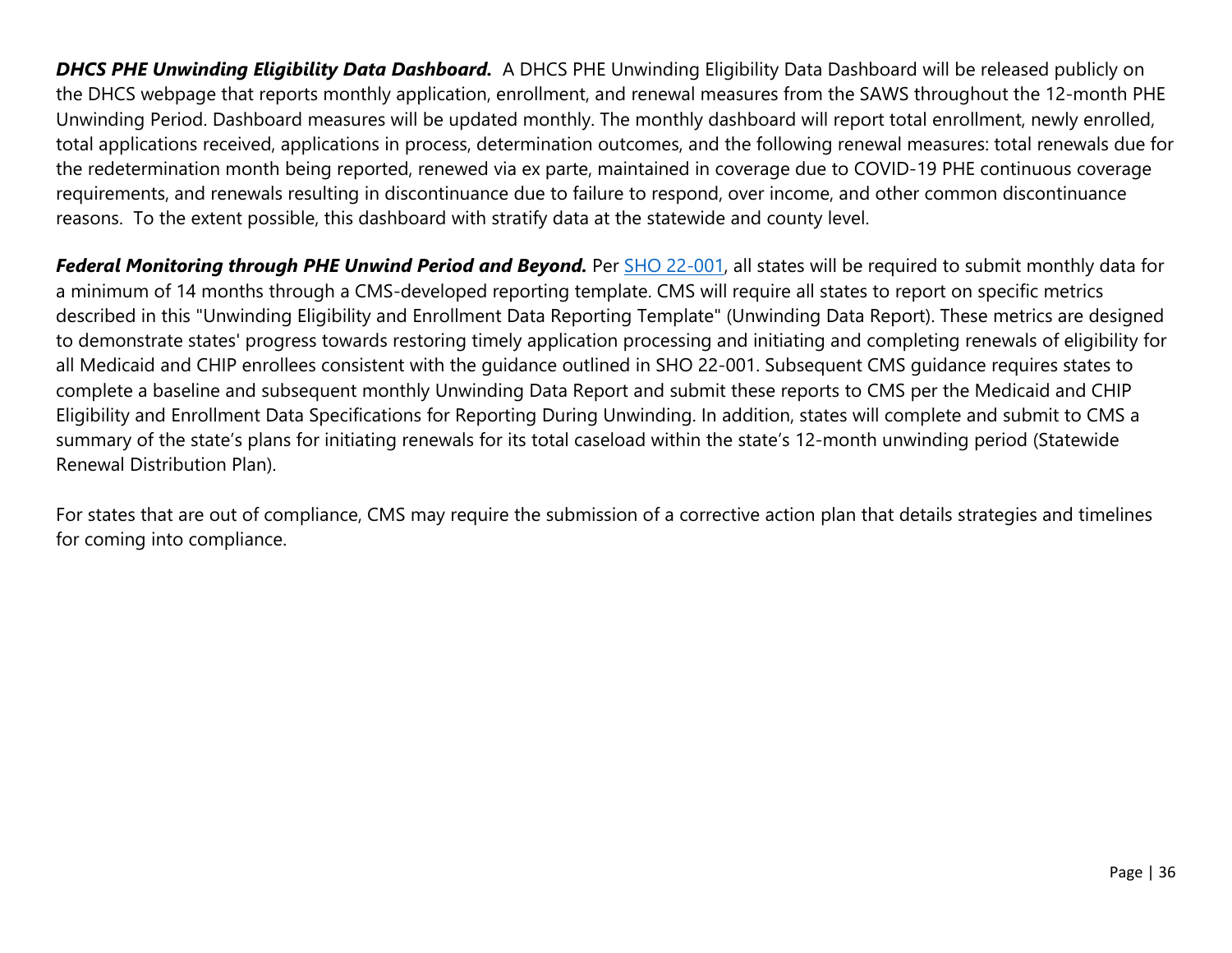## <span id="page-39-0"></span>**Appendix**

#### **Appendix A: Eligibility Sequencing Map**



#### **Appendix B: COVID-19 Uninsured Group – Unwinding Activities**

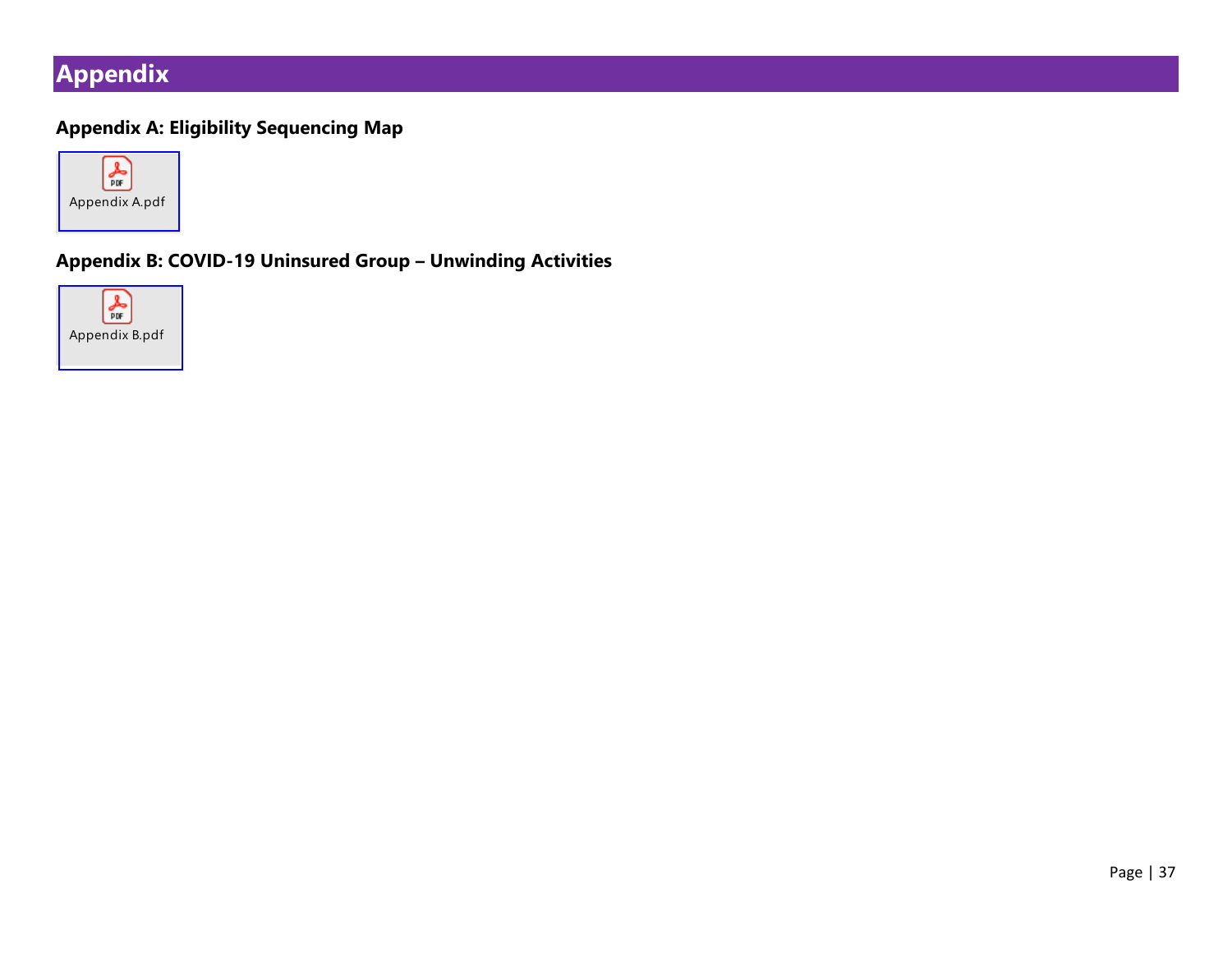#### <span id="page-40-0"></span>**Resources**

#### **State Guidance**

DHCS has released multiple guidance letters throughout the duration of the PHE in order to assist counties with frequently asked questions, policy changes, policy clarifications and other useful information. The guidance can be found at the following links:

| <b>ACWDL 21-22</b>   | October 28, 2021   | Implementation of the "Support Act" - Suspension of Medi-Cal Benefits For "Eligible       |
|----------------------|--------------------|-------------------------------------------------------------------------------------------|
|                      |                    | Juveniles", Under Age 21 or Former Foster Youth under Age 26, And Other Suspension        |
|                      |                    | Requirements                                                                              |
| <b>ACWDL 21-16</b>   | September 14, 2021 | Case Processing Actions Allowed during the Coronavirus (COVID-19) Public Health           |
|                      |                    | Emergency (PHE)                                                                           |
| <b>ACWDL 21-15</b>   | August 6, 2021     | Postpartum Care Extension                                                                 |
| <b>ACWDL 21-14</b>   | July 29, 2021      | Golden State Stimulus and Golden State Grant Payments                                     |
| <b>ACWDL 21-10</b>   | May 18, 2021       | Provisions from the American Rescue Plan Act of 2021                                      |
| <b>ACWDL 21-03</b>   | February 17, 2021  | Provisions from the Coronavirus Response and Relief Supplemental Appropriations Act, 2021 |
| <b>ACWDL 20-16</b>   | September 17, 2020 | Information Regarding the Lost Wages Assistance Program                                   |
| <b>ACWDL 20-14</b>   | July 31, 2020      | Provisional Postpartum Care Extension                                                     |
| <b>ACWDL 20-09</b>   | April 27, 2020     | Provisions from the Federal Coronavirus Aid, Relief, and Economic Security Act            |
| <b>MEDIL   22-01</b> | January 14, 2022   | Federal Covid-19 Public Health Emergency Additional Contact Requirement                   |
| <b>MEDIL I 21-39</b> | November 23, 2021  | <b>Global Outreach Language Translations</b>                                              |
| <b>MEDIL   21-37</b> | November 17, 2021  | <b>Federal Stimulus Payments</b>                                                          |
| <b>MEDIL   21-21</b> | September 20, 2021 | COVID-19 Global Outreach Language                                                         |
| <b>MEDIL 121-19</b>  | September 16, 2021 | Expiration of Pandemic Unemployment Benefits from the American Rescue Plan Act and        |
|                      |                    | Coronavirus Aid, Relief, and Economic Security Act                                        |
| <b>MEDIL 121-13</b>  | August 31, 2021    | Postpartum Care Extension Implementation                                                  |
| <b>MEDIL 121-09</b>  | June 24, 2021      | Continuing Telephonic Flexibilities for the Minor Consent Program beyond the COVID-19     |
|                      |                    | Public Health Emergency                                                                   |
| <b>MEDIL   21-04</b> | March 4, 2021      | Additional and Updated Frequently Asked Questions due to the COVID-19 Public Health       |
|                      |                    | Emergency                                                                                 |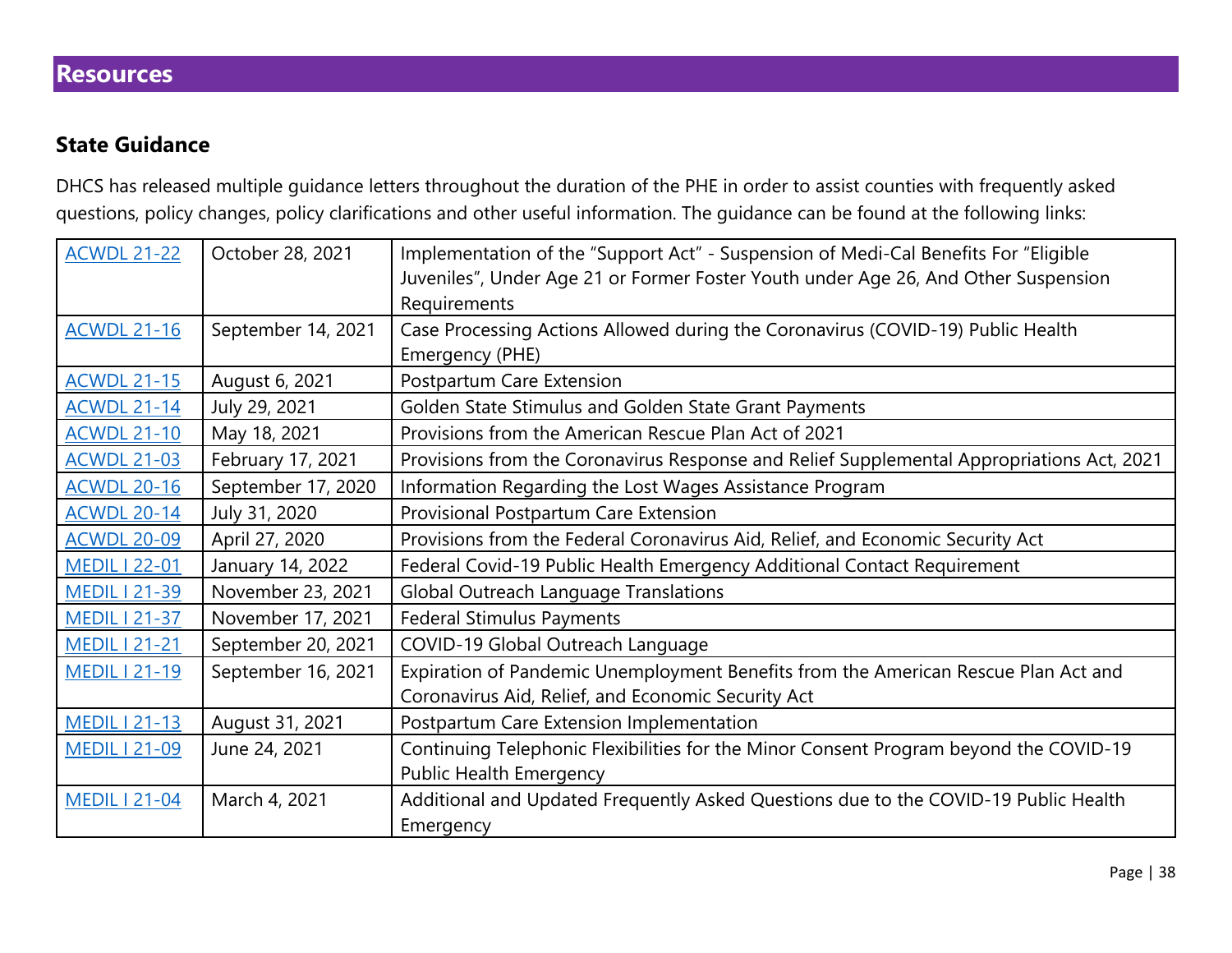| <b>MEDIL I 20-37</b>  | December 7, 2020  | Coronavirus (COVID-19) Uninsured Group Program                                                                                             |
|-----------------------|-------------------|--------------------------------------------------------------------------------------------------------------------------------------------|
| <b>MEDIL 120-30</b>   | October 5, 2020   | Mixed Household Renewals Guidance During The COVID-19 Public Health Emergency                                                              |
| <b>MEDIL 120-26</b>   | August 14, 2020   | Additional Frequently Asked Questions Due to the COVID-19 Public Health Emergency                                                          |
| <b>MEDIL I 20-25</b>  | August 13, 2020   | Updated Guidance Due to the COVID-19 Public Health Emergency Superseding MEDIL I 20-<br>07 and MEDIL   20-08                               |
| <b>MEDIL 1 20-20E</b> | February 22, 2021 | Extend Eligibility for Refugee Medical Assistance Applicants and Beneficiaries Due to the<br>Covid-19 Public Health Emergency Errata       |
| <b>MEDIL 120-20</b>   | July 30, 2020     | Extend Eligibility for Refugee Medical Assistance Applicants and Beneficiaries Due to<br>the COVID-19 Public Health Emergency              |
| <b>MEDIL I 20-19</b>  | June 18, 2020     | Outreach Letters to Two Populations Regarding the Spousal Impoverishment Provisions                                                        |
| <b>MEDIL   20-18</b>  | June 2, 2020      | Frequently Asked Questions Due to the Covid-19 Public Health Emergency                                                                     |
| <b>MEDIL I 20-16</b>  | May 15, 2020      | Companion to MEDIL I 20-12 - Applications Received Through SAWS Portal                                                                     |
| <b>MEDIL 120-15</b>   | May 13, 2020      | Prioritizing Case Processing Activities Through the Duration of the Covid-19 Public Health<br>Emergency                                    |
| <b>MEDIL I 20-14</b>  | May 29, 2020      | Extension of Delaying Annual Redeterminations, Discontinuances, and Negative Actions Due<br>to Covid-19 Public Health Emergency            |
| <b>MEDIL I 20-12</b>  | April 27, 2020    | Applications Received Without Applicant Signature                                                                                          |
| <b>MEDIL   20-11</b>  | April 23, 2020    | Follow-up Guidance to MEDIL I 20-07 and I20-08 on Medi-Cal Inmate Eligibility Programs &<br>Medi-Cal Beneficiaries Who Become Incarcerated |
| <b>MEDIL   20-08</b>  | April 10, 2020    | Follow-up Guidance to MEDIL I 20-07                                                                                                        |
| <b>MEDIL I 20-07</b>  | March 16, 2020    | Access to Care During Public Health Crisis or Disaster for Medi-Cal                                                                        |
| <b>MEDIL I 20-06</b>  | March 12, 2020    | Public Health Crisis or Disaster Reminders for Medi-Cal                                                                                    |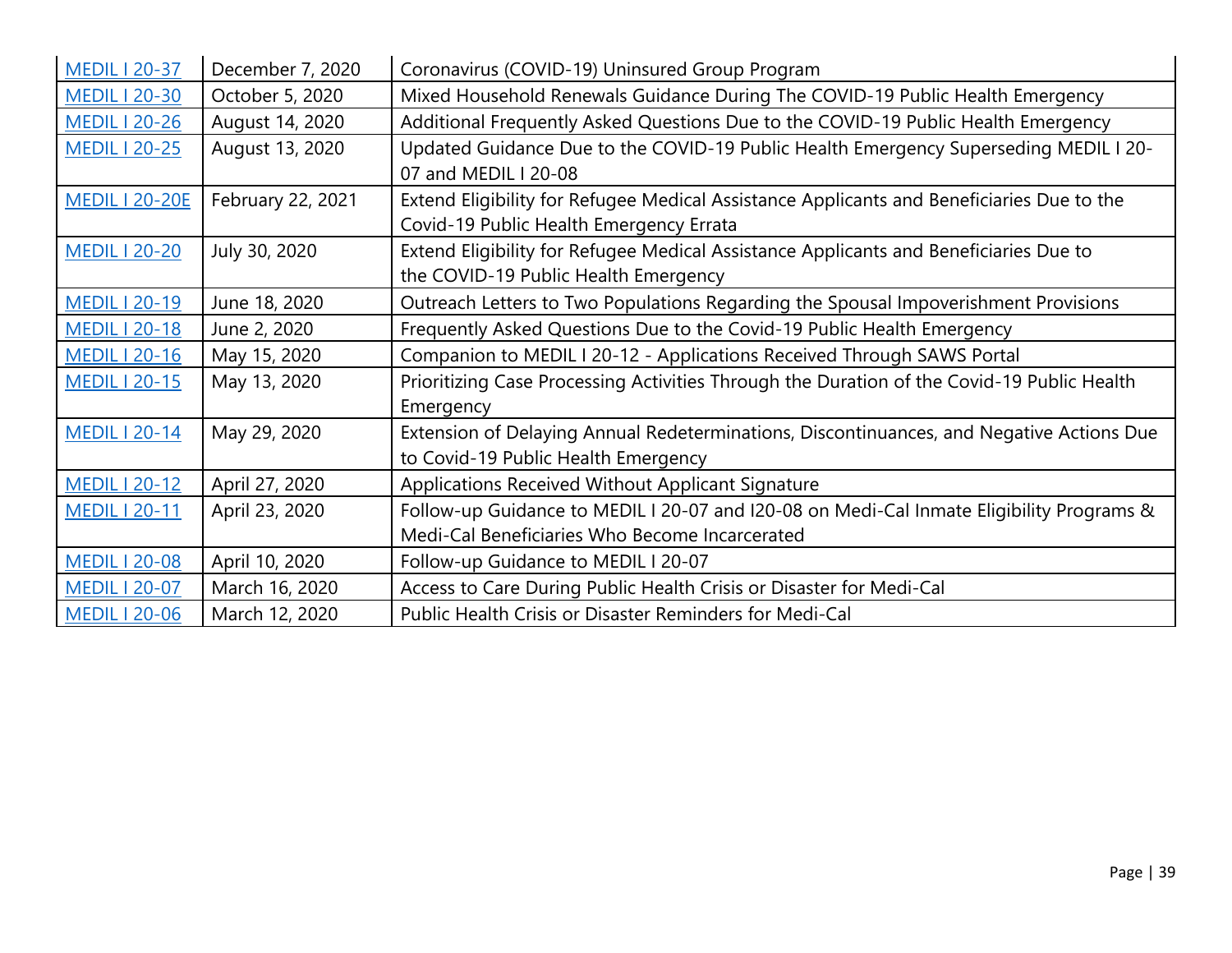## **Federal Guidance**

DHCS developed the COVID-19 PHE Unwinding Operational Plan utilizing the guidance and tools released by CMS. The guidance can be found at the following links:

| SHO 20-004            | December 22, 2020 | State Health Office Letter: Planning for the Resumption of Normal State Medicaid, Children's   |
|-----------------------|-------------------|------------------------------------------------------------------------------------------------|
|                       |                   | Health Insurance Program (CHIP), and Basic Health Program (BHP) Operations Upon                |
|                       |                   | <b>Conclusion of the COVID-19 Public Health Emergency</b>                                      |
| <b>All State Call</b> | June 16, 2020     | Additional information on federal requirements for retaining Medicaid state plan flexibilities |
| Presentation          |                   |                                                                                                |
| CIB                   | December 4, 2020  | Medicaid and Children's Health Insurance Program (CHIP) Renewal Requirements                   |
| <b>All State Call</b> | January 7, 2021   | Overview of December 2020 State Health Official Letter                                         |
| Presentation          |                   |                                                                                                |
| <b>All State Call</b> | January 19, 2021  | Overview of eligibility and enrollment provisions in December 2020 State Health Official       |
| Presentation          |                   | Letter                                                                                         |
| Presentation          | July 29, 2021     | <b>Ensuring Continuity of Coverage and Preventing Inappropriate Terminations - Part 1</b>      |
| Presentation          | August 3, 2021    | Ensuring Continuity of Coverage and Preventing Inappropriate Terminations - Part 2             |
| SHO 21-002            | August 13, 2021   | Updated Guidance Related to Planning for the Resumption of Normal State Medicaid,              |
|                       |                   | Children's Health Insurance Program (CHIP), and Basic Health Program (BHP) Operations          |
|                       |                   | Upon Conclusion of the COVID-19 Public Health Emergency                                        |
| <b>All State Call</b> | August 19, 2021   | Overview of August 2021 State Health Official Letter                                           |
| Presentation          |                   |                                                                                                |
| <b>Issue Brief</b>    | November 24, 2021 | Connecting Kids to Coverage: State Outreach, Enrollment and Retention Strategies issue brief   |
| <b>Issue Brief</b>    | November 24, 2021 | Strategies States and U.S. Territories Can Adopt to Maintain Coverage of Eligible Individuals  |
|                       |                   | as they Return to Normal Operations                                                            |
| <b>All State Call</b> | November 30, 2021 | Strategies for retaining eligible individuals and engaging managed care plans                  |
| Presentation          |                   |                                                                                                |
| Presentation          | December 8, 2021  | Overview of Strategic Approach to Engaging Managed Care Plans to Maximize Continuity of        |
|                       |                   | Coverage as States Resume Normal Eligibility and Enrollment Operations                         |